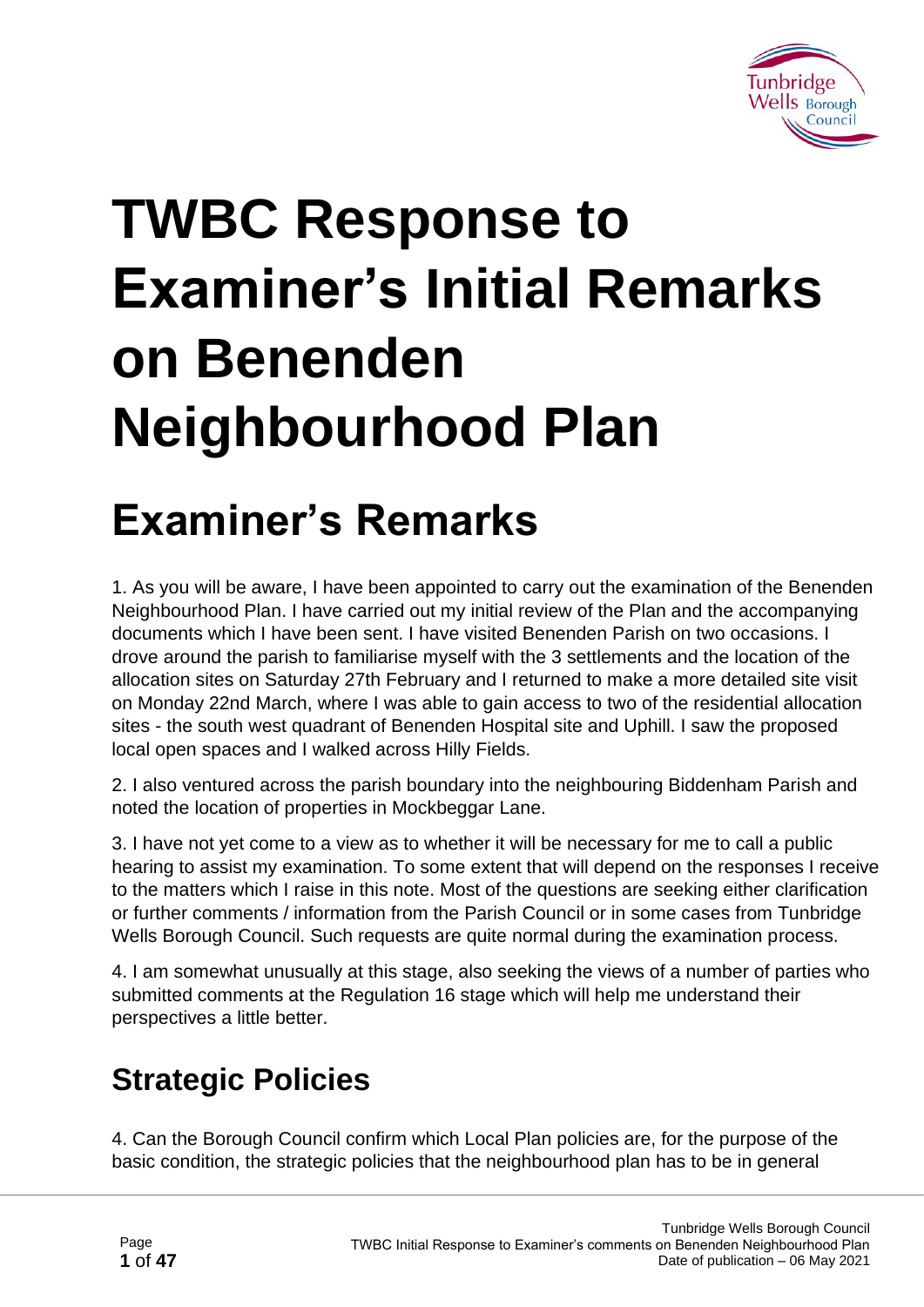conformity with? Please note that draft local plan policies in the Pre-Submission version of the Local Plan cannot be treated as strategic policies for the purpose of meeting the basic conditions test, as these are still subject to consultation and examination.

### **TWBC Response**

The Benenden Neighbourhood Plan needs to be in general conformity with strategic policies contained in the development plan for Tunbridge Wells Borough. At this time, this requirement relates to strategic policies contained in the following planning documents adopted by Tunbridge Wells Borough Council (i.e. in the adopted, rather than emerging Development Plan):

Tunbridge Wells Core Strategy Development Plan Document 2010;

Tunbridge Wells Borough Council Site Allocations Local Plan 2016;

Saved policies in the Tunbridge Wells Borough Council Local Plan 2006;

Kent Minerals and Waste Local Plan 2013 to 2030.

Core Strategy 2010: The Core Strategy provides the overarching principles by which the essential development needs of the Borough for the period 2010 – 2026 are to be delivered. The key decisions about how much development would happen in the Borough and where and when it will take place for this period are made in the Core Strategy.

#### **The Core Strategy provides:**

• A spatial vision of how the Borough should develop strategic objectives for development in the Borough, setting out the main issues to be addressed;

• A delivery strategy setting out how much development will take place and where, when and by what means it will be delivered.

The Core Strategy policies that are considered to be relevant for consideration by TWBC when making representations to the Benenden Neighbourhood Plan Regulation 16 consultation are:-

- Core Policy 1: Delivery of Development
- Core Policy 3: Transport Infrastructure
- Core Policy 4: Environment
- Core Policy 5: Sustainable Design and Construction
- Core Policy 6: Housing Provision
- Core Policy 7: Employment Provision
- Core Policy 8: Retail, Leisure and Community Facilities Provision
- Core Policy 14: Development in the Villages and Rural Areas.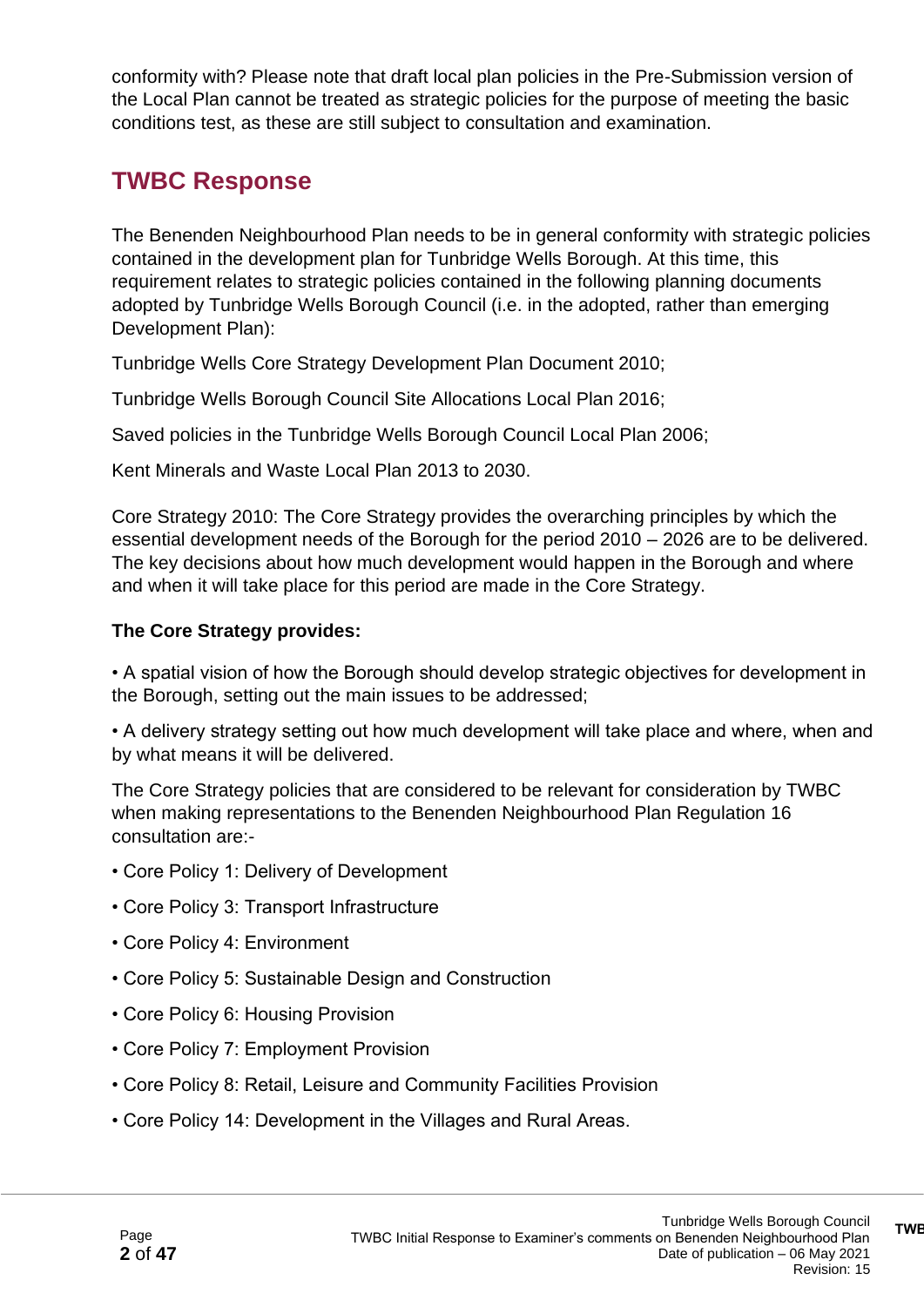Core Policy 14 Development in the Villages and Rural Areas (within which the parish of Benenden falls) sets out a strategy for the villages that promotes a sustainable economy while maintaining and enhancing their distinctive character and environment and also that of the surrounding countryside. The main aims and objectives of Core Policy 14 are:

• To generally restrict development to sites within the LBD of the villages;

• To enhance village centres to provide a focus for communities, to resist the loss of local services and encourage the development of community facilities;

• To meet local needs for affordable housing;

• To strengthen the rural economy, including opportunities for re-use of redundant rural buildings for employment uses. Also encouragement of land-based uses and tourism;

• To conserve and enhance buildings and areas of historic and environmental importance, and to maintain the distinctive landscape character and quality of the countryside;

• To encourage the use of non-motorised modes of transport between rural settlements and with rural areas.

Core Strategy Core Policy 14 identified that approximately 360 net additional dwellings would be delivered in the villages and rural areas on sites for the period 2006 to 2026, to be allocated and released in the Site Allocations Local Plan.

The Site Allocations Local Plan 2016 sets out the specific sites that the Council believes should be developed in order to meet the levels of growth set out in the adopted Core Strategy.

The Site Allocations Local Plan did not include any site allocation for Benenden Parish.

Paragraph 8.6 in Chapter 8 Villages and Rural Areas explains that monitoring of housing completions, carried out regularly by the Borough Council, had indicated that the overall target for the villages and rural areas in the Core Strategy of 360 net additional dwellings to 2026 had been met. The Council would continue to actively promote the delivery of local needs housing and the affordable housing delivered would therefore be in addition to the target set for the rural areas. Rural exception housing would only be delivered when a specific local need has been identified.

Site Allocations Local Plan Policy AL/STR 1 Limits to Built Development sits within Chapter 2 (Methodology and Strategy), under the Heading Strategic Policies (page 23). It states that 'the extent of the Limits to Built Development is defined on the saved Local Plan Proposals Map for the villages and defined spatially on the individual settlement Proposals Maps accompanying this Site Allocations Local Plan in relation to Royal Tunbridge Wells and Southborough, Paddock Wood, Cranbrook and Hawkhurst. The saved policies of the Local Plan will continue to be relevant in considering details of the appropriate uses inside, and outside of, these defined areas until such time as they are updated and superseded by the Core Strategy Review (Local Plan)'. i.e. this is a strategic policy confirming the extent of the LBD for Benenden and Iden Green.

Local Plan 2006: since its adoption some changes have been made to the Local Plan as a result of the 'saving' of policies in March 2009, the adoption of the Core Strategy in June 2010 and the adoption of the Site Allocations Local Plan in July 2016. As a result, some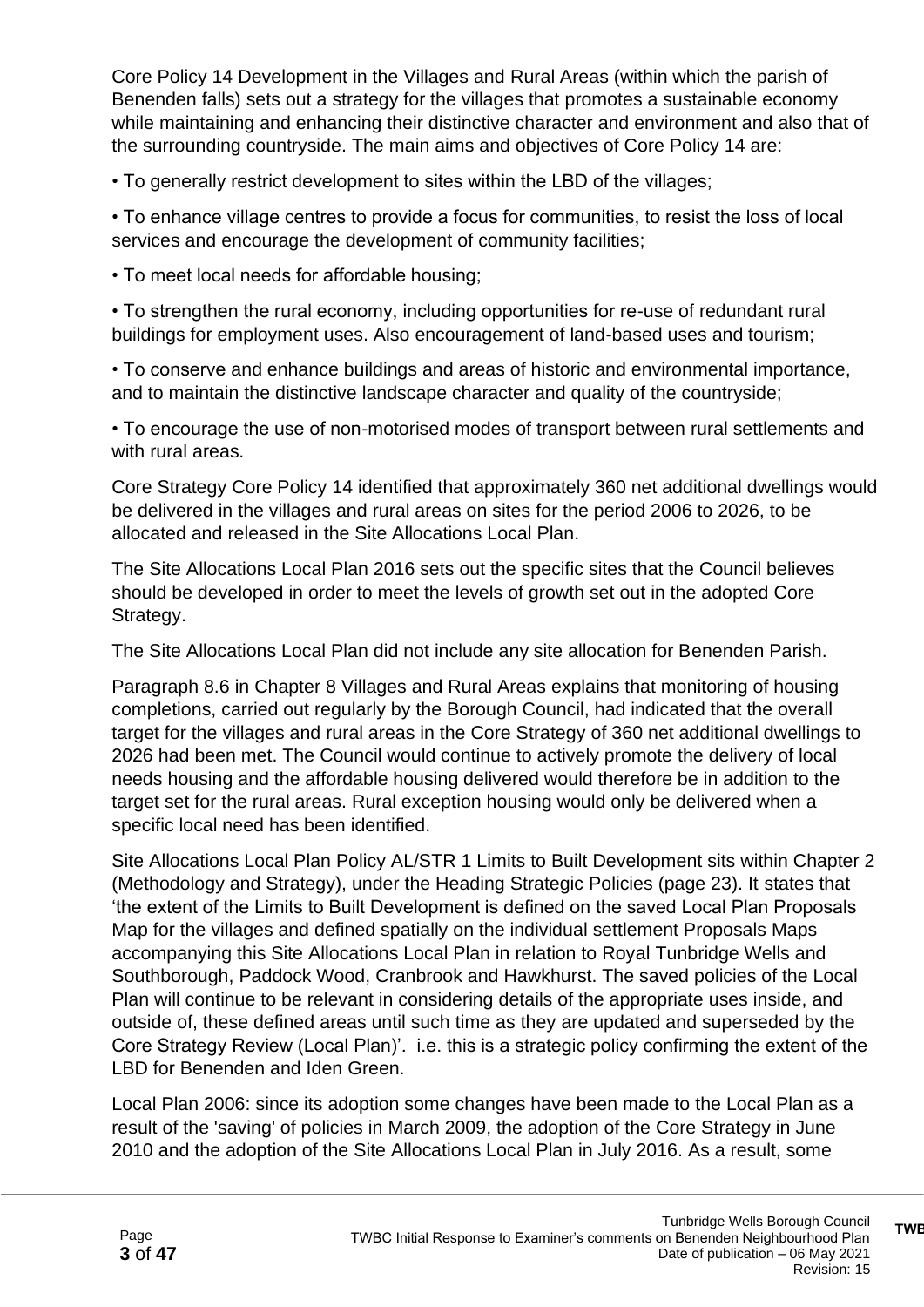policies have been removed from the Local Plan as they are no longer valid. See the [Local](https://www.tunbridgewells.gov.uk/__data/assets/pdf_file/0006/343347/Local-Plan-2006-Remaining-Saved-Policies-at-2016.pdf)  [Plan 2006 saved policies.](https://www.tunbridgewells.gov.uk/__data/assets/pdf_file/0006/343347/Local-Plan-2006-Remaining-Saved-Policies-at-2016.pdf)

It is therefore the case that Local Plan (2006) Policy LBD1 remains a saved policy for Benenden Parish, being relevant for the borough's villages and rural settlements (not including Cranbrook or Hawkhurst), and linked to strategic policy AL/STR1 in the Site Allocations Local Plan 2016: i.e. it is relevant for consideration by TWBC when making representations to the Benenden Neighbourhood Plan Regulation 16 consultation. Policy LBD1 states that 'Outside the Limits to Built Development, as defined on the Proposals Map, development will only be permitted where it would be in accordance with all relevant policies contained in this Local Plan and the Kent Structure Plan 1996 and the Kent & Medway Structure Plan 2006 rural settlement and countryside policies'.

The Kent Minerals and Waste Local Plan (KMWLP) 2013-2030 was originally adopted by Kent County Council (KCC) in July 2016 and has been subject to an Early Partial Review of certain waste management capacity requirement and mineral and waste safeguarding policies. The plan was adopted in its modified form in September 2020. There are no strategic policies in this plan that affect the site allocations proposed by Benenden Neighbourhood Plan.

## **Timeframe for the Neighbourhood Plan**

5. I note that the plan period for the neighbourhood plan is 2020 to 2036, whilst the emerging Local Plan runs until 2038. Does the Parish Council wish me to consider extending the plan period to coincide with the local plan and can the Borough Council and the Parish Council offer a view as to whether, by extending the plan period by 2 years, this will change the housing requirement the neighbourhood plan needs to be making provision for.

### **TWBC Comment**

Extending the plan period to 2038 would not change the housing requirement the neighbourhood plan needs to be making provision for: this is reflective of the manner in which the housing requirement has been derived – please see the responses to questions 6 and 7.

# **Overall Housing Numbers**

6. Can the Parish Council expand on how it has arrived at the number of new homes to be built within the plan period? Is it based on the sum of the site capacities, on the sites it is seeking to allocate for residential development or is there some other basis, perhaps related to housing need or where has then been a proportional distribution by relating the population of the parish to the amount of housing that Tunbridge Wells needs to be delivering? To what extent has the Borough Council identified the amount of housing the parish needs to be making provision for and to what extent is it driven by the Parish's own aspirations? I note the reference to the Benenden Parish Plan 2015, which refers to housing growth equating to 1%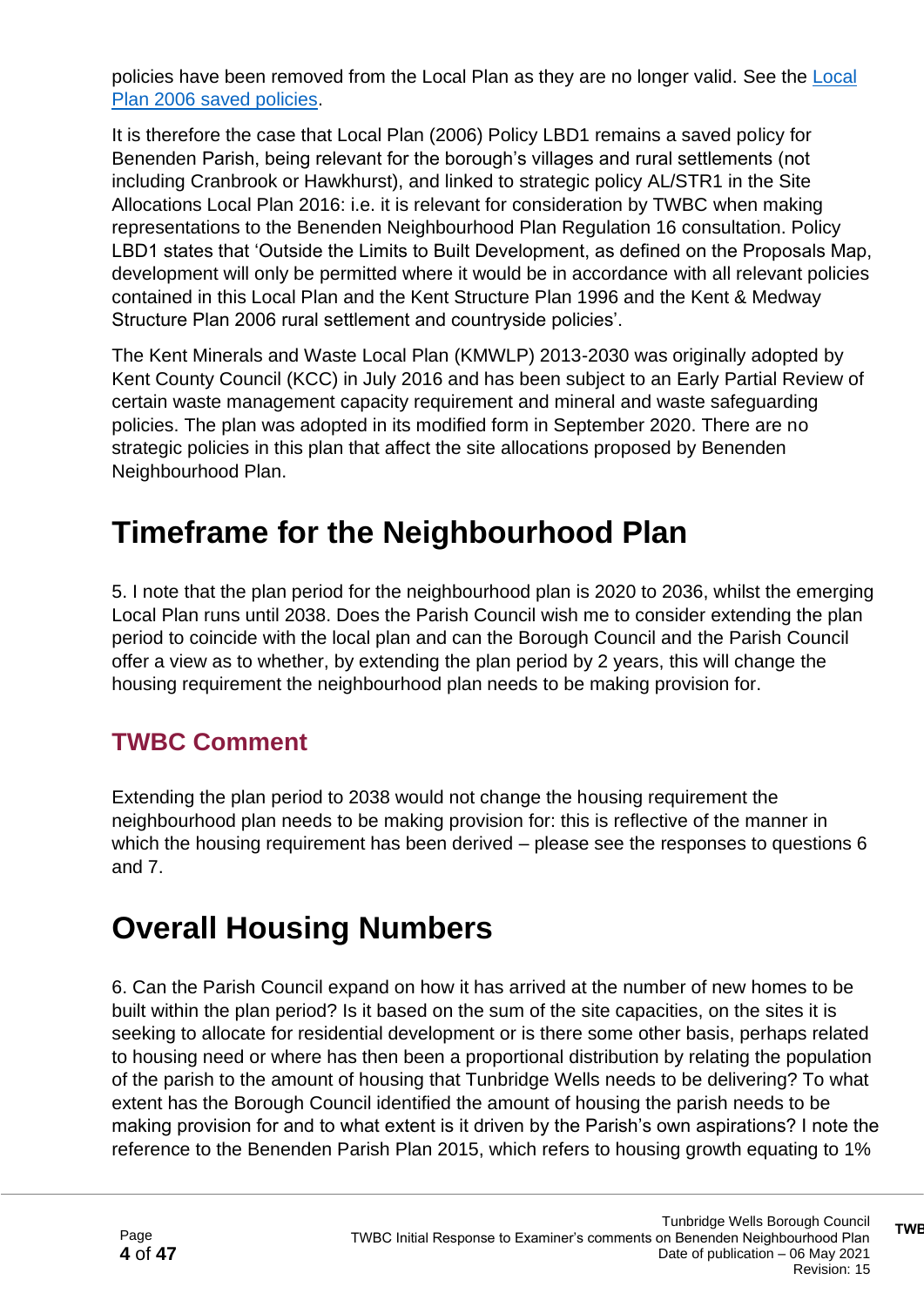per year but I do not know why that figure was arrived at or what status that plan had– is there some assessment of local housing need that is driving that figure? I am aware that the Parish has been very alert to the affordable housing need through the setting up of a Community Land Trust?

7. Has the Borough Council set out its views as to the amount of housing the neighbourhood plan needs to be providing for, as set out in Paragraph 65 of the NPPF?

### **TWBC Response to Questions 6 & 7**

(See APPENDIX at end for background to response to Questions 6 & 7. This provides a summary of the Development Strategy Topic Paper and also the Sustainability Appraisal, setting the background for the Strategic Policies in the TWBC PSLP).

Planning Practice Guidance (PPG) provides guidance about the relationship of the Local Plan and Neighbourhood Plan.

Paragraph: 009 Reference ID: 41-009-20190509 of the PPG 'Can a neighbourhood plan come forward before an up-to-date local plan or spatial development strategy is in place?' provides guidance on the role of the Local Planning Authority in providing housing requirement figures for a Neighbourhood Plan in the circumstances where a Local Plan is still emerging, and has not been adopted:

Strategic policies should set out a housing requirement figure for designated neighbourhood areas from their overall housing requirement (paragraph 65 of the revised National Planning Policy Framework). Where this is not possible the local planning authority should provide an [indicative figure,](https://www.gov.uk/guidance/neighbourhood-planning--2#para102) [if requested to do so by the neighbourhood planning body,](https://www.gov.uk/guidance/neighbourhood-planning--2#para103) which will [need](https://www.gov.uk/guidance/neighbourhood-planning--2#para104)  [to be tested](https://www.gov.uk/guidance/neighbourhood-planning--2#para104) at the neighbourhood plan examination. Neighbourhood plans should consider providing indicative delivery timetables and allocating reserve sites to ensure that emerging evidence of housing need is addressed. This can help minimise potential conflicts and ensure that policies in the neighbourhood plan are not overridden by a new local plan.

And Paragraph: 101 Reference ID: 41-101-20190509 'How should a housing requirement figure be set for designated neighbourhood areas?' explains that The National Planning Policy Framework expects most strategic policy-making authorities to set housing requirement figures for designated neighbourhood areas as part of their strategic policies. While there is no set method for doing this, the general policy making process already undertaken by local authorities can continue to be used to direct development requirements and balance needs and protections by taking into consideration relevant policies such as the spatial strategy, evidence such as the [Housing and Economic Land Availability Assessment,](https://www.gov.uk/guidance/housing-and-economic-land-availability-assessment) and the characteristics of the neighbourhood area, including its population and role in providing services. In setting requirements for housing in designated neighbourhood areas, plan-making authorities should consider the areas or assets of particular importance (as set out in [paragraph 11, footnote 6\)](https://www.gov.uk/guidance/national-planning-policy-framework/2-achieving-sustainable-development#para011), which may restrict the scale, type or distribution of development in a neighbourhood plan area.

The emerging Local Plan, at the Regulation 18 and (current) Regulation 19 stages sets out at the borough and parish level (Benenden Parish) the scale of development being proposed. As explained in detail in the Appendix below, the Local Plan has been prepared through an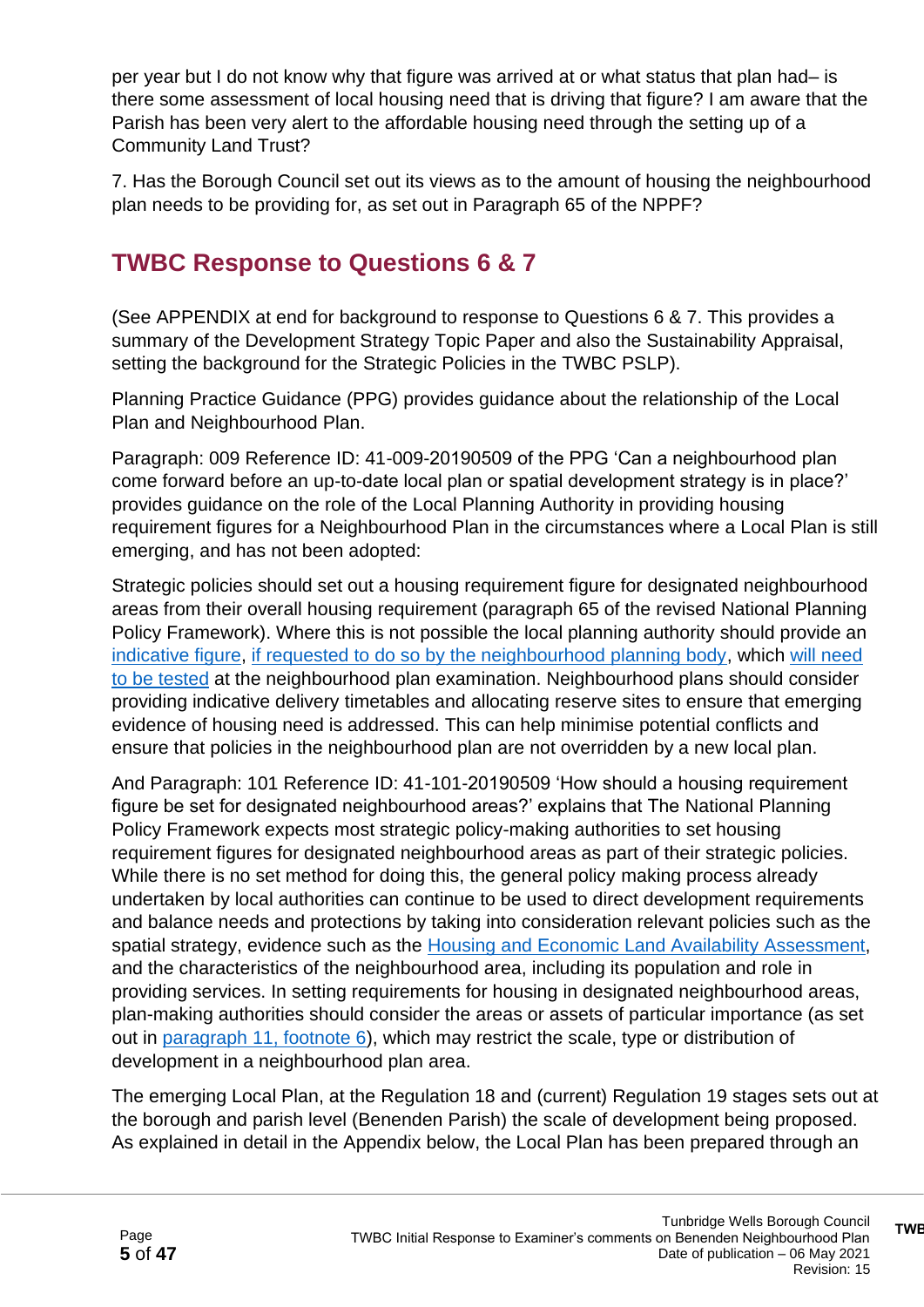iterative process that has included liaison with Parish and Town Councils and, where relevant, the individual Neighbourhood Plan development groups. The preparation of the Benenden Neighbourhood Plan has been carried out alongside the preparation of the emerging TWBC Local Plan. The local planning authority and neighbourhood plan development group have been able to discuss all issues arising including those from the Regulation 18 consultation (Local Plan) and Regulation 14 consultation (NP), and where at all possible, identify common approaches and solutions.

The amount of development proposed for Benenden Parish in the emerging TWBC Plan reflects this process, taking account of the development opportunities and constraints within the parish and the availability of suitable, available, and achievable sites. In summary, the level of development and the development strategy included in the TWBC PSLP (PSLP Policy STR1 The Development Strategy (the distribution of housing allocations being summarised in Table 4)) has been prepared through an iterative process, informed by a range of evidence documents and taking account of representations made to consultations on the Issues and Options document and the Draft Local Plan (the process being explained in full in the Development Strategy Topic Paper), and the outcomes of the Sustainability Appraisal that has been carried out at a borough level, settlement level and site level (see Appendix below for a more comprehensive summary of this process).The amount of development proposed within Benenden Parish reflects this, and the discussions between the Benenden Parish Council and Borough Council as the Local and Neighbourhood Plans were being drafted, taking account of responses made to consultations carried out on the respective plans, as well as the availability of sites to deliver this development and the advice in the PPG.

8. Can I be provided with a copy of the 2015 Parish Plan.

### **Limits to Built Development**

9. There appears to be a minor disparity between the boundary where it crosses the land adjacent to the Feoffee Cottages allocation site, which is shown as a straight line in the neighbourhood plan whilst the draft local plan has a slight angled boundary. Should the two plans be identical or is there a reason for the slightly larger site in the neighbourhood plan?

### **TWBC Response**

The Limits to Built Development shown on Fig 2 in the BNP does not reflect subsequent changes made to the detailed LBD boundary around the site proposed to be allocated by draft Policy SSP1 in the BNP and Policy AL/BE 2 in the TWBC PSLP.

#### [PSLP Proposals Map](https://tunbridgewells.gov.uk/__data/assets/pdf_file/0008/387962/Inset-Map-17-Benenden.pdf)

The proposed LBD boundary in the PSLP reflects the approach to the allocation of this site that includes an area of landscaping within the southern part of the site.

The LBD methodology provides further details about the drawing of the LBD boundary around site allocations that include areas of landscaping buffers around the boundary. See the [Limited to Built Development Topic Paper](https://tunbridgewells.gov.uk/__data/assets/pdf_file/0009/388098/Limits-to-Built-Development-Topic-Paper.pdf) here.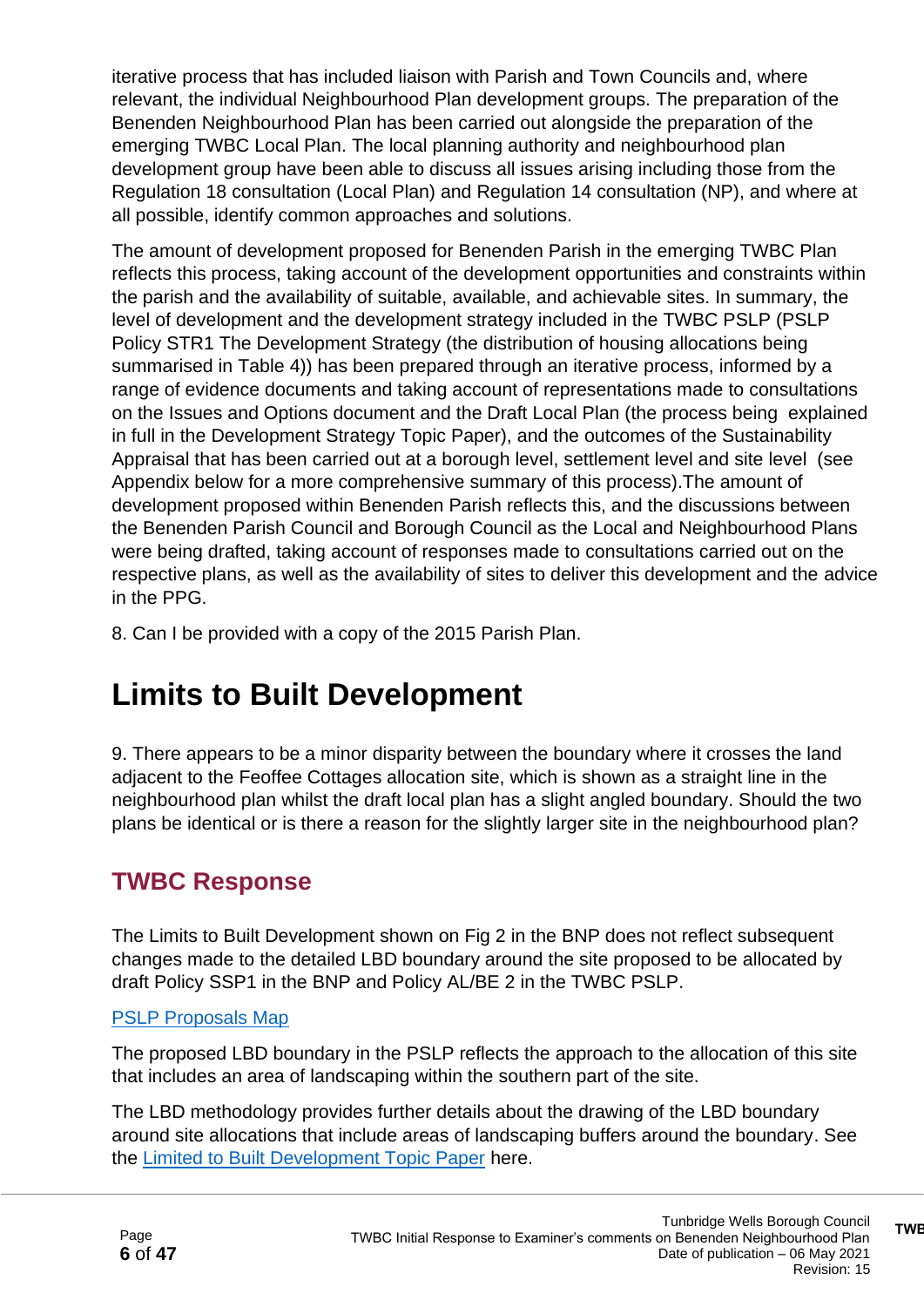(Note: planning application 19/00822, approved 23rd March 2021, follows the approach set out in the allocation policies) main documents attached to accompanying email

It is understood that amendments are proposed to the LBD boundary in the Benenden Neighbourhood Plan to reflect the approach being proposed by the PSLP.

10. Policy LE1 refers to the Limits to Built development "as defined in the Local Plan" – the version of the new local plan needs to be inserted into the policy – Could TWBC advise how that could be dealt with?

### **TWBC Response**

This query refers to the second paragraph in the BNP Policy LE1 Protect and enhance the countryside

'Outside the Limits to Built Development, as defined in the Local Plan, priority will be given to protecting and enhancing the countryside'.

As explained within the TWBC response to question 4 above, it is the case that Local Plan (2006) Policy LBD1 remains a saved policy for Benenden Parish, being relevant for the borough's villages and rural settlements (not including Cranbrook or Hawkhurst) and linked to strategic policy AL/STR1 in the Site Allocations Local Plan 2016.

As part of the preparation of the TWBC PSLP there has been a comprehensive review and updating of the existing LBDs adopted in the Tunbridge Wells Local Plan 2006 and the Tunbridge Wells Site Allocations Local Plan 2016 and explain how the new/revised LBDs have been formed. Further information is provided in the TWBC Limits to Built Development Topic Paper.

The Benenden Neighbourhood Plan addresses Limits to Built Development under the heading 'Benenden Parish & Limits to Built Development (LBD)' on page 13, and refers to the TWBC Draft Local Plan Policy STR9 (Note: it is presumed that this should read 'Policy STR10').

#### **TWBC Policy STR10 Limits to Built Development Boundaries**

The proposed Limits to Built Development for all settlements are shown on the draft Policies Map. New development shall be focused within the Limits to Built Development, where proposals accord with other relevant policies of this Plan.

Outside the Limits to Built Development, development will normally be limited to that which accords with specific policies of this Plan and/or that for which a rural location is demonstrated to be necessary.

The BNP does not include a specific policy for designating LBD boundaries; it includes maps that show the adopted LBD boundaries for Benenden and for Iden Green (ref 2006 TWBC Adopted Local Plan) and the proposed LBD boundary for Benenden (ref TWBC PSLP). The TWBC Draft Local Plan and Pre-Submission Local Plan did not and do not include a LBD boundary for Iden Green. There is a slight difference in the position of the LBD between the Draft Local Plan and the PSLP, around the Feoffee Cottages site.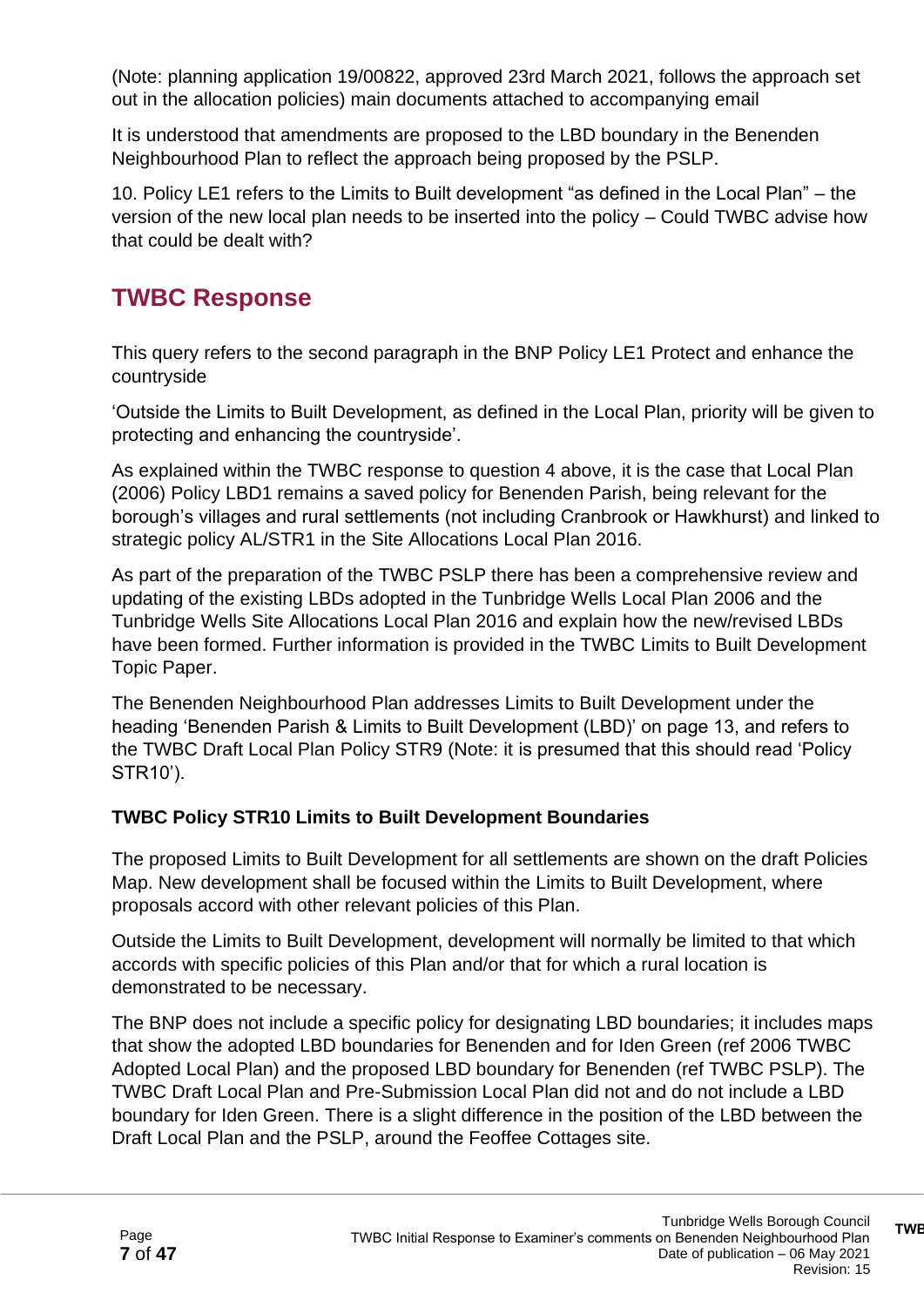It is the case that the PSLP (the 'new local plan') proposes a new LBD for Benenden village and therefore the LBD boundary will change (as well as the LBD boundary for Iden Green being completely removed) on the adoption of the PSLP. However, it could be that the BNP is 'made' prior to the adoption of the new TWBC Local Plan.

It is suggested that this can be addressed through Figure 3 being amended to show the LBD as set out in the PSLP, and an additional paragraph at page 13 of the BNDP which states:

"For the avoidance of doubt, the LBD for Benenden are shown in Figure 3 which incorporates the sites allocated by the Neighbourhood Plan. There is no LBD for Iden Green or East End".

AND an amendment to BNP Policy LE1 Protect and enhance the countryside

'Outside the Limits to Built Development, as defined in Figure 3, priority will be given to protecting and enhancing the countryside'.

# **Community Infrastructure Levy**

11. Can the Borough Council set out its intentions with regard to the introduction of a Community Infrastructure Levy Scheme- is it committed to introducing such a scheme, subject to appropriate examination? Has consideration been given as to what infrastructure will be funded by CIL e.g. enhancement to school places?

### **TWBC Response**

No decision has been made regarding the introduction of a Community Infrastructure Scheme.

The most recent Local Development Scheme (LDS) February 2021 states:

"Not adopted. No decision has been made on this matter, with the focus being on taking the Local Plan through to its next stage.

The matter will be reviewed as the Local Plan moves towards the Pre-Submission version, having regard to the Government's stated intention to replaced CIL and Section 106 Agreements with an Infrastructure Levy.

If a decision is made to move towards CIL, then a timetable for the relevant stages of this will be provided".

At this stage, therefore, the Council is not committed to CIL, and it is very unlikely that it will take forward CIL given the comments in the White Paper. However, infrastructure needs for the parish, including community facilities such as school places etc, as a result of planned development are set out in the Infrastructure Delivery Plan which accompanies the PSLP. At the end of each sub-section (e.g. education, health provision, sport and recreation) a summary is given of the infrastructure needs for different settlements/parishes, or in some instances clusters of settlements/parishes.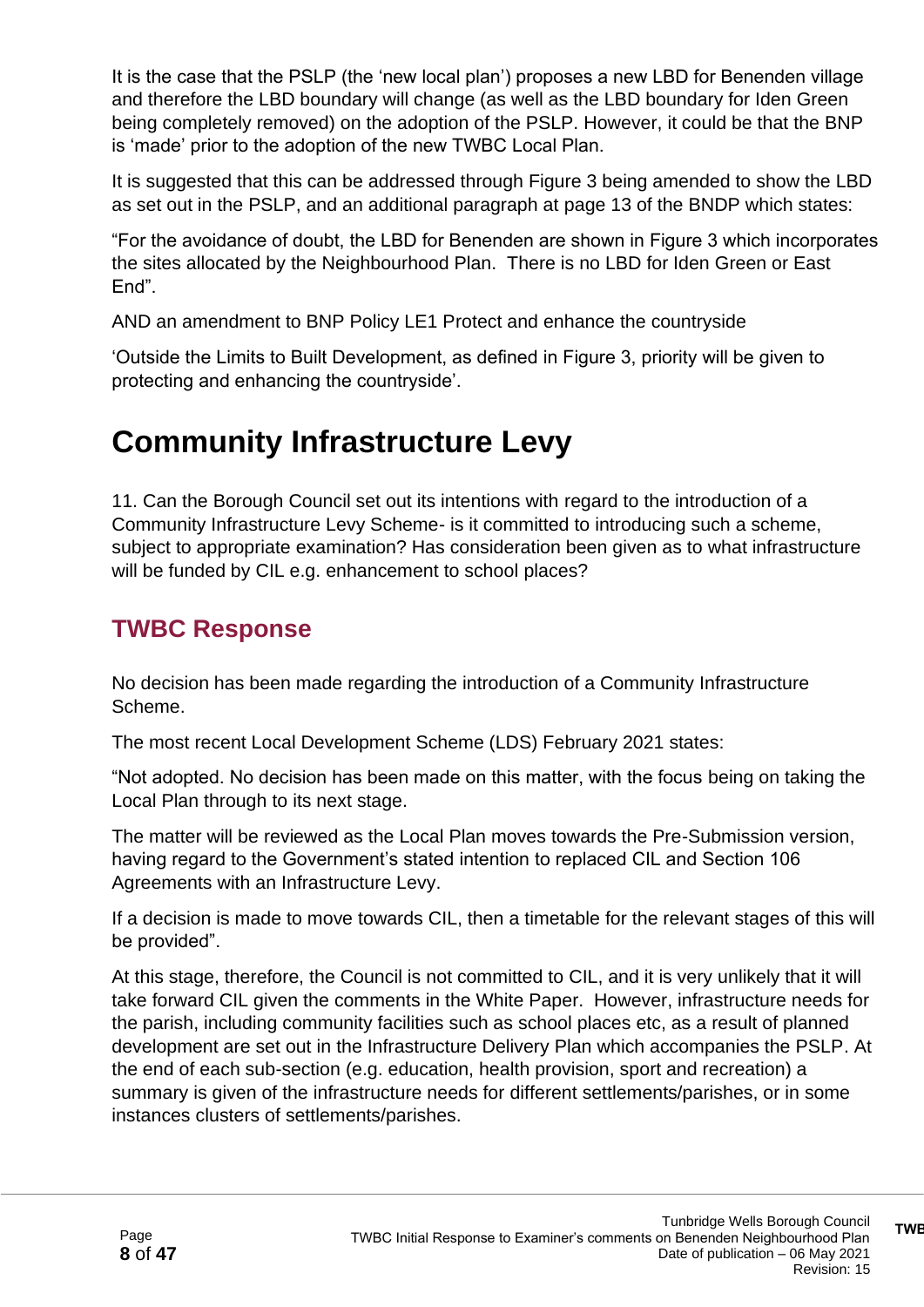TWBC successfully uses, and anticipates (until there is further clarity on the commentary in the White Paper on an infrastructure levy) continuing to use Section 106 agreement to secure contributions.

# **Policy LE1 – Protect and Enhance the Countryside**

12. Does the reference to distinctive views in c) not duplicate Policy LE2?

13. Can I request that the Figures 10 and 11 be shown at full A4 size to aim their legibility?

### **Policy LE2 - Distinctive Views**

14. The second paragraph of the policy appears to be duplicating Policy LE1 a).Is that necessary? Parish response

# **Policy LE3 Local Green Spaces**

15. I note that there is a degree of duplication with the designation of local green spaces between the draft Local Plan and this neighbourhood plan policy. If the neighbourhood plan is made before the draft local plan is adopted, will the local plan designations still be pursued by the Borough Council as this appears to be not a strategic policy and Secretary of State advice is not to duplicate policy unnecessarily?

### **TWBC Response**

The proposed LGS designations for Benenden Parish in the PSLP are detailed in the updated [Local Green Space Assessment 2021](https://tunbridgewells.gov.uk/__data/assets/pdf_file/0006/388041/Local-Green-Space-Assessment-update_2021.pdf)

Benenden:

Benenden Recreation Ground, Glebe Field/Playing Field, Catholic Church Ground, Goddards Green, New Pond Corner, Cherryfields, and Beacon Field

Iden Green: Iden Green Recreation Ground

East End: East End Cricket Pitch

Informed by the [LGS Methodology Update](https://tunbridgewells.gov.uk/__data/assets/pdf_file/0008/388043/Local-Green-Space-Designation-Methodology-update_2021.pdf)

#### [Map](https://tunbridgewells.maps.arcgis.com/apps/webappviewer/index.html?id=8f476c34007646ee8e92dc6a8eb29755)

If the neighbourhood plan is made before the draft local plan is adopted, then the TWBC Local Plan will refer to the Neighbourhood Plan to avoid duplication.

16. I will be proposing to list the local green spaces designated in the policy.

17. Can the Parish Council clarify whether the memorial bench on the slope of Hilly Fields site was placed there by the owners of the land for their own use or is it a public amenity?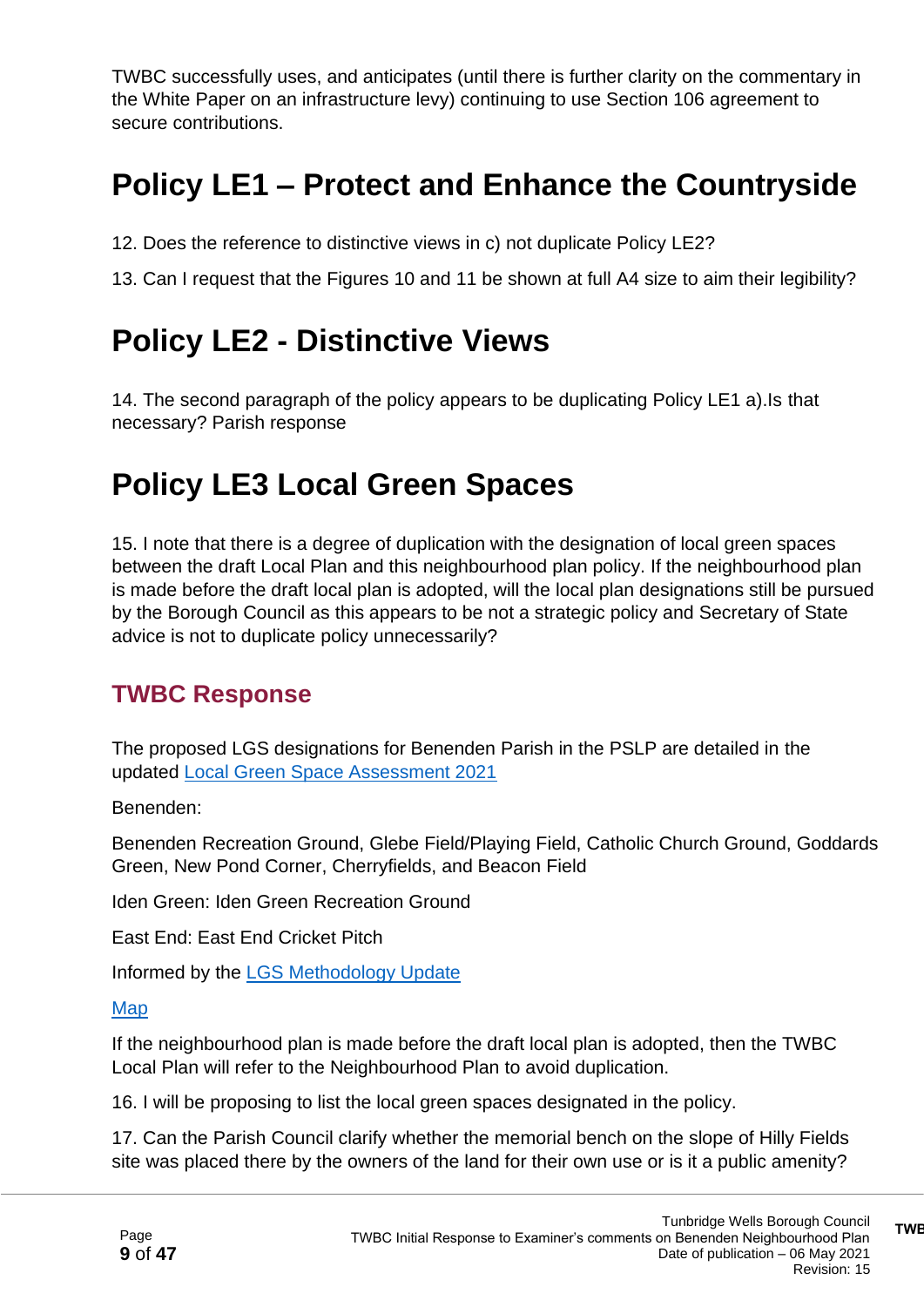# **Policy LE6 – Ecological and Arboricultural Site Surveys**

18. Can the Borough Council set out the requirements of the Local Validation Checklist in terms of which planning applications are required to be accompanied by ecological or arboricultural surveys?

### **TWBC Response**

See [Local Validation Checklist](https://tunbridgewells.gov.uk/planning/applications/apply/local-validation-checklist)

Ecology and Protected Species Survey if the development is likely to affect statutorily protected species, or is in a Site of Special Scientific Interest (SSSI) or in a Special Protection Area (SPA)

Tree Survey if there is a Tree Preservation Order (TPO) on or affecting the site

# **Policy HS1 – Site Allocations and Number of New Dwellings**

19. Can the Parish Council clarify whether the figures in the policy are net or gross figures? For example, the redevelopment of Site Reference LS41 will demolish 18 units to be replaced by 22- 25 units, thereby delivering a net increase in 4- 7 dwellings or is the plan proposing that 40 – 43 dwellings are to be built on the site?

20. Does the Parish Council have a view as to whether the housing numbers should be described as minimum figures?

# **Policy HS2 – Delivering a Balanced Community**

21. Can I be provided with a link to the TWBC Strategic Housing Needs Assessment and the Housing Needs Study?

### **TWBC Response**

[TWBC Strategic Housing Needs Assessment: SHMA 2015](https://tunbridgewells.gov.uk/__data/assets/pdf_file/0011/387524/a-SHMA-2015.pdf)

[SHMA update 2017](https://tunbridgewells.gov.uk/__data/assets/pdf_file/0004/387526/b-SHMA_2017_Update.pdf)

[TWBC Housing Needs Study 2018](https://tunbridgewells.gov.uk/__data/assets/pdf_file/0009/387522/Tunbridge_Wells_Housing_Needs_Study-2018.pdf)

[TWBC Review of Local Housing Needs 2020](https://tunbridgewells.gov.uk/__data/assets/pdf_file/0011/385319/Review-of-Local-Housing-Needs-Iceni,-December-2020.pdf)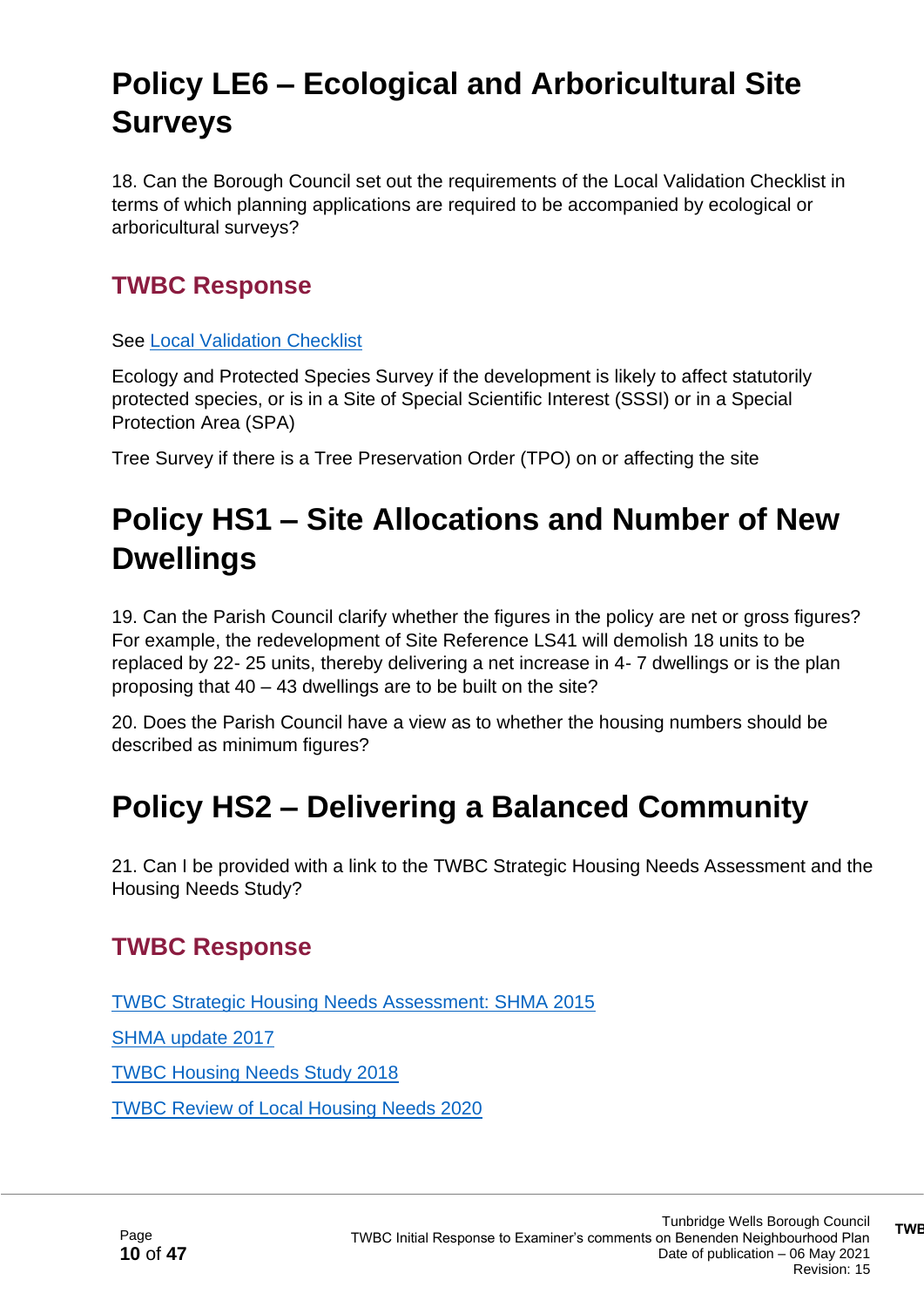22. Is the intention that b) refers to the property being suitable for older residents and can the Parish Council confirm that it is not expecting to see local connection restrictions imposed to meet the requirements of c). How is the requirements in a) consistent with the requirement 1 of Site Specific Policy (SSP1) which refers to affordable housing adhering to the almshouse principle?

# **Policy HS3 – Almshouses**

23. Can the Borough Council confirm whether the planning consent, which is proposed to granted on the Feofffee site is limited to "almshouses" or does it allow other forms of affordable housing. Planning permission run with the land rather than being personal to a particular landowner and is the Parish Council promoting this type of tenure in other affordable housing schemes throughout the parish?

### **TWBC Response**

Planning application 19/00822/HYBRID approved 23rd March 2021

Hybrid Application - Outline (Access not reserved) - (Development comprising of the erection of 13 dwellings); Full - (Erection of 12 Almshouses together with accesses, parking, landscaping and drainage)

Committee Report, Decision Notice and s106 Agreement: attached to covering email (see response to question 9)

The s106 agreement does not provide for the delivery of other forms of affordable housing. The Almshouse Dwellings are provided on the land in lieu of the Council's usual affordable housing policy requirement. The Charity shall remain the owner of each of the Almshouse Dwellings and shall not transfer, lease, or assign the Almshouse Dwellings or the Almshouse Land unless the Council provides its written consent to a transfer, lease or assignment to a Registered Provider for the provision of Affordable Housing to those in Housing Need with nomination rights granted to the Borough Council in accordance with the Borough Council's published Allocations Scheme and a deed of modification to the s106 is completed

The S106 requires almshouses to be delivered as 'affordable housing' (it doesn't meet the NPPF definition) to reflect the proposal within the planning application.

# **Policy HS4 Live / Work Units**

24. Can the Parish Council explain why, if a residential use is acceptable in a location e.g. with the LBD, why would there be a need to prevent the building subsequently only being used for purely residential purposes?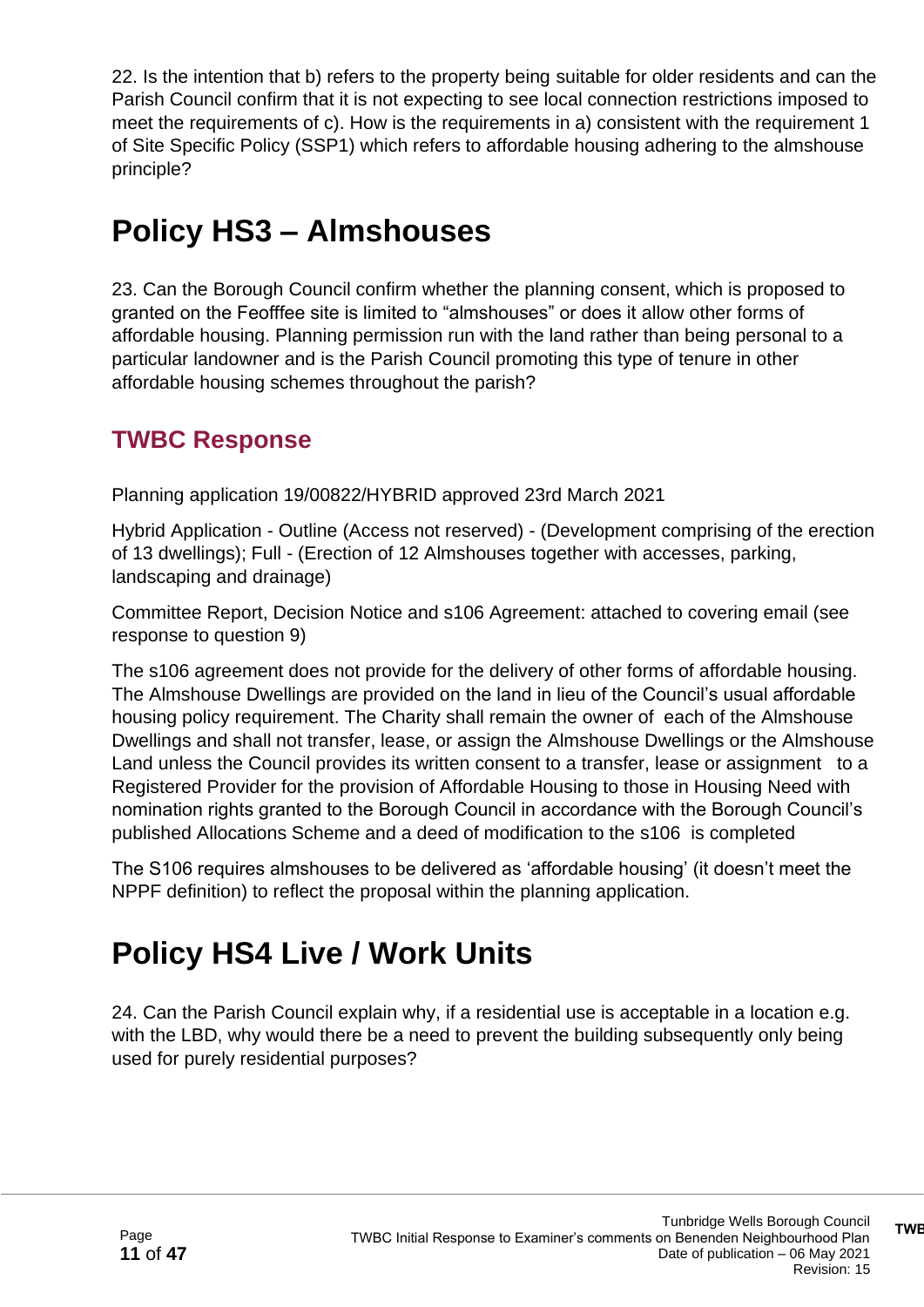# **Policy HS6 Housing Density**

25. Would the Parish Council accept the need for some flexibility on the matter of density, if the plan's aspirations for more flats, maisonettes and properties for people to down size to, are to be delivered?

# **Site Allocations**

26. I note that the Pre-Submission Version of the Local Plan also allocates the same four sites for development, but the contents of the respective policies differ. Is there merit in the policies, at least having the same policy expectations within them? For example, if the neighbourhood plan is made first, then I understand that the intention of the Borough Council is to withdraw these allocations from the Local Plan and in which case, the requirements which are only found in the local plan, and are not within the neighbourhood plan, will be lost. Is there scope for at least a consistent approach to the policy requirements and would further discussions between the two parties be helpful? I would then be able to consider whether to accept any possible modification in my recommendations.

### **TWBC Response**

In short, yes, it is TWBC's view that there is increased scope for consistency, and agrees that further discussions to be held promptly would be extremely useful to address this. For the sake of ease, comparisons between the BNP and the PSLP policy requirements are set out below.

|                       | <b>BNP Policy SSP1</b>                                                                                                               | <b>TWBC Policy</b><br>AL/BE <sub>2</sub>                 | <b>Comments</b>                                                                                                                                                                    |
|-----------------------|--------------------------------------------------------------------------------------------------------------------------------------|----------------------------------------------------------|------------------------------------------------------------------------------------------------------------------------------------------------------------------------------------|
| Site Layout Plan      | An indicative layout<br>is shown but the<br>(separate) site plan<br>does not include an<br>area as open<br>space/landscape<br>buffer | Shows large area<br>as open<br>space/landscape<br>buffer | Site Plan in TWBC<br><b>PSLP</b> is more<br>detailed.<br>It is understood<br>that the site plan in<br>the BNP will be<br>amended to reflect<br>the site plan in the<br><b>PSLP</b> |
| Capacity              | <b>Criterion 1: 23-25</b><br>C <sub>3</sub> to include:                                                                              | Approx. 25 to<br>include:                                |                                                                                                                                                                                    |
| Affordable/Almshouses | Criterion 1: At least<br>12 almshouses                                                                                               | 48% affordable<br>(12)                                   | Para 2.9.1.1, the<br>RJ in the BNP<br>explains that<br>almshouses are<br>affordable housing                                                                                        |

| Policy SSP1 Land adj to Feoffee Cottages, Walkhurst Road (TWBC PSLP Policy AL/BE |  |
|----------------------------------------------------------------------------------|--|
| 2)                                                                               |  |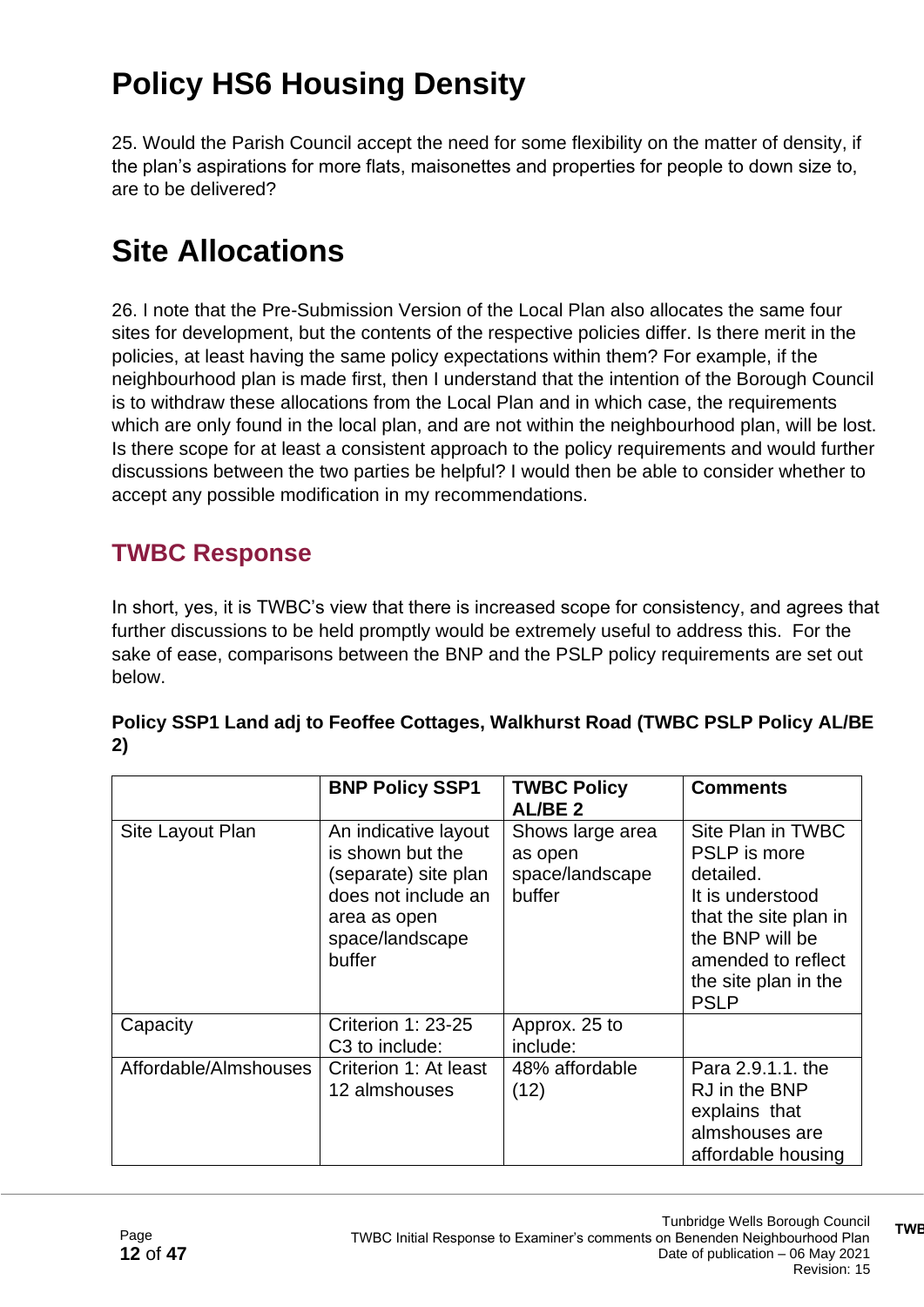|                         | <b>BNP Policy SSP1</b>                                                        | <b>TWBC Policy</b><br>AL/BE <sub>2</sub>                                                                                                                                                                                     | <b>Comments</b>                                                                                                                                                                                                   |
|-------------------------|-------------------------------------------------------------------------------|------------------------------------------------------------------------------------------------------------------------------------------------------------------------------------------------------------------------------|-------------------------------------------------------------------------------------------------------------------------------------------------------------------------------------------------------------------|
| Mix                     | Criterion 1: Family<br>& small                                                | <b>Ref PSLP Policy</b><br>H1 Housing Mix:<br>'provide<br>appropriate<br>housing mix with a<br>range of sizes,<br>types and tenures.<br>The mix should<br>reflect<br>requirements in<br>Local Plan or made<br>NP for the area |                                                                                                                                                                                                                   |
| Density                 | Criterion 2:<br>Sympathetic to local<br>character/AONB/CA<br>Not exceed 25dph | <b>Ref PSLP Policy</b><br>H <sub>2</sub> Housing<br>Density:<br>Development<br>should make<br>efficient use of<br>land, having full<br>regard to context of<br>the site                                                      |                                                                                                                                                                                                                   |
| Parking                 | Criterion 3: Ref<br><b>BNP Policy BD6</b>                                     | <b>Ref PSLP Policy</b><br><b>TP3 Parking</b><br><b>Standards</b>                                                                                                                                                             |                                                                                                                                                                                                                   |
| Electric car charging   | Criterion 3: yes                                                              | <b>Ref PSLP Policy</b><br>EN <sub>1</sub>                                                                                                                                                                                    |                                                                                                                                                                                                                   |
| Access                  | Criterion 6: yes                                                              | Single means onto<br><b>Walkhurst Road</b>                                                                                                                                                                                   |                                                                                                                                                                                                                   |
| <b>Ancient Woodland</b> | Criterion 4:50m<br>buffer                                                     | <b>Ref Policy PSLP</b><br><b>EN13 Ancient</b><br>Woodland                                                                                                                                                                    | PSLP refers to<br>'adequate buffers';<br><b>PSLP</b> refers to<br>'provision of<br>unequivocal<br>evidence of need<br>and benefits of the<br>proposed<br>development, and<br>for the design of<br>the development |
| Management AW           | Criterion 4: BNP<br>Policies LE7, LE8                                         | <b>Ref Policy PSLP</b><br><b>EN13 Ancient</b><br>Woodland                                                                                                                                                                    |                                                                                                                                                                                                                   |
| Open space              | Criterion 5: Suitable<br>standard garden<br>space                             | Criterion 6: On-site<br>amenity/natural<br>green space,<br>children's<br>playspace                                                                                                                                           | Does BNP Policy<br>provide for<br>playspace?                                                                                                                                                                      |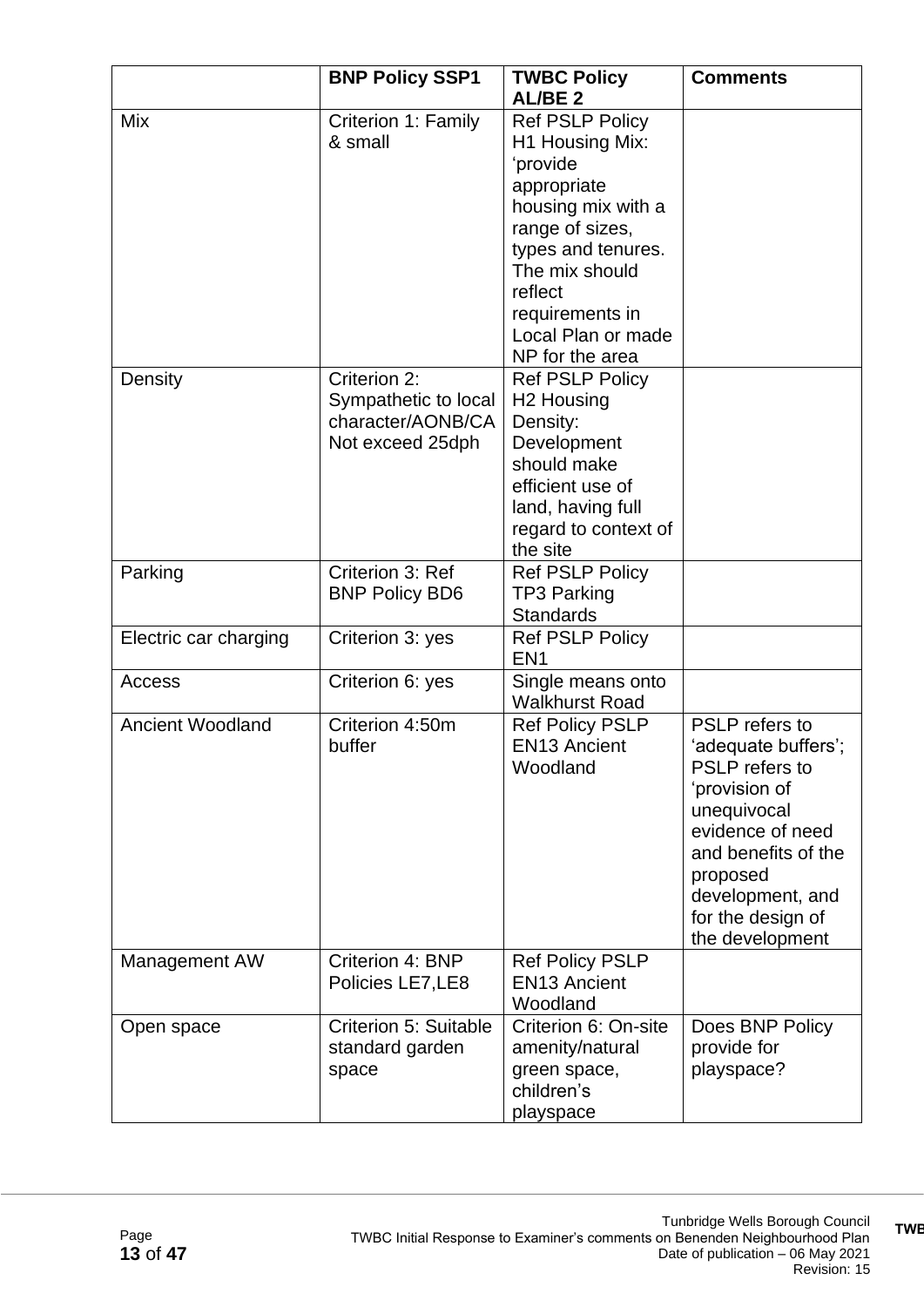|                                   | <b>BNP Policy SSP1</b>                                                                                                       | <b>TWBC Policy</b><br><b>AL/BE2</b>                                                                                                                       | <b>Comments</b>                                                                                                                                                                    |
|-----------------------------------|------------------------------------------------------------------------------------------------------------------------------|-----------------------------------------------------------------------------------------------------------------------------------------------------------|------------------------------------------------------------------------------------------------------------------------------------------------------------------------------------|
| Landscaping                       | Criterion 5: BNP<br>Policies LE9, BD4                                                                                        | Criterion 3:<br>Landscape buffer                                                                                                                          | <b>TWBC Site Plan</b><br>includes landscape<br>buffer<br>It is understood<br>that the site plan in<br>the BNP will be<br>amended to reflect<br>the site plan in the<br><b>PSLP</b> |
| Footpath connection               | Criterion 6: To<br>village centre Policy<br>B <sub>D</sub>                                                                   | Criterion 2: link to<br>existing network<br>into village                                                                                                  | Both include use of<br>appropriate design                                                                                                                                          |
| Design                            | Criterion 7: Reflect<br>edge of settlement<br>location, AONB,<br>informed by LVIA &<br>heritage<br>assessments,<br>materials | Criterion 4: Edge of<br>settlement, Setting<br>of CA, listed<br>buildings                                                                                 | <b>BNP Policy refers</b><br>to TWBC DLP<br>Policies EN1,<br><b>EN20, EN21</b>                                                                                                      |
| Heritage                          | Criterion 8: BNP<br>Policy refers to<br><b>TWBC DLP Policies</b><br>EN <sub>7</sub>                                          | Criterion 4: Setting<br>of CA, listed<br>buildings                                                                                                        |                                                                                                                                                                                    |
| Existing<br>hedges/trees/wildlife | Criterion 9:<br>Minimise impact<br>Policies LE5, LE6,<br>LE <sub>9</sub>                                                     | <b>Ref PSLP Policy</b><br>EN <sub>1</sub>                                                                                                                 |                                                                                                                                                                                    |
| <b>Dark Skies</b>                 | Criterion 10:<br>Comply with BD5                                                                                             | <b>TWBC Policy EN8</b><br>Outdoor Lighting &<br>Dark Skies:<br>Benenden is<br>included in Zone<br>E1 'intrinsically<br>dark with natural<br>surroundings' |                                                                                                                                                                                    |
| Contributions                     |                                                                                                                              |                                                                                                                                                           | <b>TWBC Policy</b><br>refers to PSTR/BE<br>1                                                                                                                                       |
| Junction works                    | Yes, include<br>dropped<br>pavement, tactile<br>paving                                                                       | As required by<br><b>KCC Highways.</b><br><b>TWBC PSLP</b><br>Policy EN1 (2)<br>provides for this as<br>necessary                                         |                                                                                                                                                                                    |
| Other                             | Identify through pre-<br>app/planning<br>process                                                                             |                                                                                                                                                           |                                                                                                                                                                                    |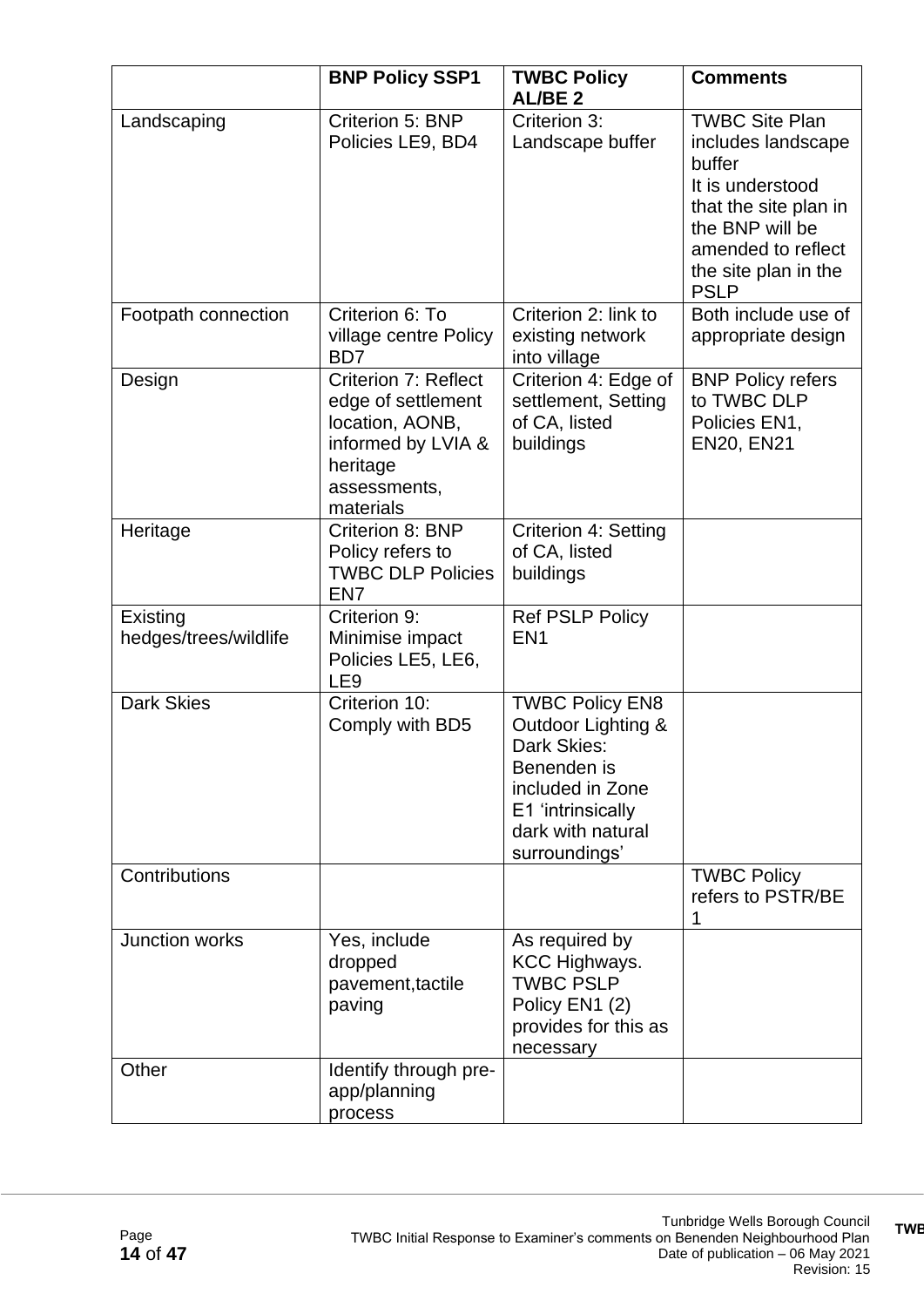**Policy SSP1 Land adj to Feoffee Cottages, Walkhurst Road (TWBC PSLP Policy AL/BE 2) summary of main differences**

19/00822 Hybrid Application - Outline (Access not reserved) - (Development comprising of the erection of 13 dwellings); Full - (Erection of 12 Almshouses together with accesses, parking, landscaping and drainage) approved 23rd March 2021

Parking Criterion 3: BNP Policy BD6 compared with PSLP Policy TP3 Parking Standards. Higher level of parking spaces required by the policy in the BNP compared with the PSLP

Open space Criterion 5: BNP requires a suitable standard of garden space; Criterion 6: PSLP requires on-site amenity/natural green space, children's playspace. Does the BNP Policy provide for playspace?

#### **Contributions**

TWBC Policy refers to PSTR/BE 1 that has potential for delivering a wider range of contributions than required by Policy SSP1

|            | <b>BNP Policy SSP2</b>                                                        | <b>TWBC Policy</b><br>AL/BE <sub>1</sub>                                                                                                                                                                                     | <b>Comments</b> |
|------------|-------------------------------------------------------------------------------|------------------------------------------------------------------------------------------------------------------------------------------------------------------------------------------------------------------------------|-----------------|
| Capacity   | Criterion 1: 18-20                                                            | 18-20 dwellings                                                                                                                                                                                                              |                 |
| Affordable | Criterion 1: To<br>comply with TWBC<br>policy                                 | 40%                                                                                                                                                                                                                          |                 |
| <b>Mix</b> | Criterion 1: Ref<br><b>BNP Policy HS2:</b><br>local identified<br>needs       | <b>Ref PSLP Policy</b><br>H1 Housing Mix:<br>'provide<br>appropriate<br>housing mix with a<br>range of sizes,<br>types and tenures.<br>The mix should<br>reflect<br>requirements in<br>Local Plan or made<br>NP for the area |                 |
| Density    | Criterion 1:<br>Sympathetic to local<br>character/AONB/CA<br>Not exceed 25dph | <b>Ref PSLP Policy</b><br>H <sub>2</sub> Housing<br>Density:<br>Development<br>should make<br>efficient use of<br>land, having full<br>regard to context of<br>the site                                                      |                 |

#### **Policy SSP2 Uphill, New Pond Road, Benenden (TWBC PSLP Policy AL/BE 1)**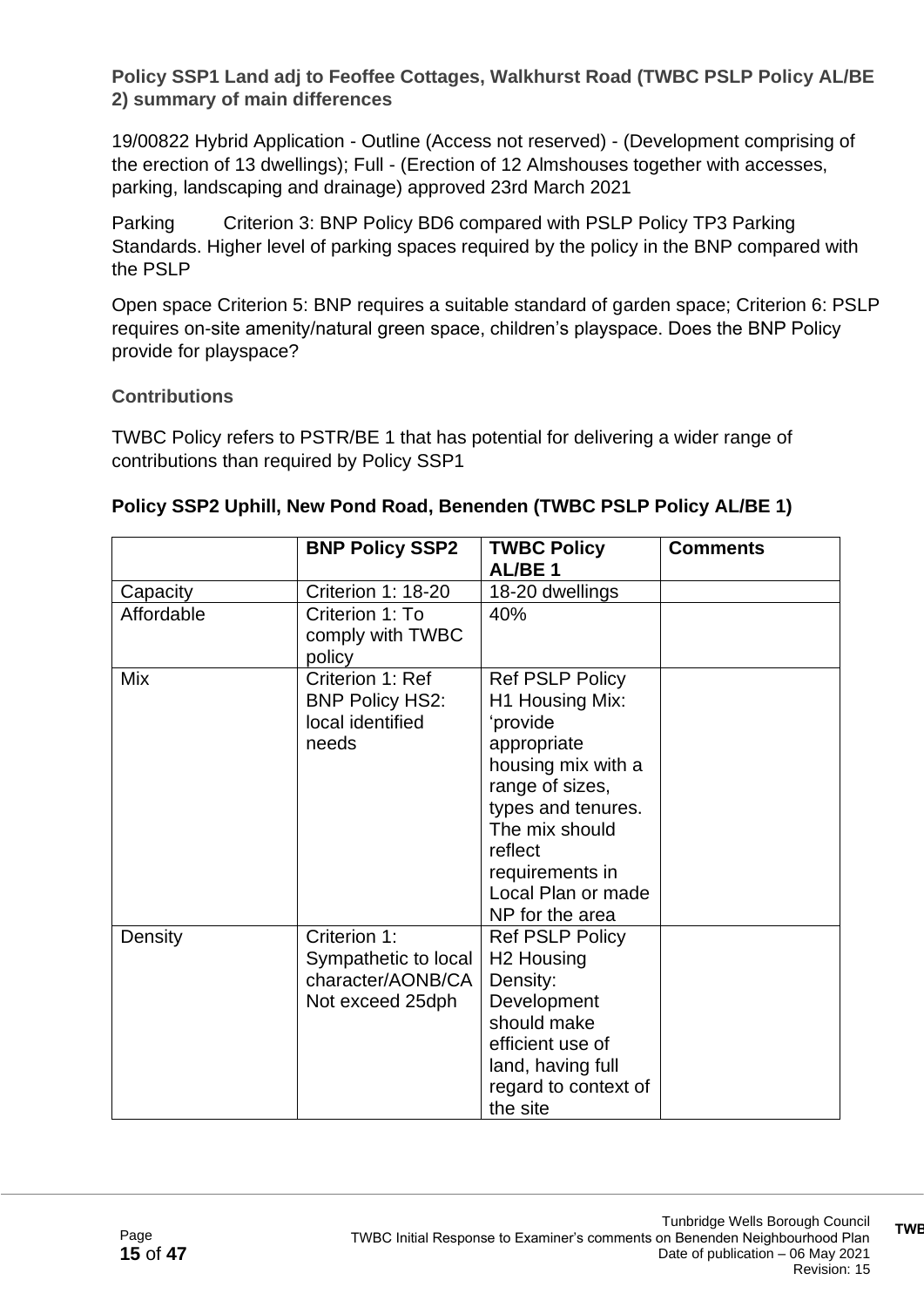|                                                           | <b>BNP Policy SSP2</b>                                                                                                                             | <b>TWBC Policy</b><br>AL/BE <sub>1</sub>                                                                                                                  | <b>Comments</b>                           |
|-----------------------------------------------------------|----------------------------------------------------------------------------------------------------------------------------------------------------|-----------------------------------------------------------------------------------------------------------------------------------------------------------|-------------------------------------------|
| Parking                                                   | Criteria 3: Ref BNP<br>Policy BD6                                                                                                                  | Ref PSLP Policy<br><b>TP3 Parking</b><br><b>Standards</b>                                                                                                 |                                           |
| Electric car charging                                     | Criterion 3: yes                                                                                                                                   | <b>Ref PSLP Policy</b><br>EN <sub>1</sub>                                                                                                                 |                                           |
| Open space                                                | Criterion 9: Suitable<br>standard garden<br>space.<br>Addresses<br>landscaping of<br>open areas/means<br>of enclosure; refers<br>to Policy BD4     | Criterion 9: on-site<br>amenity and<br>children's<br>playspace                                                                                            |                                           |
| Landscaping,<br>AONB, existing<br>hedges/trees/wildlife   | Criterion 4: refers to<br>Policies LE5 & LE6                                                                                                       | Criterion 4                                                                                                                                               |                                           |
| <b>SSSI Parsonage</b><br>Wood; priority<br><b>Habitat</b> | Criteria 5 and 6 :<br><b>Refers to TWBC</b><br><b>DLP Policies EN11</b><br>& EN12<br>Criterion 9 refers to<br><b>BNP Policies LE5 &amp;</b><br>LE7 | Criteria 5 & 6                                                                                                                                            |                                           |
| Footpath connection                                       | Criterion 10: link to<br>existing network<br>into village; refers to<br>Policy BD7                                                                 | Criterion 2: link to<br>existing network<br>into village                                                                                                  | Both include use of<br>appropriate design |
| Single point of<br>vehicular access                       | Yes                                                                                                                                                | Criterion 1                                                                                                                                               |                                           |
| Design                                                    | Criterion 12: Refers<br>to policies in BNP<br>Design & Built Env<br>chapter                                                                        | Criterion 7: setting<br>of settlement &<br>listed buildings,<br>impact on CA                                                                              |                                           |
| Heritage                                                  | Criterion 7:<br>archaeological<br>investigations.<br><b>Refers to TWBC</b><br><b>DLP Policy EN7</b>                                                | Criterion 7:<br>heritage/CA<br>Criterion 8:<br>archaeological<br>investigations                                                                           |                                           |
| <b>Dark Skies</b>                                         | Criterion 13:<br>Comply with BD5                                                                                                                   | <b>TWBC Policy EN8</b><br>Outdoor Lighting &<br>Dark Skies:<br>Benenden is<br>included in Zone<br>E1 'intrinsically<br>dark with natural<br>surroundings' |                                           |
| Contributions                                             |                                                                                                                                                    |                                                                                                                                                           | <b>TWBC Policy refers</b><br>to PSTR/BE 1 |

**TWBC Initial Response to Examiner's comments on Benenden Neighbourhood**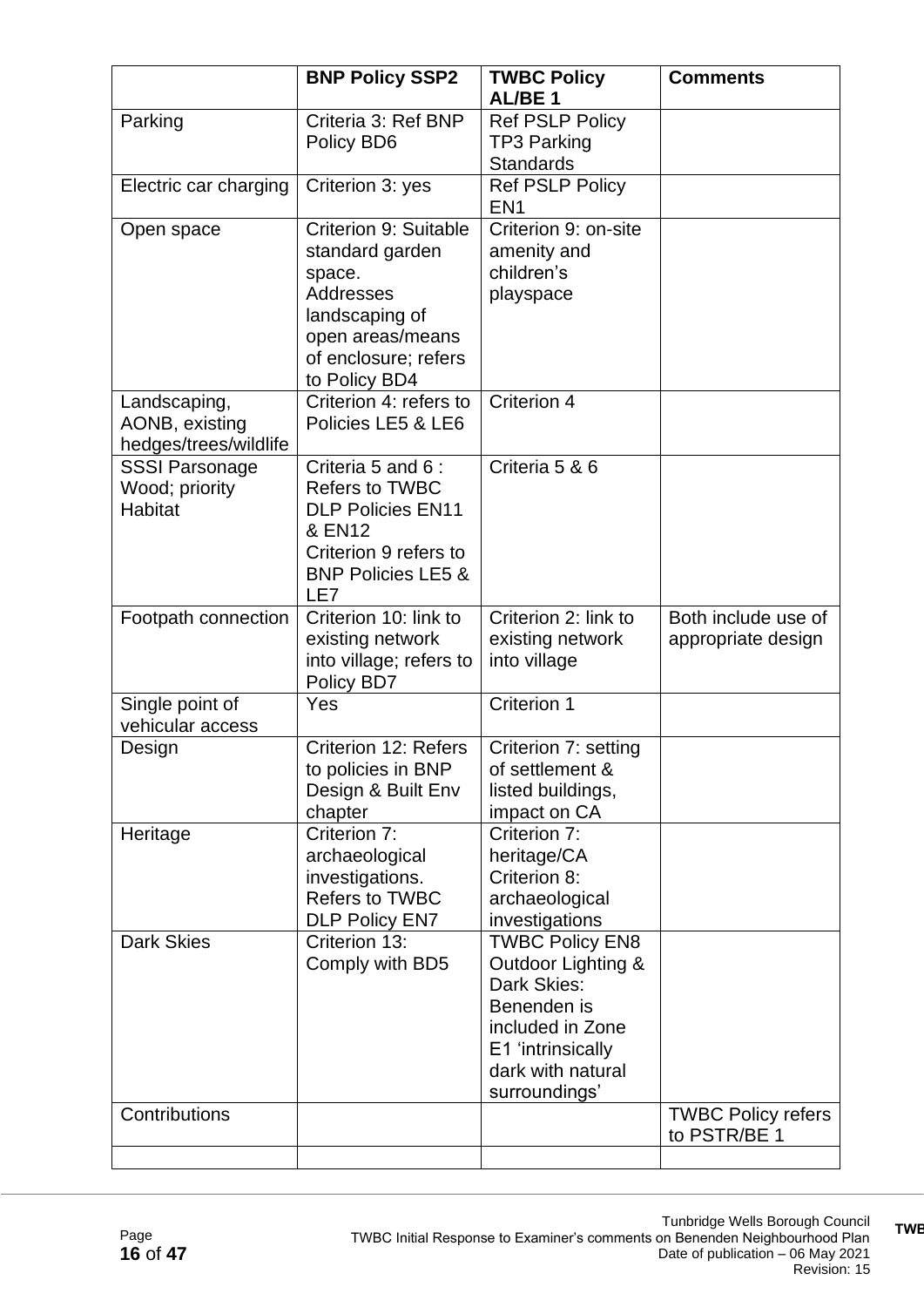|                    | <b>BNP Policy SSP2</b>                                 | <b>TWBC Policy</b><br><b>AL/BE1</b>                                                                               | <b>Comments</b> |
|--------------------|--------------------------------------------------------|-------------------------------------------------------------------------------------------------------------------|-----------------|
| Junction works     | Yes, include<br>dropped<br>pavement, tactile<br>paving | As required by<br><b>KCC Highways.</b><br><b>TWBC PSLP Policy</b><br>EN1 (2) provides<br>for this as<br>necessary |                 |
| <b>Speed Limit</b> | Designation 30mph                                      | Criterion 3: 30 mph                                                                                               |                 |
| Play areas         | Contribution<br>required                               | Criterion 9:<br>requires on-site<br>children's<br>playspace                                                       |                 |
| Other              | Identify through pre-<br>app/planning<br>process       |                                                                                                                   |                 |

**Policy SSP2 Uphill, New Pond Road, Benenden (TWBC PSLP Policy AL/BE 1) summary of main differences**

Parking Criterion 3: BNP Policy BD6 compared with PSLP Policy TP3 Parking Standards. Higher level of parking spaces required by the policy in the BNP compared with the PSLP

Open space Criterion 9: BNP requires a suitable standard of garden space; Criterion 9: PSLP requires on-site amenity and children's playspace. Does the BNP Policy provide for playspace?

Contributions TWBC Policy refers to PSTR/BE 1 that has potential for delivering a wider range of contributions than required by Policy SSP1

#### **Policy SSP3 Land at Benenden Hospital, South of Goddards Green Road (SE Quadrant) TWBC PSLP Policy AL/BE 3**

|                  | <b>BNP Policy SSP3</b>                                                                           | <b>TWBC Policy</b><br>AL/BE <sub>3</sub>                                               | <b>Comments</b>                                                                                              |
|------------------|--------------------------------------------------------------------------------------------------|----------------------------------------------------------------------------------------|--------------------------------------------------------------------------------------------------------------|
| Site Layout Plan | Red line only                                                                                    | Red line only                                                                          | <b>TWBC Site area</b><br>smaller than BNP:<br>open land to south<br>not included in<br><b>TWBC</b> site area |
| Capacity         | 22-25 additional.<br>Refers to previous<br>approval for 24<br>TOTAL: $46 - 49$                   | $22 - 25$ additional.<br>Refers to previous<br>approval for 23<br><b>TOTAL 45 - 48</b> |                                                                                                              |
| Masterplan       | Comprehensive<br>proposals in form<br>of masterplan<br>required: refers to<br>'in respect of the | Criterion 1:<br>Comprehensive<br>proposals, together<br>with NE quadrant               | 'BHS': Benenden<br><b>Healthcare Society</b>                                                                 |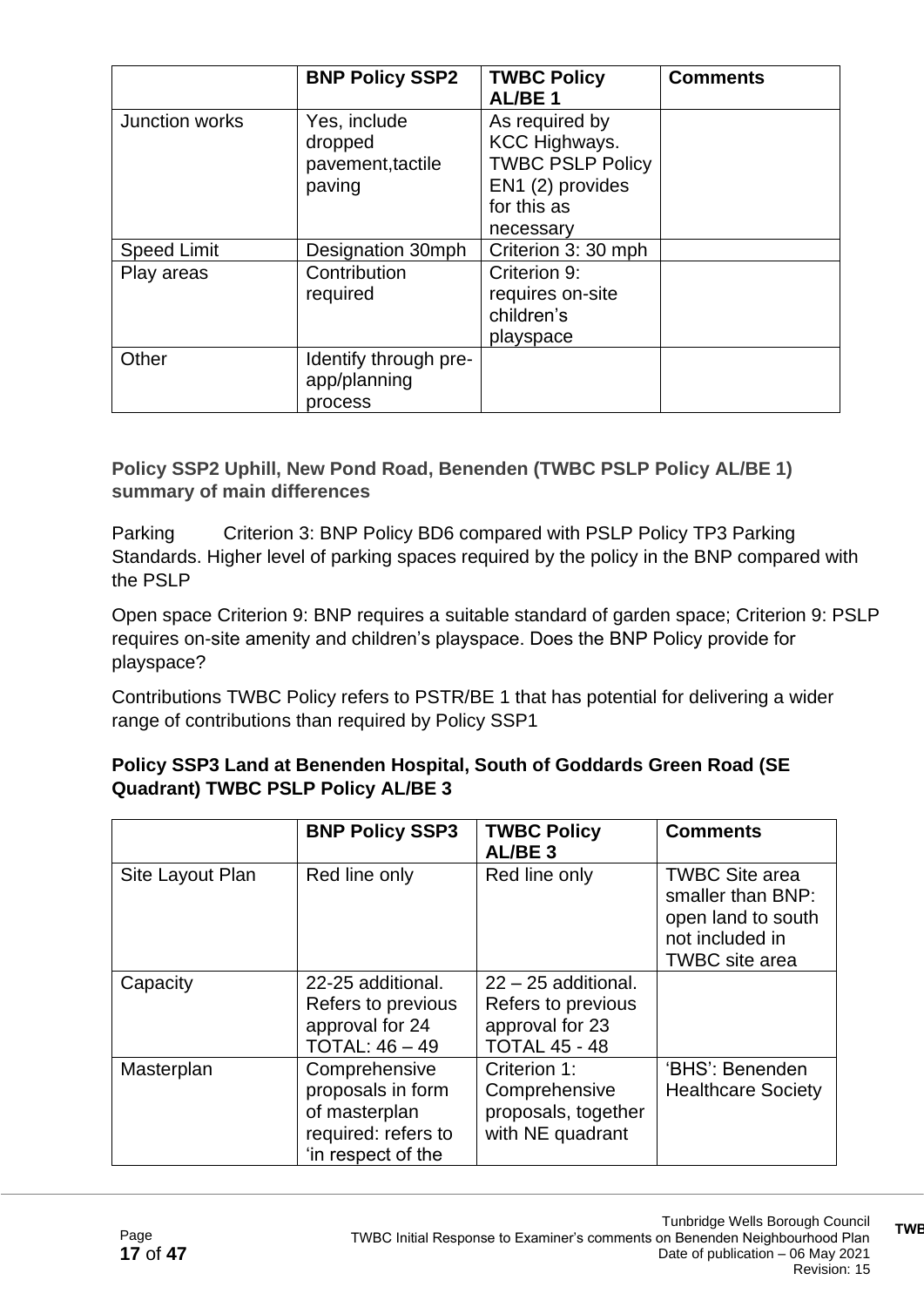|                       | <b>BNP Policy SSP3</b>                                                                                                                                                                                                                                                   | <b>TWBC Policy</b>                                                                                                                                                                                                                   | <b>Comments</b> |
|-----------------------|--------------------------------------------------------------------------------------------------------------------------------------------------------------------------------------------------------------------------------------------------------------------------|--------------------------------------------------------------------------------------------------------------------------------------------------------------------------------------------------------------------------------------|-----------------|
|                       |                                                                                                                                                                                                                                                                          | AL/BE <sub>3</sub>                                                                                                                                                                                                                   |                 |
|                       | land currently held<br>in BHS estate<br>ownership'<br>Phased timetable,<br><b>SE Quadrant to be</b><br>developed prior to<br>any other phases<br>Masterplan to be<br>completed,<br>accepted by TWBC<br>& BPC before<br>submission of<br>planning<br>application for area | Includes how<br>development<br>should be<br>assessed if only<br>part of the SE or<br>NE quadrants are<br>promoted: includes<br>mechanism for<br>delivering<br>minibus/retail/active<br>travel link/café in<br>these<br>circumstances |                 |
| Phasing               | Criterion 14: build<br>out before<br>construction can<br>start on NE<br>quadrant<br>Refers to need to<br>reduce<br>construction traffic<br>$moverents -$<br>impacts on<br>junctions                                                                                      | Criterion 1: phased<br>timetable, SE<br>quadrant to be<br>developed prior to<br>other phases                                                                                                                                         |                 |
| Affordable            | Criterion 1: To<br>comply with TWBC<br>policy                                                                                                                                                                                                                            | 30%                                                                                                                                                                                                                                  |                 |
| Density               | Criterion 2: Not<br>exceed 22dph                                                                                                                                                                                                                                         |                                                                                                                                                                                                                                      |                 |
| Parking               | Criterion 3: Policy<br>B <sub>D6</sub>                                                                                                                                                                                                                                   | <b>Ref PSLP Policy</b><br><b>TP3 Parking</b><br><b>Standards</b>                                                                                                                                                                     |                 |
| Electric car charging | Criterion 3: yes                                                                                                                                                                                                                                                         | <b>Ref PSLP Policy</b><br>EN <sub>1</sub>                                                                                                                                                                                            |                 |
| Open space            | Criterion 5:<br>Suitable standard<br>garden space                                                                                                                                                                                                                        | Criterion 12: on-site<br>amenity space and<br>childeren's<br>playspace                                                                                                                                                               |                 |
| Footpath connection   |                                                                                                                                                                                                                                                                          | Criterion 2: active<br>travel link between<br>site and Benenden<br>village                                                                                                                                                           |                 |
| Design                | Criterion 2: reflect<br>character of rural<br>area, adj to AONB,<br>scale of adj<br>hospital buildings                                                                                                                                                                   |                                                                                                                                                                                                                                      |                 |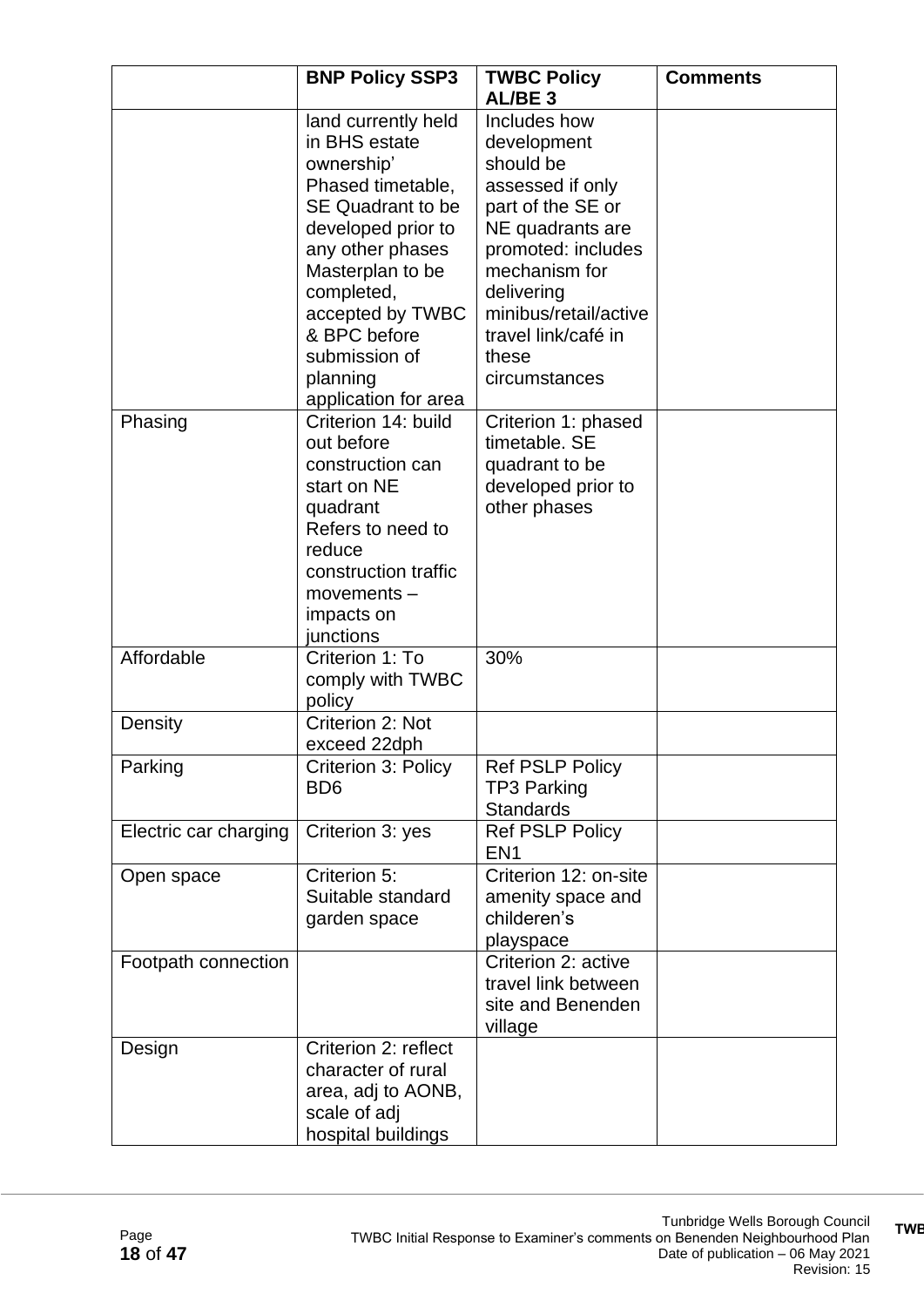|                                        | <b>BNP Policy SSP3</b>                                                                                                                                                                                                                   | <b>TWBC Policy</b><br>AL/BE <sub>3</sub>                                                                                                                  | <b>Comments</b> |
|----------------------------------------|------------------------------------------------------------------------------------------------------------------------------------------------------------------------------------------------------------------------------------------|-----------------------------------------------------------------------------------------------------------------------------------------------------------|-----------------|
|                                        | (generally 2)<br>storeys)<br>Criterion 4:<br>$design/materials -$<br>Refers to policies<br>in BNP Design &<br><b>Built Env chapter</b><br>Criterion 7: reflect<br>existing trees and<br>hedges on site,<br>and the complex<br>topography |                                                                                                                                                           |                 |
| Heritage                               |                                                                                                                                                                                                                                          | Criterion 8:<br>Archaeological<br>assessment<br>Criterion 9:<br>possible retention<br>of Garland Wing                                                     |                 |
| Existing<br>hedges/trees/wildlife      | Criterion 6: Policy<br>LE <sub>5</sub><br>Refers to TWBC<br><b>DLP Policies EN1</b><br>& EN14                                                                                                                                            | Criterion 7                                                                                                                                               |                 |
| <b>Local Wildlife Sites</b>            | Criterion 8: refers<br>to Policy LE7<br>(conserve/protect<br>LWS)<br>Criterion 9: refers<br>to Policy LE8<br>(conserve/enhance<br>LWS; management<br>plan)                                                                               | Criterion 10                                                                                                                                              |                 |
| <b>Dark Skies</b>                      | Criterion 13<br><b>Refers to Policy</b><br>B <sub>D5</sub>                                                                                                                                                                               | <b>TWBC Policy EN8</b><br>Outdoor Lighting &<br>Dark Skies:<br>Benenden is<br>included in Zone<br>E1 'intrinsically<br>dark with natural<br>surroundings' |                 |
| Construction<br><b>Management Plan</b> | Criterion 11<br><b>Refers to Policies</b><br><b>LE5 &amp; LE6</b>                                                                                                                                                                        |                                                                                                                                                           |                 |
| <b>Traffic Impact Study</b>            | Criterion 12                                                                                                                                                                                                                             |                                                                                                                                                           |                 |
| Area for sport/rec<br>use              |                                                                                                                                                                                                                                          | Criterion 3: tennis<br>courts, access to<br>sports pavilion -<br>unless it can be                                                                         |                 |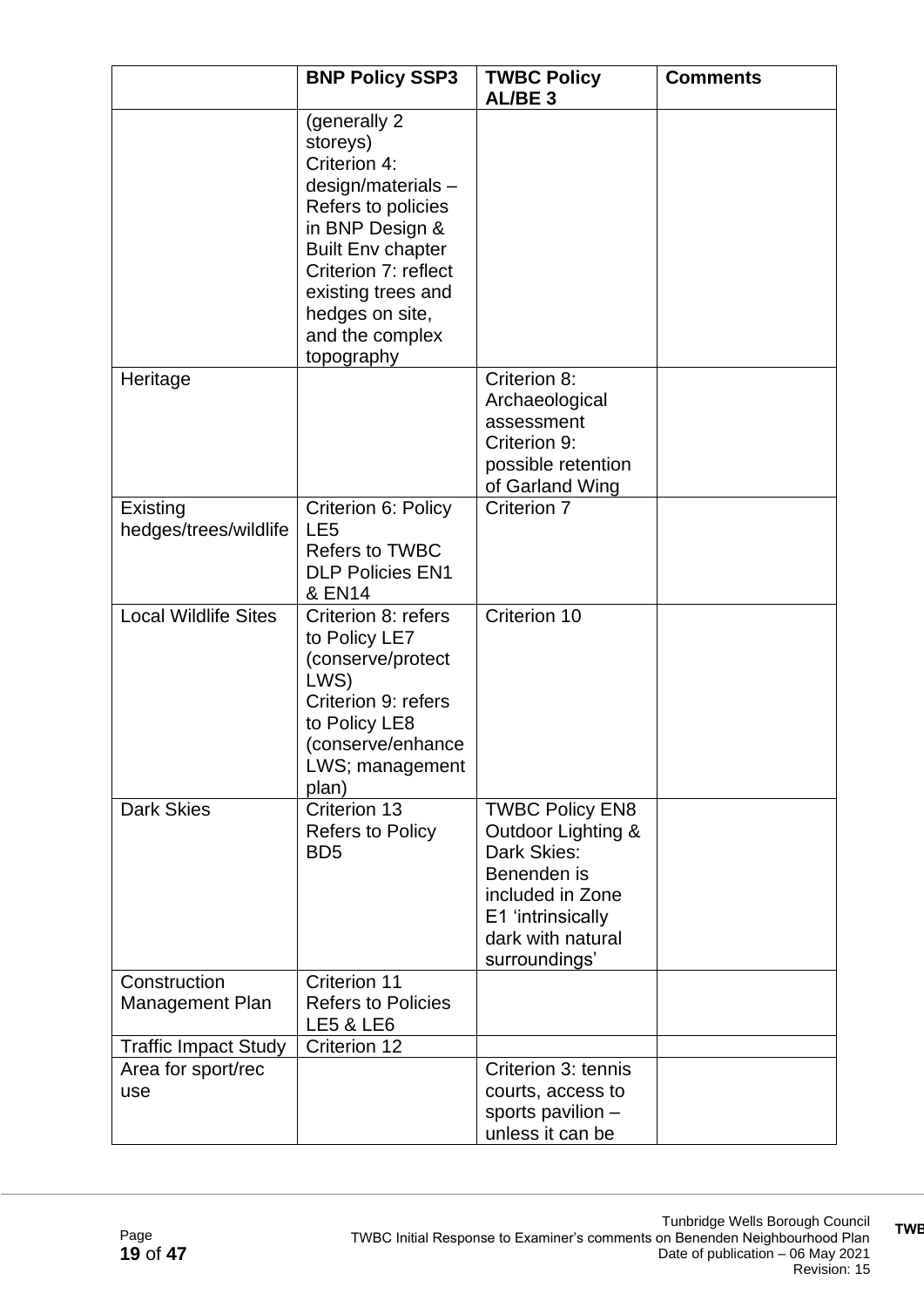|                                                                        | <b>BNP Policy SSP3</b> | <b>TWBC Policy</b><br>AL/BE <sub>3</sub> | <b>Comments</b>                                                     |
|------------------------------------------------------------------------|------------------------|------------------------------------------|---------------------------------------------------------------------|
|                                                                        |                        | shown this is no                         |                                                                     |
|                                                                        |                        | longer required                          |                                                                     |
| Reprovision of                                                         |                        | Criterion 3                              |                                                                     |
| hospital parking                                                       |                        |                                          |                                                                     |
| Retail outlet at                                                       |                        | Criterion 5                              |                                                                     |
| hospital                                                               |                        |                                          |                                                                     |
| Sewerage                                                               |                        | <b>Criterion 11</b>                      |                                                                     |
| indfrastructure                                                        |                        |                                          |                                                                     |
| Contributions                                                          |                        |                                          | <b>TWBC Policy refers</b><br>to PSTR/BE 1                           |
| Active travel link<br>between site &<br>Benenden village               | Yes                    | <b>Criterion 2</b>                       |                                                                     |
| Reduce speed limit<br>through East End<br>from 30mph to<br>20mph       | Yes                    |                                          |                                                                     |
| Area for sport/rec<br>use by local<br>community                        | Yes                    | ? Criterion 3                            | Include reuse of<br>tennis court in NE<br>quadrant                  |
| Children's play area                                                   | Yes                    | Criterion 12                             | Include reuse of<br>tennis court in NE<br>quadrant                  |
| Secure public use of<br>hospital café                                  | Yes                    | Criterion 4                              | From occupation of<br>50% of resi units                             |
| Provide community<br>space                                             | Yes                    |                                          | Could include<br>existing old chapel<br>to east                     |
| Provide minibus for<br>use of Benenden<br><b>Primary School</b>        | Yes, for 10 years      | Criterion 6                              | From occupation of<br>50% of resi units<br>To serve school<br>times |
| <b>Promote KCC</b><br><b>Hopper Bus trial</b><br>and other initiatives | Yes                    | Criterion 6                              | To aid connectivity<br>to eg Tenterden                              |

**Policy SSP3 Land at Benenden Hospital, South of Goddards Green Road (SE Quadrant) TWBC PSLP Policy AL/BE 3 Summary of main differences**

Site Layout Plan: TWBC Site area smaller than BNP: open land to south not included in TWBC site area

Main area of difference: Masterplan required by Policy SSP

Wording from Policy SSP3 and SSP4 in italics

Comprehensive development proposals in the form of a masterplan, must be submitted in respect of the land currently held in Benenden Healthcare Society estate ownership at this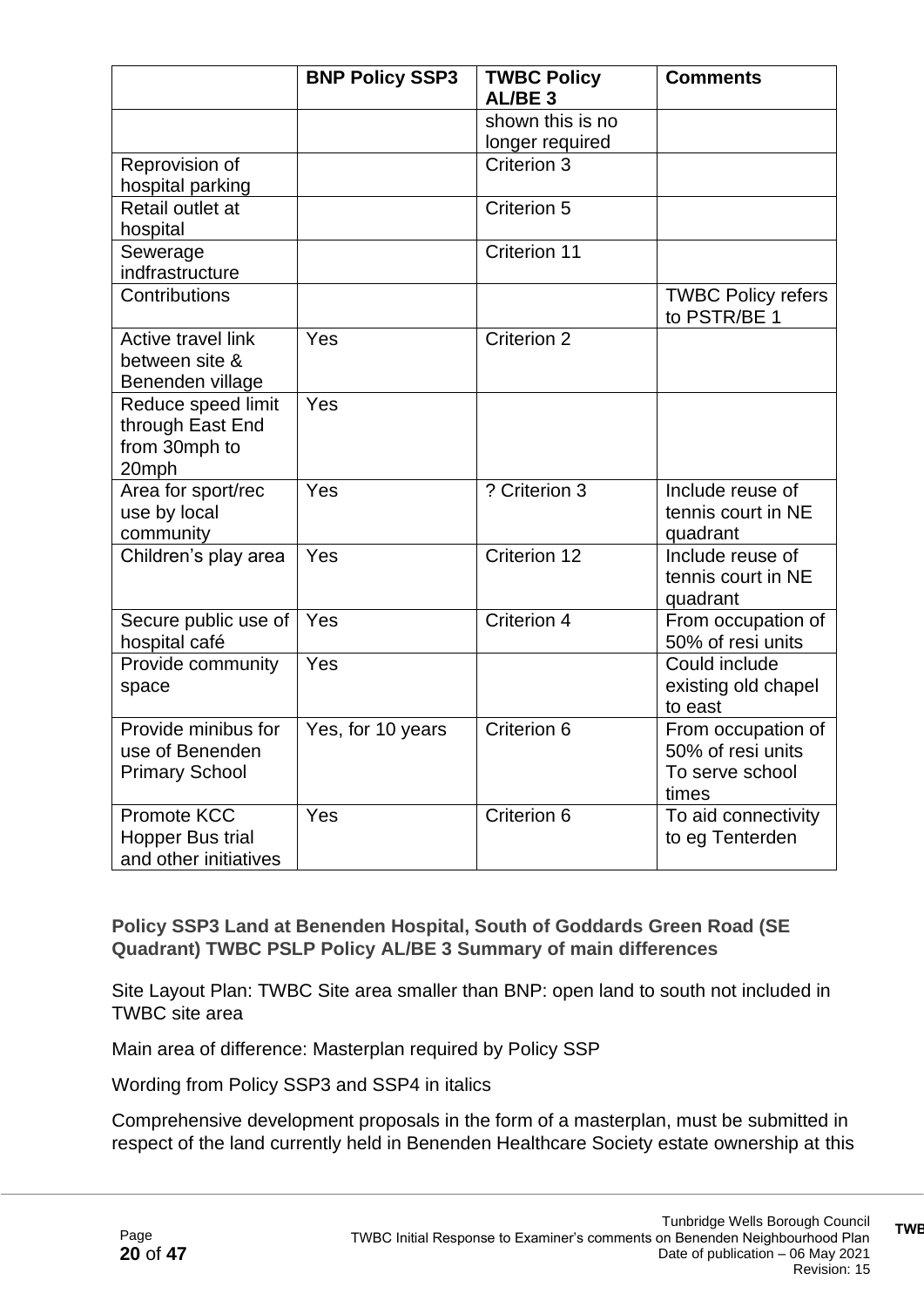location, to be delivered in accordance with a phased timetable, which indicates land to the south of Goddards Green Road (SEQ) to be developed prior to any other phases

Criterion 1 of TWBC PSLP Policy AL/BE3 requires (italics)

Comprehensive proposals for this site, together with the site area included within Policy AL/BE 4 (land located to the north of Goddards Green Road), to be delivered in accordance with a phased timetable, which indicates land to the south of Goddards Green Road to be developed prior to any other phases. If an application is submitted for only part of the area included within Policies AL/BE 3 and AL/BE 4,then this application must: a. show indicatively how the other areas included within Policies AL/BE 3 and AL/BE4 can be developed to meet the overall policy requirements as set out within each of these policies, and how the future needs for Benenden Hospital will be met on areas to the north west and south west that currently comprise the hospital buildings and associated ancillary uses, and is previously developed land; b. include a mechanism to ensure that the minibus and retail store provision, active travel link, and public access to the café (as referred to below) can be provided through the development at part of the site alone;

Parking Criterion 3: Policy BD6;Ref PSLP Policy TP3 Parking Standards

Higher level of parking spaces required by the policy in the BNP compared with the PSLP

Heritage Criterion 9 of PSLP – possible retention of Garland Wing

|                  | <b>BNP Policy SSP4</b>                                                                                                  | <b>TWBC Policy</b><br>AL/BE <sub>4</sub>                                                                                                                                  | <b>Comments</b>                                                                                                                                                                                                                                |
|------------------|-------------------------------------------------------------------------------------------------------------------------|---------------------------------------------------------------------------------------------------------------------------------------------------------------------------|------------------------------------------------------------------------------------------------------------------------------------------------------------------------------------------------------------------------------------------------|
| Site Layout Plan | Red line only                                                                                                           | Larger red line:<br>Area identified as<br>built development<br>is for a smaller area<br>Red line includes<br>area of open space<br>(not included in<br><b>BNP Policy)</b> | It is understood<br>that the area to the<br>east of the garage<br>block (shown as<br>open space in<br><b>TWBC Policy) will</b><br>be indicated as<br>such in the BNP<br>(that currently<br>shows area as<br>suitable for built<br>development) |
| Capacity         | 22-25 units                                                                                                             | $22 - 25$ additional.<br>Refers to previous<br>approval for 23<br><b>TOTAL 45 - 48</b>                                                                                    | <b>BNP</b> policy does<br>not make any<br>reference to<br>existing 18<br>residential units                                                                                                                                                     |
| Masterplan       | Comprehensive<br>proposals in form<br>of masterplan<br>required: refers to<br>'in respect of the<br>land currently held | Criterion 1:<br>Comprehensive<br>proposals, together<br>with NE quadrant                                                                                                  | 'BHS': Benenden<br><b>Healthcare Society</b>                                                                                                                                                                                                   |

#### **Policy SSP4 Land at Benenden Hospital, North of Goddards Green Road (NE Quadrant) TWBC PSLP Policy AL/BE 4**

**TWBC Initial Response to Examiner's comments on Benenden Neighbourhood**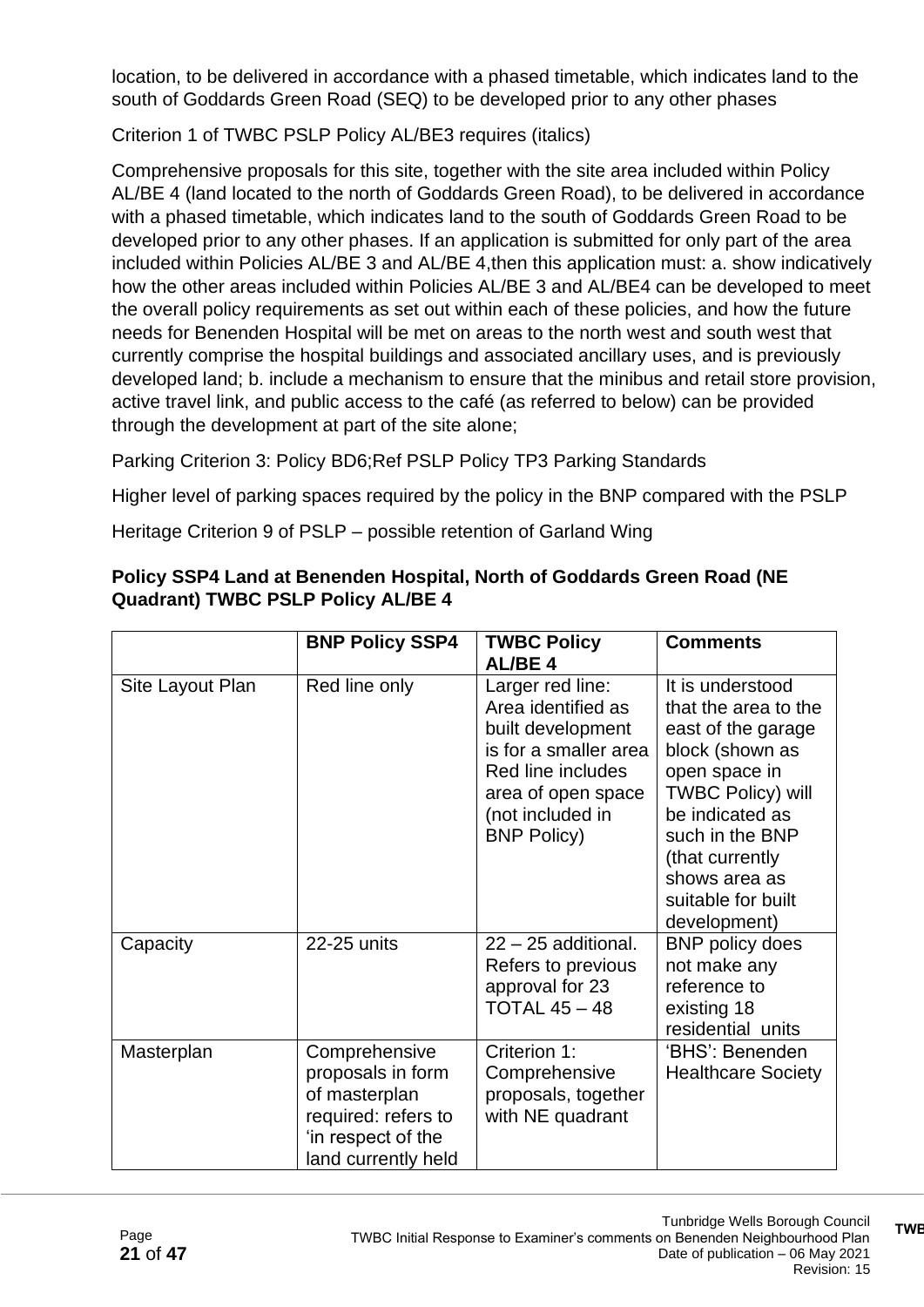|                       | <b>BNP Policy SSP4</b>                                                                                                                                                                                                                            | <b>TWBC Policy</b><br><b>AL/BE4</b>                                                                                                                                                                                                  | <b>Comments</b> |
|-----------------------|---------------------------------------------------------------------------------------------------------------------------------------------------------------------------------------------------------------------------------------------------|--------------------------------------------------------------------------------------------------------------------------------------------------------------------------------------------------------------------------------------|-----------------|
|                       | in BHS estate<br>ownership'<br>Phased timetable,<br><b>SE Quadrant to be</b><br>developed prior to<br>any other phases<br>Masterplan to be<br>completed,<br>accepted by TWBC<br>& BPC before<br>submission of<br>planning<br>application for area | Includes how<br>development<br>should be<br>assessed if only<br>part of the SE or<br>NE quadrants are<br>promoted: includes<br>mechanism for<br>delivering<br>minibus/retail/active<br>travel link/café in<br>these<br>circumstances |                 |
| Phasing               | Criterion 14: build<br>out before<br>construction can<br>start on NE<br>quadrant<br>Refers to need to<br>reduce<br>construction traffic<br>$moverents -$<br>impacts on<br>junctions                                                               | Criterion 1: phased<br>timetable. SE<br>quadrant to be<br>developed prior to<br>other phases                                                                                                                                         |                 |
| Affordable            | Criterion 1: To<br>comply with TWBC<br>policy                                                                                                                                                                                                     | 30%                                                                                                                                                                                                                                  |                 |
| Density               | Criterion 2: Not<br>exceed 22dph                                                                                                                                                                                                                  |                                                                                                                                                                                                                                      |                 |
| Parking               | <b>Criterion 3: Policy</b><br>B <sub>D6</sub>                                                                                                                                                                                                     | <b>Ref PSLP Policy</b><br><b>TP3 Parking</b><br><b>Standards</b>                                                                                                                                                                     |                 |
| Electric car charging | Criterion 3: yes                                                                                                                                                                                                                                  | Ref PSLP Policy<br>EN <sub>1</sub>                                                                                                                                                                                                   |                 |
| Open space            | Criterion 5:<br>Suitable standard<br>garden space                                                                                                                                                                                                 | Criterion 12: on-site<br>amenity space and<br>children's<br>playspace                                                                                                                                                                |                 |
| Design                | Criterion 2: reflect<br>character of rural<br>area, adj to AONB,<br>scale of adj<br>hospital buildings<br>(generally 2)<br>storeys)<br>Criterion 4:<br>design/materials-<br>Refers to policies                                                    |                                                                                                                                                                                                                                      |                 |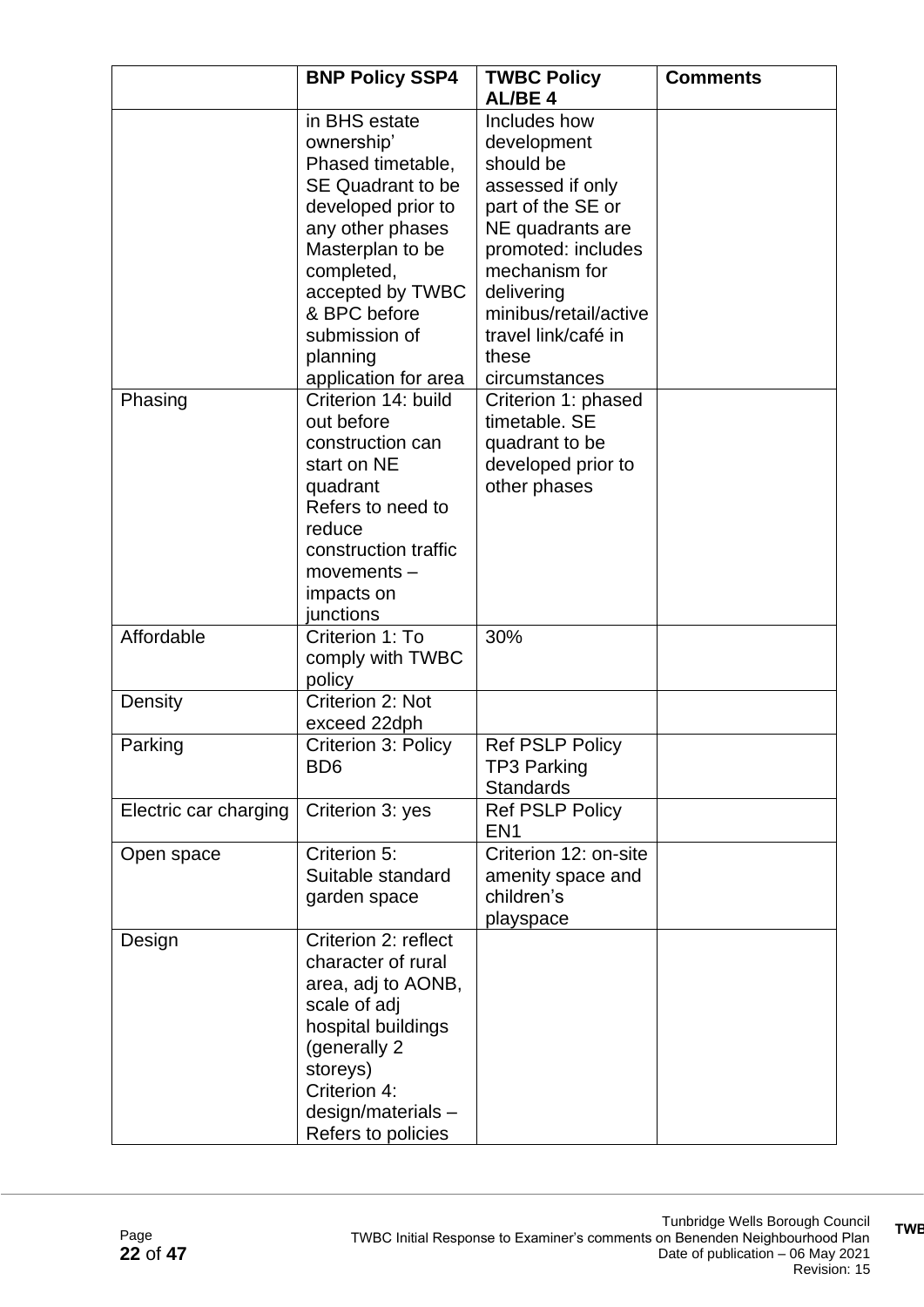|                                                          | <b>BNP Policy SSP4</b>                                                                                                                                     | <b>TWBC Policy</b><br><b>AL/BE4</b>                                                                                      | <b>Comments</b>                           |
|----------------------------------------------------------|------------------------------------------------------------------------------------------------------------------------------------------------------------|--------------------------------------------------------------------------------------------------------------------------|-------------------------------------------|
|                                                          | in BNP Design &<br><b>Built Env chapter</b>                                                                                                                |                                                                                                                          |                                           |
| Heritage                                                 |                                                                                                                                                            | Criterion 8:<br>Archaeological<br>assessment<br>Criterion 9:<br>possible retention<br>of Garland Wing                    |                                           |
| Existing<br>hedges/trees/wildlife                        | Criterion 6 & 7:<br>Policy LE5<br><b>Refers to TWBC</b><br><b>DLP Policies EN1</b><br><b>&amp; EN14</b>                                                    | Criterion 7                                                                                                              |                                           |
| <b>Local Wildlife Sites</b>                              | Criterion 8: refers<br>to Policy LE7<br>(conserve/protect<br>LWS)<br>Criterion 9: refers<br>to Policy LE8<br>(conserve/enhance<br>LWS; management<br>plan) | Criterion 10                                                                                                             |                                           |
| <b>Dark Skies</b>                                        | Criterion 13<br><b>Refers to Policy</b><br>B <sub>D5</sub>                                                                                                 |                                                                                                                          |                                           |
| Construction<br>Management Plan                          | <b>Criterion 11</b><br><b>Refers to Policies</b><br><b>LE5 &amp; LE6</b>                                                                                   |                                                                                                                          |                                           |
| <b>Traffic Impact Study</b>                              | Criterion 12                                                                                                                                               |                                                                                                                          |                                           |
| Active travel link<br>between site &<br>Benenden village |                                                                                                                                                            | Criterion 2:<br>required                                                                                                 |                                           |
| Area for sport/rec<br>use                                |                                                                                                                                                            | Criterion 3: tennis<br>courts, access to<br>sports pavilion -<br>unless it can be<br>shown this is no<br>longer required |                                           |
| Reprovision of<br>hospital parking                       |                                                                                                                                                            | Criterion 3                                                                                                              |                                           |
| Retail outlet at<br>hospital                             |                                                                                                                                                            | Criterion 5                                                                                                              |                                           |
| Sewerage<br>infrastructure                               |                                                                                                                                                            | Criterion 11                                                                                                             |                                           |
| Contributions                                            |                                                                                                                                                            |                                                                                                                          | <b>TWBC Policy refers</b><br>to PSTR/BE 1 |
| Active travel link<br>between site &<br>Benenden village | Yes                                                                                                                                                        | <b>Criterion 2</b>                                                                                                       |                                           |

**TWBC Initial Response to Examiner's comments on Benenden Neighbourhood**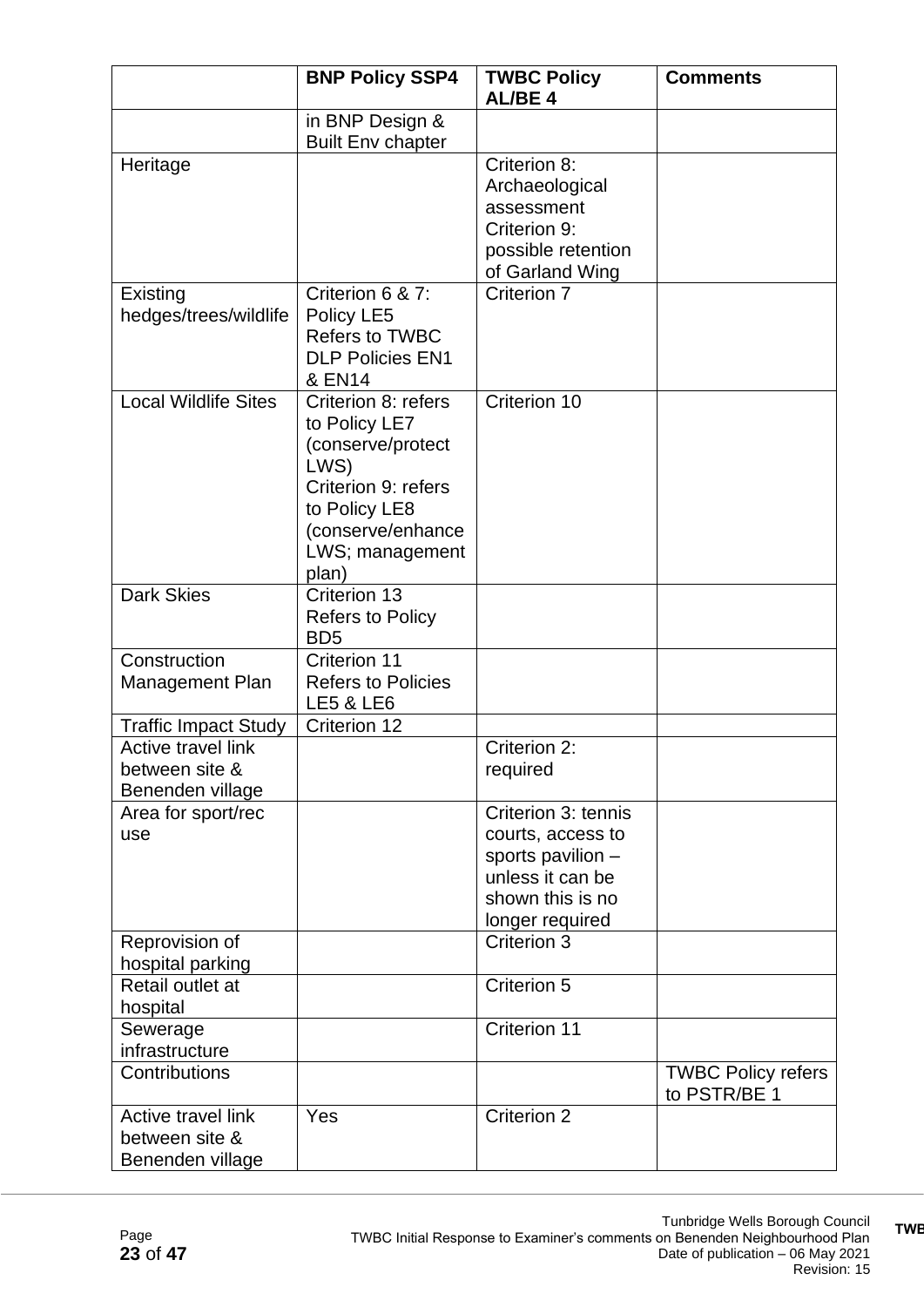|                                                                  | <b>BNP Policy SSP4</b> | <b>TWBC Policy</b><br><b>AL/BE4</b> | <b>Comments</b>                                                     |
|------------------------------------------------------------------|------------------------|-------------------------------------|---------------------------------------------------------------------|
| Reduce speed limit<br>through East End<br>from 30mph to<br>20mph | Yes                    |                                     |                                                                     |
| Area for sport/rec<br>use by local<br>community                  | Yes                    | ? Criterion 3                       | Include reuse of<br>tennis court in NE<br>quadrant                  |
| Children's play area                                             | Yes                    |                                     | Include reuse of<br>tennis court in NE<br>quadrant                  |
| Secure public use of<br>hospital café                            | Yes                    | Criterion 4                         | From occupation of<br>50% of resi units                             |
| Provide community<br>space                                       | Yes                    |                                     | Could include<br>existing old chapel<br>to east                     |
| Provide minibus for<br>use of Benenden<br><b>Primary School</b>  | Yes, for 10 years      | Criterion 6                         | From occupation of<br>50% of resi units<br>To serve school<br>times |
| Promote KCC<br>Hopper Bus trial<br>and other initiatives         | Yes                    | Criterion 6                         | To aid connectivity<br>to eg Tenterden                              |

**Policy SSP4 Land at Benenden Hospital, North of Goddards Green Road (NE Quadrant) TWBC PSLP Policy AL/BE 4 Summary of main differences**

Site Layout Plan: TWBC Site area differs from that in BNP

TWBC Site Plan has a larger red line: Area identified as built development is for a smaller area than as shown in BNP. TWBC red line includes area of open space, not included in BNP Policy

Main area of difference Masterplan required by Policy SSP

•Parking Criterion 3: Policy BD6;Ref PSLP Policy TP3 Parking Standards

Higher level of parking spaces required by the policy in the BNP compared with the PSLP

Site Specific Policy (SSP1)- Land Adjacent to Feoffee Cottages

27. Can I be provided with a link to the planning history and can the Borough Council confirm whether all the requirements of the policy, are being met with this approved scheme.

Committee Report, Decision Notice and s106 Agreement: attached to covering email (see response to question 9)

The relevant planning history is included within the Committee Report (attached to covering email), but to confirm the only history was 80/00995/OUT Outline - Three or four bungalows Withdrawn 20/10/1980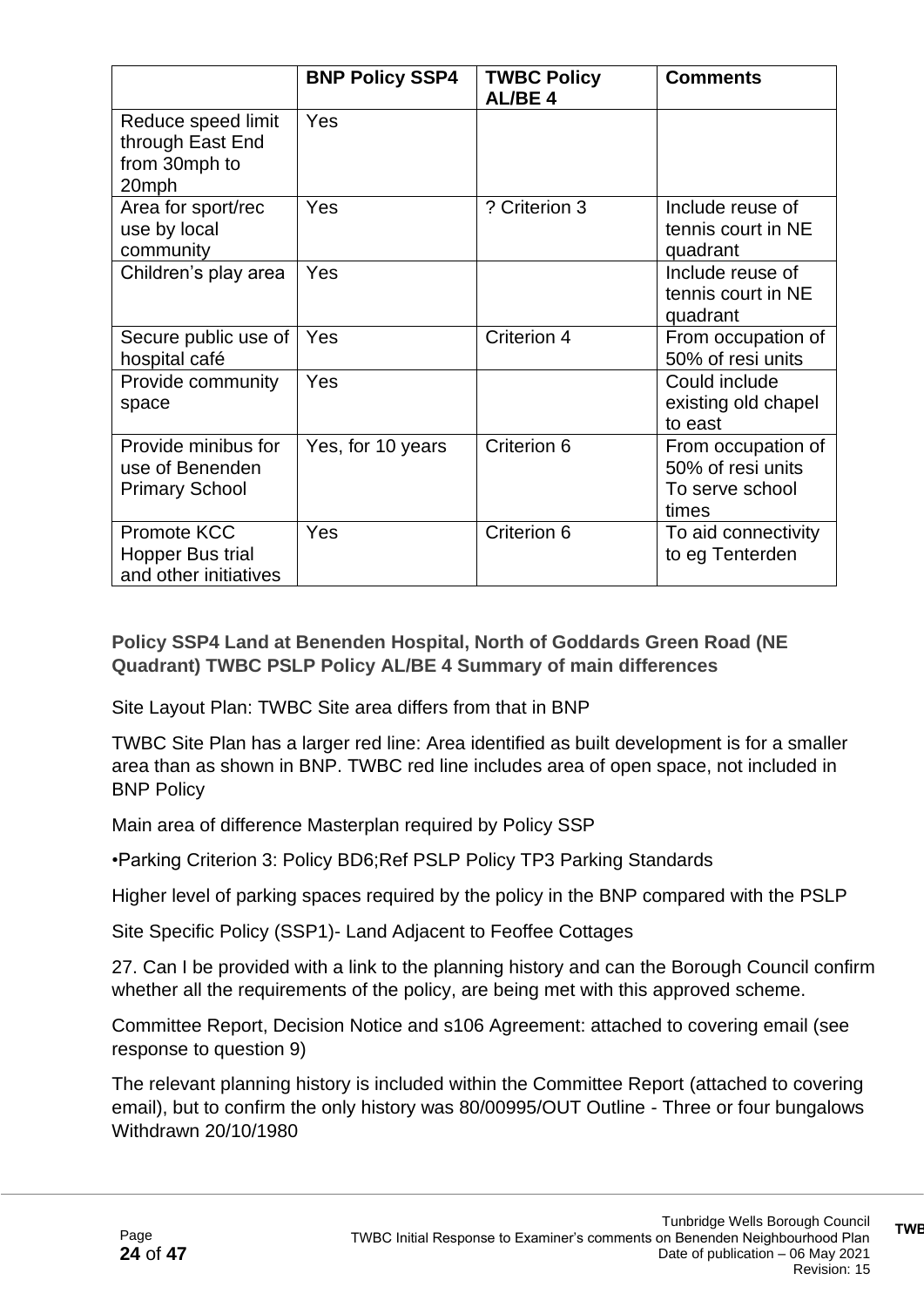### **TWBC Comments**

**19/00822 Hybrid Application - Outline (Access not reserved) - (Development comprising of the erection of 13 dwellings); Full - (Erection of 12 Almshouses together with accesses, parking, landscaping and drainage).**

Para 5.445 in the TWBC PSLP states that development proposed by this application follows the approach set out in Local Plan Policy AL/BE 2 and draft BNP Policy SSP1

BNP Policy SSP1 requires

Criterion One: 23 to 25 C3 dwellings

met by approved scheme for 25 dwellings

Criterion One: of which at least 12 being almshouses

met by approved scheme

Committee Report: The NPPF defines affordable housing in the Glossary (Annex 2) at the end of the document. Following discussion with the Council's Housing Register and Development Manager and Mid Kent Legal Services, it is considered the almshouse scheme falls outside the NPPF definition of affordable housing. Despite this, the almshouse model clearly provides a low-cost form of housing (at a lower cost than the majority of forms of affordable housing within the NPPF definition) which is aimed at people in housing need who live in the vicinity.

This scheme however provides slightly under 50% low cost housing, all of which are 'rented' and would be controlled by a S106 agreement which is a significant benefit. Whilst the Charity's 9 existing units could be sold off, which would only leave a net increase of three units, this could occur at any time without further recourse to the LPA anyway.

As a form of low-cost housing almshouses are probably unrivalled, in that they can never be sold off to the occupiers under right-to-buy or similar schemes. It is proposed to give the provision of new almshouses significant weight and greater weight than would be given to the standard affordable housing package which developers are required to provide as part of housing schemes

**Criterion One: mix housing types, including affordable family housing and smaller units**

Committee Report: The number of residential units and the mix of unit sizes are considered to be appropriate to this site

**Criterion Two: design to conserve/enhance character and distinctiveness of village**

**Criterion Two: density to be sympathetic to surrounding AONB area, and to nearby listed buildings/Conservation Area; not exceed 25 dph (after discounting buffer zone)**

Additional landscaping is proposed which would reduce and mitigate (to a degree) the landscape and AONB impact of the development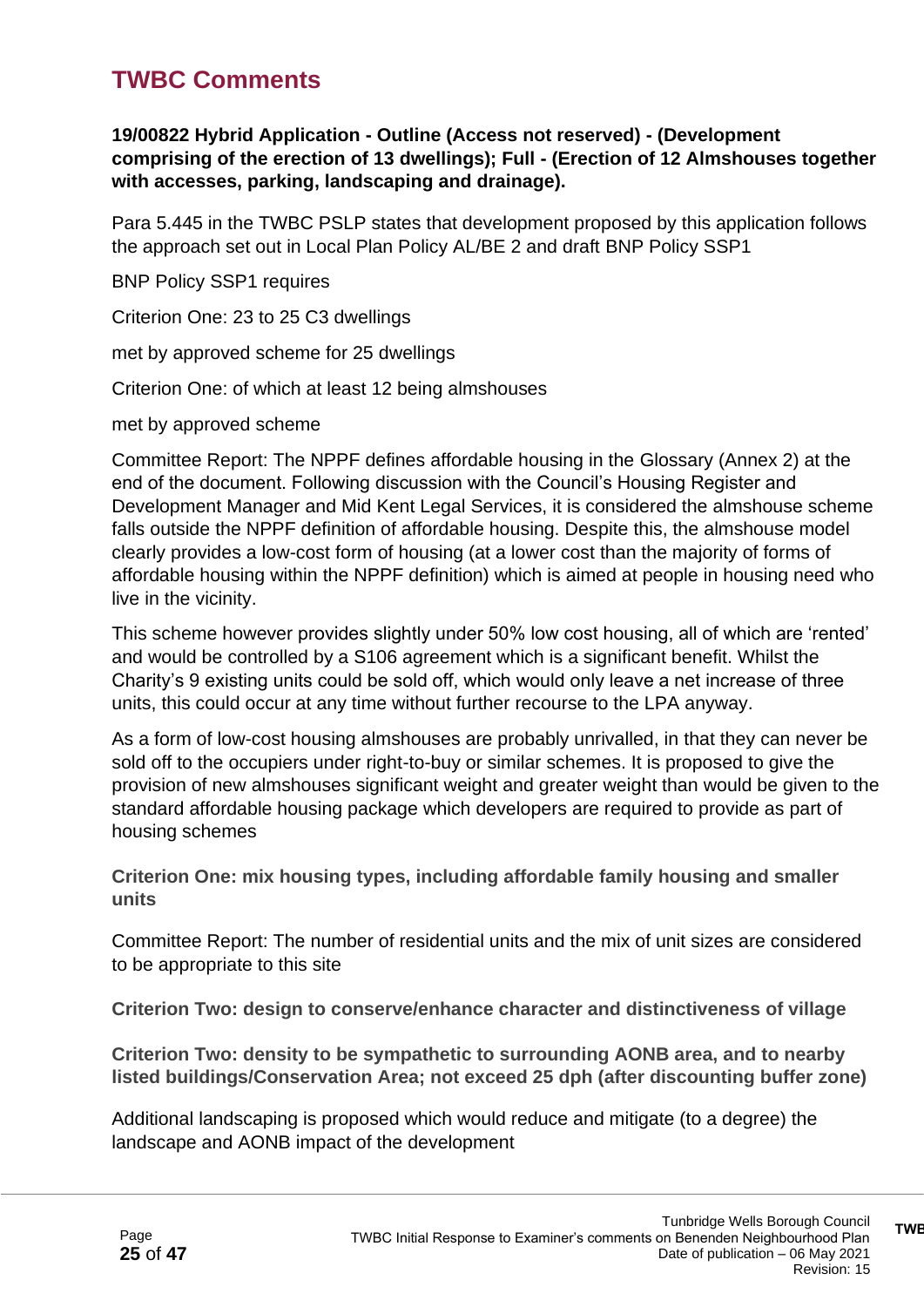Comment from KCC Heritage: The site of the application lies east of the historic settlement of Benenden and within a wider area of farming small holdings and small country residences of post medieval origin. An outfarm is identifiable on the 1st Ed OS map within the area of the proposed development. The Heritage Statement supporting this application which concludes that there is little archaeological potential at this site. However, given the lack of previous investigation at this site and the size of the proposed development, KCC recommend a condition.

Committee Report: The application is accompanied by a heritage statement, the contents of which were initially objected to by the Conservation Officer (CO). Subsequent revisions of the statement were submitted and the CO now considers it adequately addresses the heritage issues on site and meets the requirements of NPPF Para 189.

Committee Report: it is not considered that this should be considered as a 'major development' for NPPF Para 172 purposes. Whilst there would be a significant amount of new built development within the site, the works are concentrated on a single field next to a modern development, with no encroachment in to the Ancient Woodland. There are no particular landscape features that would be lost and the proposal would not result in coalescence with other settlements. It is noted the High Weald AONB Unit and Natural England did not comment on whether they considered the draft allocation for this site to be major, whereas they have subjectively commented on this point for other sites

**Criterion Three: parking provision with ref to BNP Policy BD6**

The traffic movements generated by the development can be accommodated without detriment to highway safety and the proposal includes adequate car parking provision

**Criterion Three: electric charging**

Planning Approval Conditions:

EV Charging Points - detailed

15) Prior to the commencement of any Above Ground Development hereby approved with regards to the detailed planning permission (identified as the Detailed Application area on drawing number 23240C/03B) details of the provision of electric vehicle-charging points, including a timescale for their provision and a plan identifying the units/parking spaces which shall be allocated the charging points shall be submitted to and approved in writing by the Local Planning Authority and the development shall be carried out in accordance with the approved details. Reason: In the interests of promoting emission-free car use and to achieve sustainable development.

#### EV Charging Points – outline

16) Notwithstanding the approved plans and submitted details, within the area of the site subject to the outline planning permission (identified as the Outline Application area on drawing number 23240C/03B), the submission of reserved matters for that phase of the development shall include details of the provision of electric vehicle-charging points, along with a timescale for their provision and a plan identifying the units/parking spaces which shall be allocated the charging points. Such facilities shall be provided in accordance with the approved details before the buildings they serve are occupied and retained thereafter.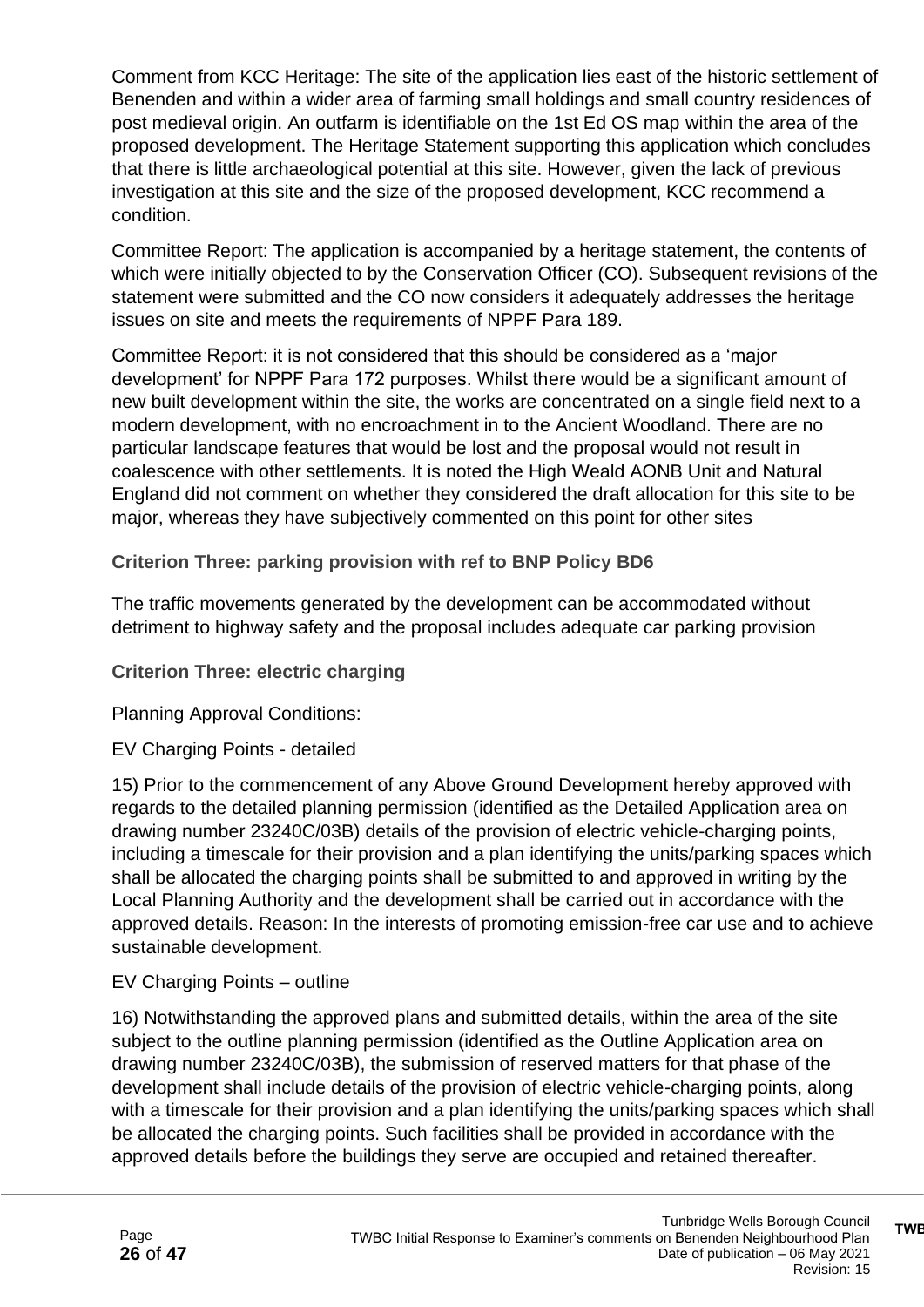Reason: In the interests of promoting emission-free car use and to achieve sustainable development.

**Criterion Four: protect Ancient Woodland to include buffer, with long-term management**

Response from Natural England: No objections. Based on the plans submitted, Natural England considers that the proposed development will not have significant adverse impacts on statutorily protected nature conservation sites. Standard advise given regarding AONBs, Ancient Woodland, SSSI Risk Zones and Priority Habitats.

**Criterion Five: suitable standard of shared semi-private and/or private garden for all dwellings**

Committee Report: he future occupiers of the properties would each have reasonable to good sized private gardens (as shown on the indicative plans) which would provide adequate amenity space.

**Criterion Five: suitable landscaping for open areas, means of enclosure**

Detailed landscaping schemes required to be submitted/approve to protect and enhance the amenity of the area.

**Criterion Six: vehicle access link**

The proposals include a new bell mouth vehicle access onto Walkhurst Road. This has been designed within the existing public highway verge.

KCC Highways did not seek to raise objection in principle, but did provide details that should be addressed to deliver safe and suitable access for all as required by the NPPF: footway extension and parking

**Criterion Six: footpath/direct pedestrian link to link in with existing network; appropriate design**

Plan provides a link to the existing footway

**Criterion Seven: design to reflect edge of settlement location and location in AONB**

The proposal is considered to comply with Paragraph 172 of the NPPF in terms of its impact on the Area of Outstanding Natural Beauty (AONB)

Committee Report: The Councils position in the Local Plan is that development in the AONB is supported by robust site policies to ensure an appropriate quality of development that brings forward public benefits with a suitable level of mitigation. At present it is not clear that the outline part of this scheme has met that requirement or that the overall extent of public benefits and mitigation has been achieved. However as an outline scheme there is the opportunity to address some of this through reserved matters and/or conditions and further mitigation and public benefits might be achieved through the landscape scheme and the LEMP.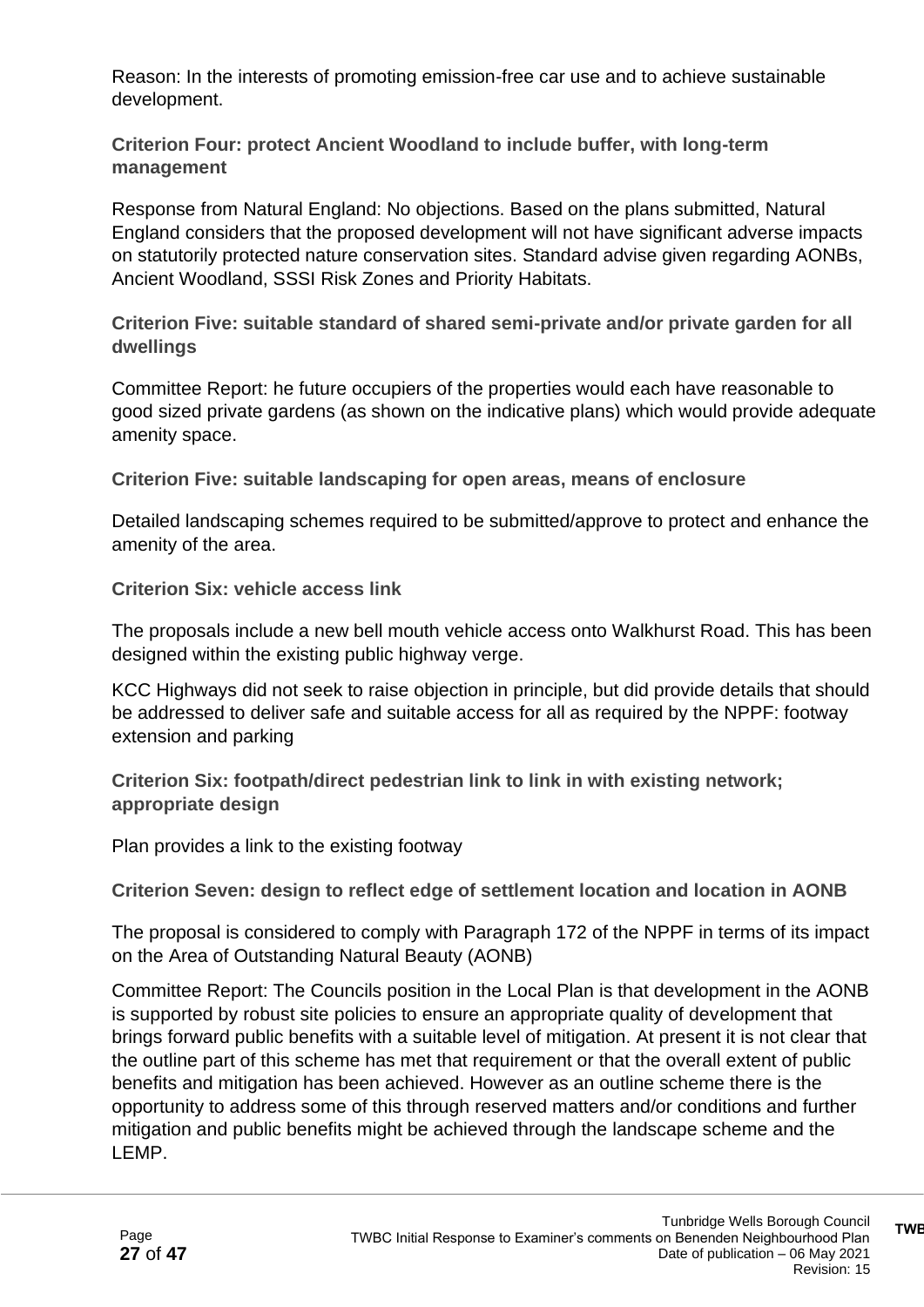**Criterion Seven: development to be informed by a LVIA, heritage assessment**

The proposal would deliver a net ecological gain through a scheme of mitigation and enhancement and a Landscape and Ecological Management Plan (to be secured by condition)

Additional landscaping is proposed which would reduce and mitigate (to a degree) the landscape and AONB impact of the development

Committee Report: TWBC Landscape & Biodiversity Officer

It is correct that we gave advice that the scheme being relatively straightforward did not require a full Landscape and Visual Impact Assessment but the advice was to provide some information:

"A full LVIA would not be needed here – but some kind of assessment and evaluation of the landscape impact of the development, together with a views analysis (including views from the CA) would be necessary to accompany the application. This should draw on the section within the High Weald AONB Management Plan 'Planning and the Management Plan' to demonstrate an understanding of the landscape, to include historic map regression";

**Criterion Seven: design and materials comply with BNDP requirements**

Committee Report states that it is recognised that the scheme will support AONB management plan objectives regarding good quality design and materials, plus provision of affordable accommodation in the AONB in perpetuity

Committee Report: As the outline part of the application only addresses access, with all other matters reserved for future consideration, there are no specific details for the design of the thirteen market dwellings. Materials, scale, appearance, layout etc. would all be addressed at the Reserved Matters stage. The Design & Access Statement refers to maximum parameters of two storeys and 10m in height, which can be conditioned.

Committee Report: The almshouses are arranged around a central courtyard garden with ancillary bin stores and parking areas located to the periphery of the almshouse development. They are finished in a variety of traditional materials and are considered to relate well to the local red brick and tile hung buildings that are prominent throughout Benenden.

The strongly expressed red brick chimneys help break up the roofscape and establish the character of the development, as do the prominent front gables, combination of materials and peripheral landscaping. The buildings are not considered to be out of scale with those in Rothermere Close which, whilst not setting a design precedent, are of a limited height and scale. Overall the composition of the separate buildings and the arrangement around the courtyard is considered to be appropriate to the design intentions to create small communal dwellings and assimilates with the rural character of the area.

**Criterion Eight: be sensitive to approach/setting of CA**

TWBC Conservation Officer - The amended heritage statement meets the requirements of the NPPF, and agree with its analysis.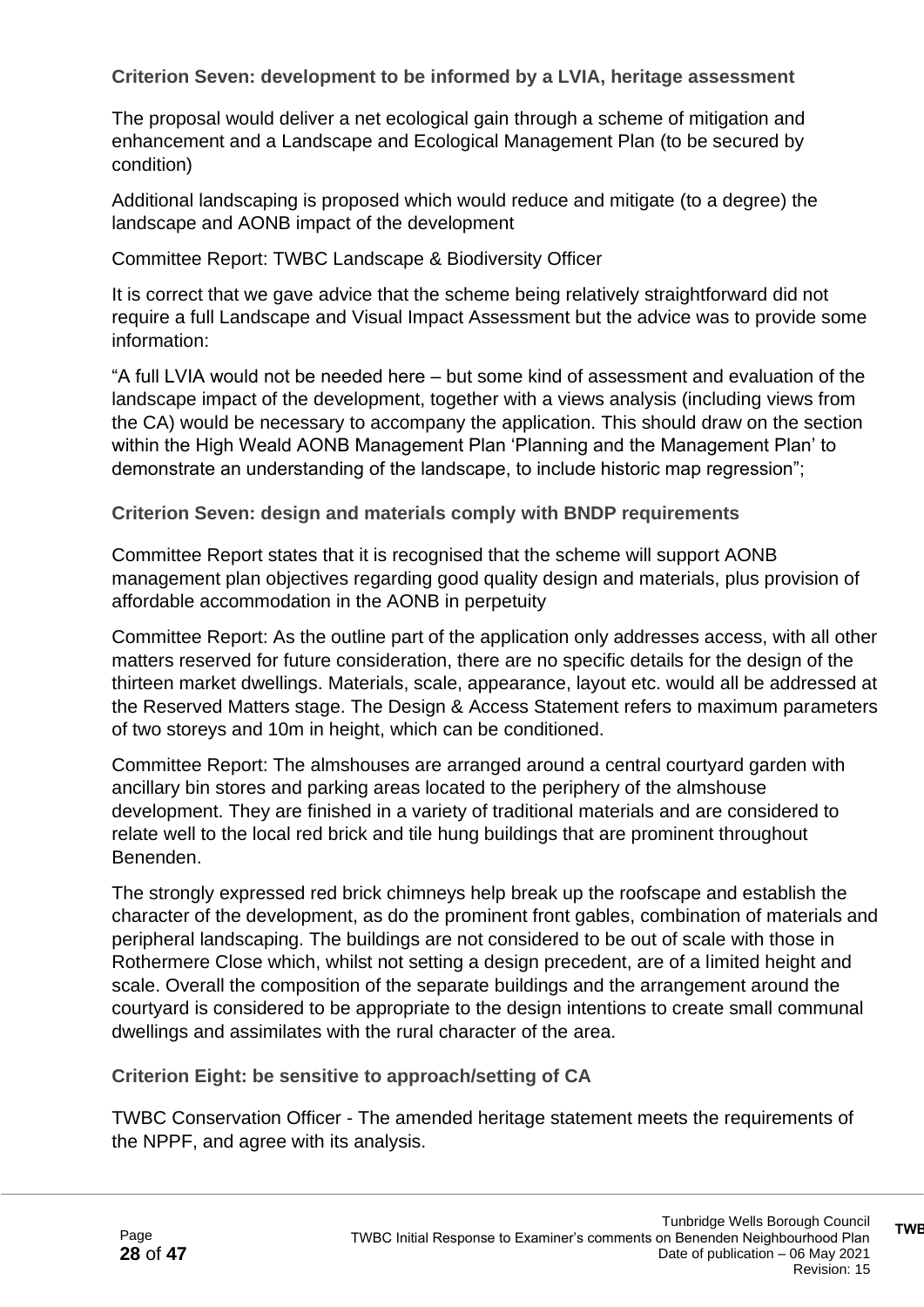**Criterion Nine: minimise impact of construction work on existing flora and fauna and encourage wildlife features**

The proposal can be satisfactorily accommodated around the trees on and off site, some of which are protected by a Tree Preservation Order;

#### Planning Approval:

26) All existing hedges or hedgerows shall be retained, unless shown on the approved drawings as being removed. All hedges and hedgerows on and immediately adjoining the site shall be protected from damage for the duration of works on the site. Any parts of hedges or hedgerows removed without the Local Planning Authority's prior written permission or which die or become, in the opinion of the Local Planning Authority, seriously diseased or otherwise damaged following contractual practical completion of the approved development shall be replaced as soon as is reasonably practicable and, in any case, by not later than the end of the first available planting season, with plants of such size and species and in such positions as may be agreed in writing with the Local Planning Authority. Reason: In the interests of protecting the visual amenities and character of the site and locality

**Criterion Ten: proposals for outdoor lighting to comply with BNP Policy BD5 dark skies**

#### Planning Approval: External lighting

33) Notwithstanding the submitted drawings and all supporting documentation, prior to the installation of any external lighting (where applicable) full details shall be submitted to and approved in writing by the Local Planning Authority. Details shall include a lighting layout plan with beam orientation and a schedule of light equipment proposed (luminaire type; mounting height; aiming angles and luminaire profiles). The submitted lighting scheme shall be informed by an ecologist to limit the impact upon protected species from artificial light sources. The approved scheme shall be installed, maintained and operated in accordance with the approved details unless the Local Planning Authority gives its written consent to the variation. Reason: To protect the appearance of the area, the environment and wildlife/local residents from light pollution

#### **Contributions:**

#### Junction work Walkhurst Road/B2086

KCC Highway Comments: No improvements will be sought to the junction of Walkhurst Road with Benenden Road (a draft policy requirement) as the RSA stage 1 does not bring forward any real improvement over the existing situation.

28. Can the Parish Council elaborate on what it considers are the "almshouse principle" and how does that differ from other forms of affordable housing?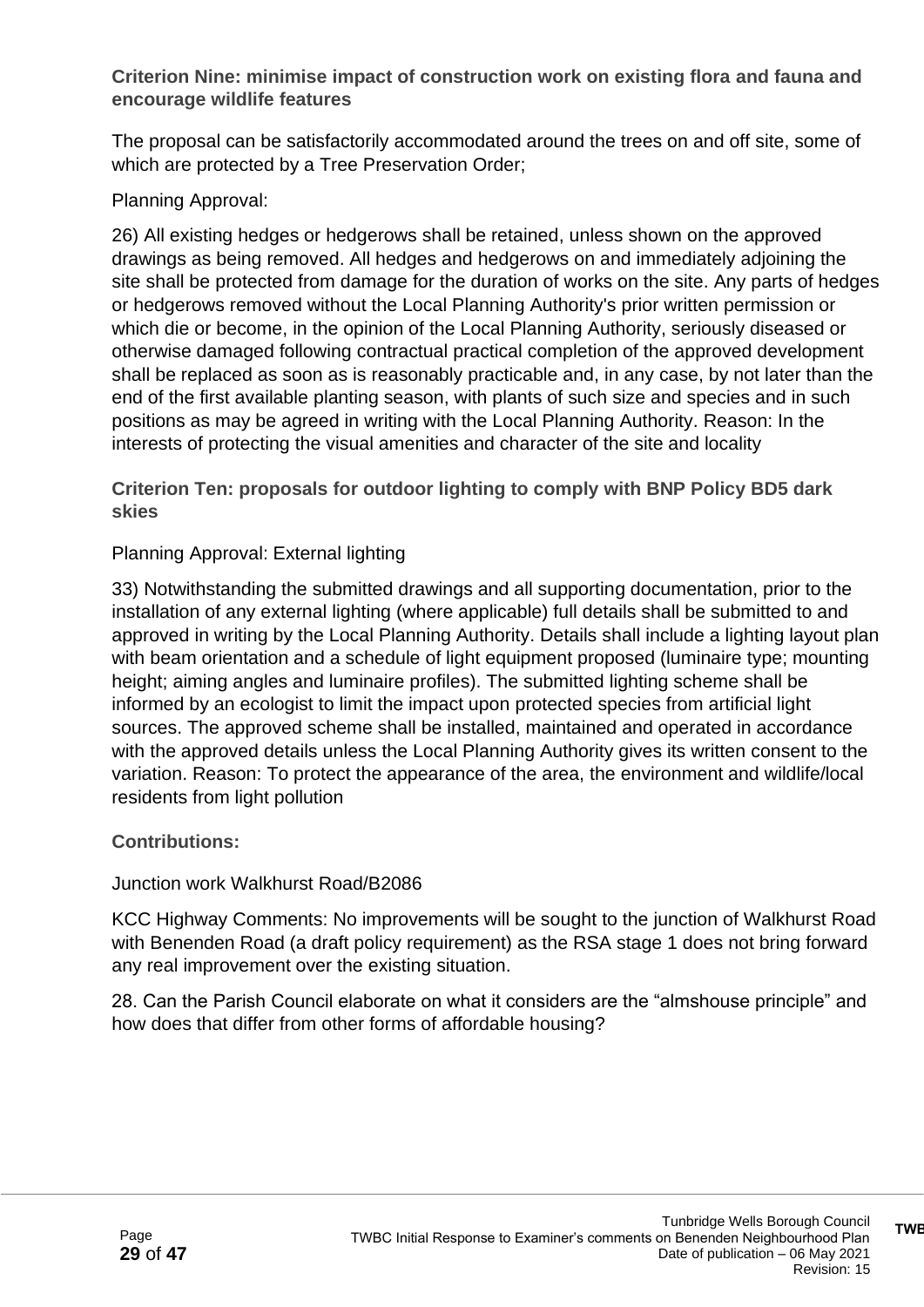### **TWBC Comments**

**Permission 19/00822/HYBRID Outline (Access not reserved) - (Development comprising of the erection of 13 dwellings); Full - (Erection of 12 Almshouses together with accesses, parking, landscaping and drainage) was granted on 23rd March 2021 (subject to S106 agreement) following the Planning Committee resolution on 9th September 2020, and broadly follows the approach set out in the TWBC PSLP Policy AL/BE 2 and draft BNP Policy SSP1.**

Committee Report, Decision Notice and s106 Agreement: attached to covering email (see response to question 9)

# **Site Specific Policy (SSP3) -Land at Benenden Hospital**

29. Can I be provided with a copy of the planning permission granted in 2012 which included consent for 24 houses. Can I be provided with a copy of the layout that was approved. I am assuming that is still an extant consent. Would that allow for the demolition of the Garland Wing without any further consents?

### **TWBC Comments**

The 2012 planning application (details below) is an extant consent– extension and redevelopment of the existing hospital complex has been implemented.

This would allow for the demolition of the Garland Wing/Sanitorium without any further consents. There are no obligations in the S106 that affect the ability to demolish the Garland Wing

#### **Benenden Hospital recent Planning History**

12/03130 Hybrid Planning Application: Part Detailed - Extension and redevelopment of existing hospital complex including infill extensions and extensions to east and west sides of main building, re-organisation of hospital car parking, associated highway works and associated development including demolition of minor extensions, a sub-station and redundant buildings including 2 residential units, new lighting scheme, landscape works and works to buildings to north of site. Part Outline - Demolition and redevelopment of part of south east section of the site to provide 24 dwellings with associated car parking and landscaping and future phase extension to the western side of the main hospital building

Approved 14th March 2013 (committee date)

The decision notice, committee report and s106 agreement are attached to the covering email.

14/505641/FULL including demolition of minor extensions, a sub-station and redundant buildings including 2 residential units, new lighting scheme, landscape works and works to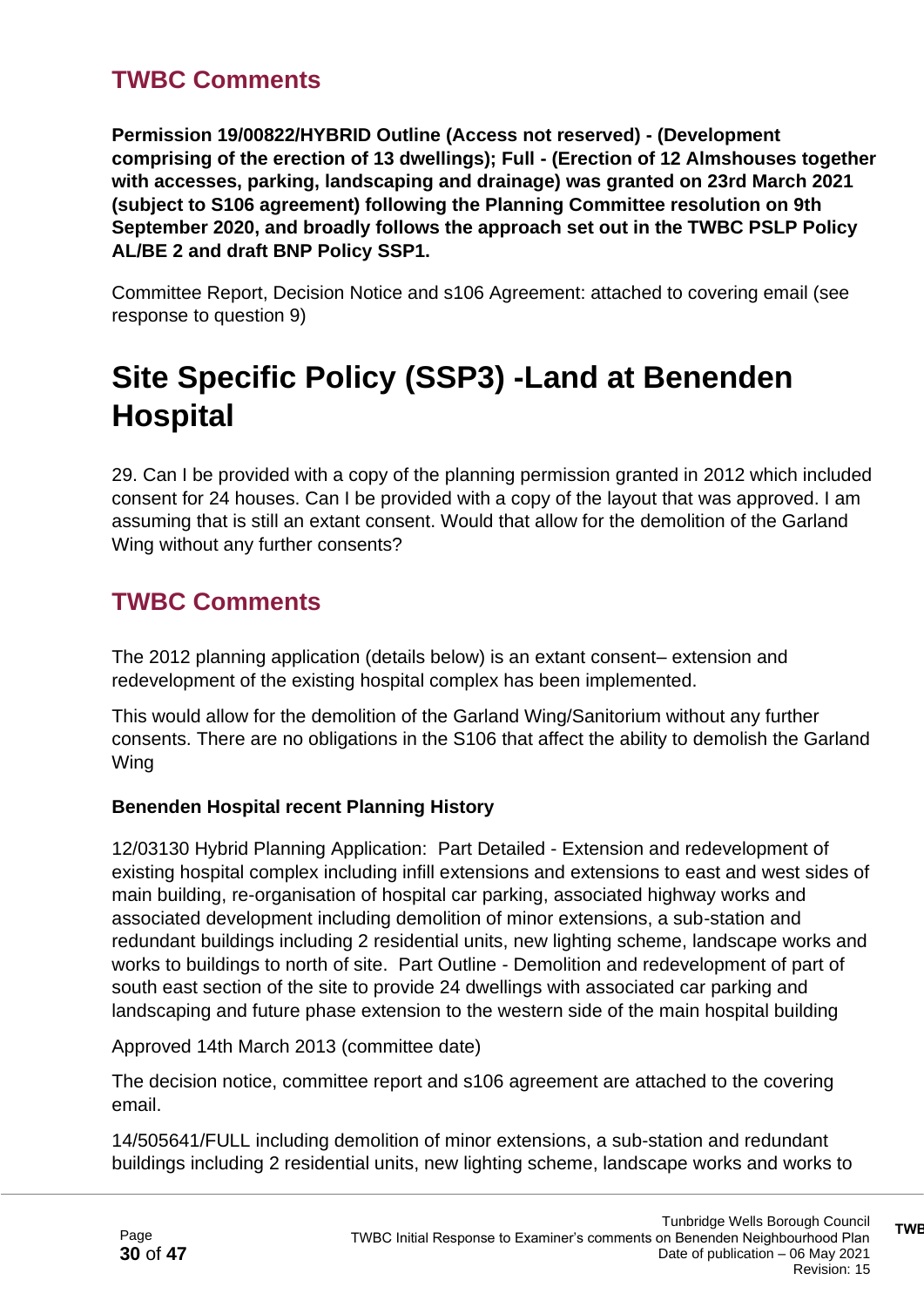buildings to north of site. Part Outline - Demolition and redevelopment of part of south east section of the site to provide 24 dwellings with associated car parking and landscaping and future phase extension to the western side of the main hospital building :1) Proposed Chiller Compound. 2) Proposed Level 3 Plant Room. 3) Air Source Heat Pump plant area added. 4) omit proposed barrel vault and add duo pitch. 5) Proposed pedestrian pathways. 6) Proposed hedges altered. 7) Refuse area fully enclosed. 8) External passage way stairs altered. 9)Alterations to openings. 10) Return wall to proposed curtain wall altered

#### Approved 30th October 2015

17/00951/FULL Variation of Condition 2 (Approved plans) of 14/505641/FULL (Minor Material Amendment application in relation to TW/12/03130 for Part Outline - Extension and redevelopment of existing hospital complex including infill extensions and extensions to east and west sides of main building, re-organisation of hospital car parking, associated highway works and associated development including demolition of minor extensions, a sub-station and redundant buildings including 2 residential units, new lighting scheme, landscape works and works to buildings to north of site; Part Outline - Demolition and redevelopment of part of south east section of the site to provide 24 dwellings with associated car parking and landscaping and future phase extension to the western side of the main hospital building :

1) Proposed Chiller Compound. 2) Proposed Level 3 Plant Room. 3) Air Source Heat Pump plant area added. 4) omit proposed barrel vault and add duo pitch. 5) Proposed pedestrian pathways. 6) Proposed hedges altered. 7) Refuse area fully enclosed. 8) External passage way stairs altered. 9)Alterations to openings. 10) Return wall to proposed curtain wall altered) - To permit retention of a former staff house as a single dwelling house with new vehicular access (previously shown to be demolished).

#### Approved 7th December 2017

19/02209/FULL Variation of Condition 2 of 14/505641/FULL and Condition 1 of 17/00951/FULL (approved plans) - amendment to access arrangements for retained Orchard House

#### Approved 16th November 2019

Net increase in dwellings already approved

The net increase in dwellings is 23 dwellings – relevant history for that is 17/00951, which sought to retain Orchard House, which under 14/505641 and the original consent 12/03130 was to be demolished along with one other dwelling.

Planning applications 12/03130 and 14/505641 had net increases of 22 dwellings – as set out in committee report for 12/03130.

30. Could the Borough Council or Savills, on behalf of the Hospital Trust, offer a view as to how many residential units could be created, through the conversion of the existing buildings on the site into residential? Is it agreed that the current use of the site would fall within Use Class C2? Are there any restrictions on the re- use of the buildings for purposes within that use class? Would it be possible to speculate, based on likely trip rates what the traffic generation from the site would be, if reused within the same use class and how would that compare with the traffic generated by the scale of residential use that the current allocation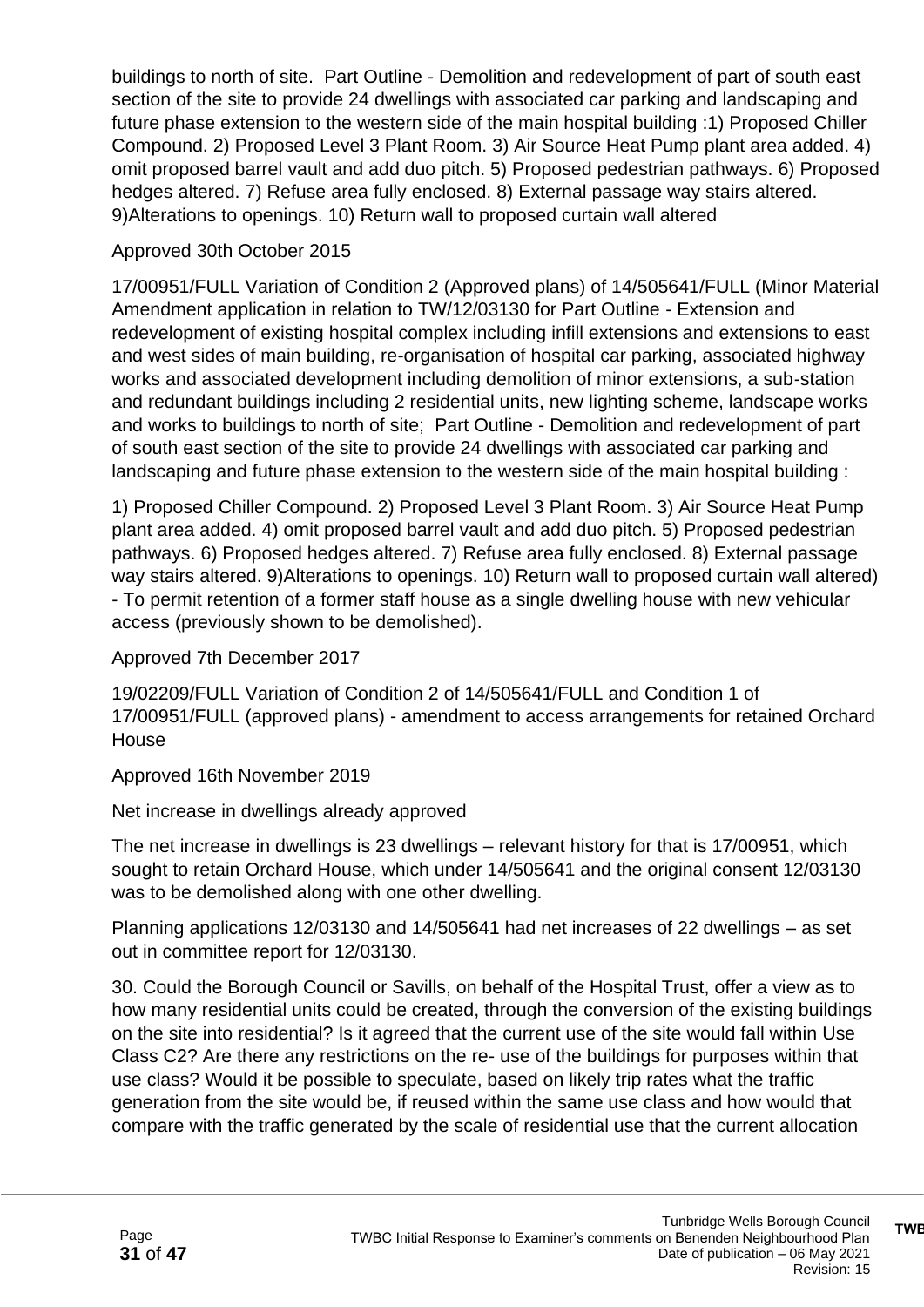would provide? Has Kent County Council as Highway Authority offered any views on the traffic and highway implications of the East End allocations on the wider rural road network?

### **TWBC Response**

Residential capacity through conversion: There would have to be a detailed assessment undertaken to identify the potential capacity of the building for conversion, including in terms of unit size, ability and cost for conversion, provision of suitable refuse space, etc. This has not been undertaken by TWBC.

Current use of site: Use Class C2 Residential institutions - Residential care homes, hospitals, nursing homes, boarding schools, residential colleges and training centres includes the most recent use of the site, so TWBC is in agreement that the current use of the site would fall within this Use Class.

As further background information, consideration was not referenced in the original committee report for 12/03130 to any other potential uses of the site (including any such use afforded by PD rights for C2 uses). There are no such use class restrictions in the planning consents issued since the 12/03130 permission or associated legal agreements.

It is therefore likely that the site would benefit from the usual change of use that can take place under use class C2. A search of the planning history of individual buildings on the hospital complex (of which there are many) has not been undertaken, but given the age of development it is unlikely that there are restrictions.

Likely traffic generation: as background, KCC Highways comments to the TWBC Reg 18 (TWBC Draft Local Plan) were The Local Highway Authority conditionally supports this policy. The following change was requested: The standard paragraph regarding contributions should feature in this policy - It is expected that mitigation measures will be implemented by the developer. A contribution may be taken if appropriate

31. I note that the site area in the neighbourhood plan is significantly larger than the allocation proposed in the local plan, which limits the allocation essentially to the extent what can be classed as previously developed land. Would the Parish Council be concerned if the development area was reduced in to line of the buildings consistent with what the draft local plan is proposing?

32. I noted on my site visit, the number of fine mature trees on the site. Can the Borough Council advice whether they are currently covered by a Tree Preservation Order?

### **TWBC Comment**

#### SHELAA [Sheets for Benenden Hospital](https://tunbridgewells.gov.uk/__data/assets/pdf_file/0003/388056/01_Benenden-Site-Assessment-Sheets_SHELAA.pdf)

Area covered by Policy AL/BE 3: no TPOs

Area covered by Policy AL/BE 4: no TPOs

33. My examination will need to consider this allocation, in particular, in the context of whether this scale of development in this location really is a sustainable location for this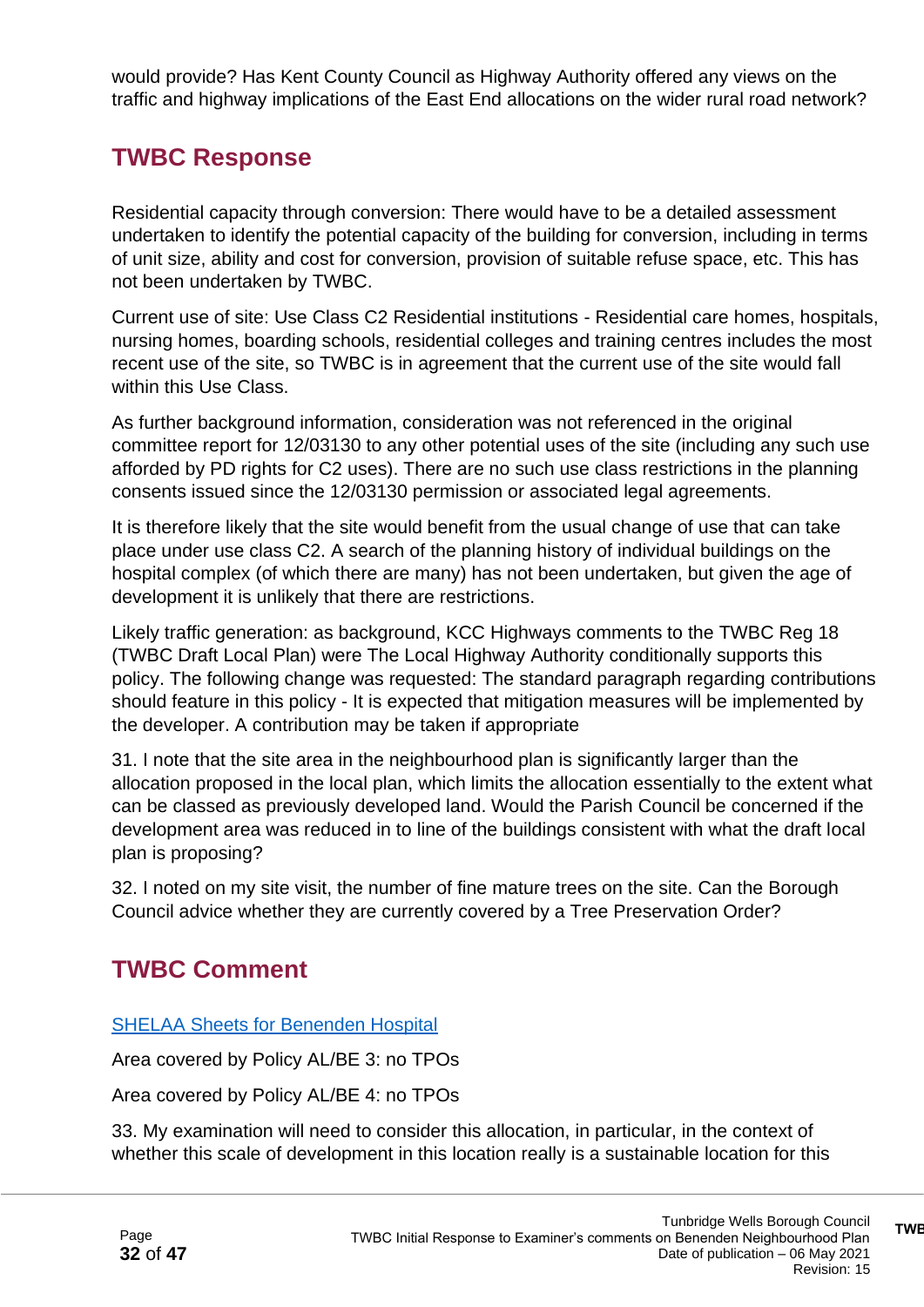amount of new housing and I am of course conscious of the current residential consent on the site.

34. I would like who is best placed, whether it is the Parish Council, the Borough Council or Savills on behalf of the Benenden Healthcare Society, to elaborate on the discussions that have led to the inclusion, within the Local Plan draft allocation, which has resulted in a commitment which will allow the use, by residents of the hospital shop and café, and the provision of a minibus. Is the reference to provision of 50% of the residential uses, related to the 50% occupation on the south west quadrant only or the combined site? Why could these facilities not be provided to assist the early residents of the development on their land?

### **TWBC Comment**

Savills, as part of their response, have provided information to this question

35. I would also be pleased if further elaboration can be provided as to what the "active travel link" between the site and Benenden is referring to? What type of route is envisaged, where will it run, who will provide it and by when and is the land to provide the route secured? Could an indicative route be shown?

### **TWBC Comments**

The PC/NDP have identified a route using mainly PROWs to link Benenden Hospital with Benenden Village. Fig 50 in the BNP provides a map that indicates a potential route, and there is an outline report available in supporting document TA2 Cycle route report to the BNP. The response to this question from Benenden Parish Council provides further information about the proposed route.

TWBC comment that there is likely to be a requirement for the existing PROWs to be upgraded to bridleways, and widened in some instances. There will be scope for some S.106 monies (particularly from Benenden hospital) to provide funding for this project. The route runs through a "shaw" in one location, so widening will have some ecological impact, that would need to be assessed and mitigated for.

36. I have noted the strong objections from the Friends of East End to the two allocations and in particular its desire to retain the Garland Wing. Can I ask what The Friend's view as to what beneficial use could the building be put to, to secure its future use and restoration? Would they consider that a residential conversion would be acceptable in this location and roughly how may units would it deliver?

37. On a related issue I would also like to offer The Friends of East End the opportunity to set out what their vision for this redundant hospital site?

38. Can the Borough Council confirm whether Historic England have been asked to list the Garland Wing and what its response has been? Does it currently have the status of being a non-designated heritage asset, even though consent has been given for its demolition?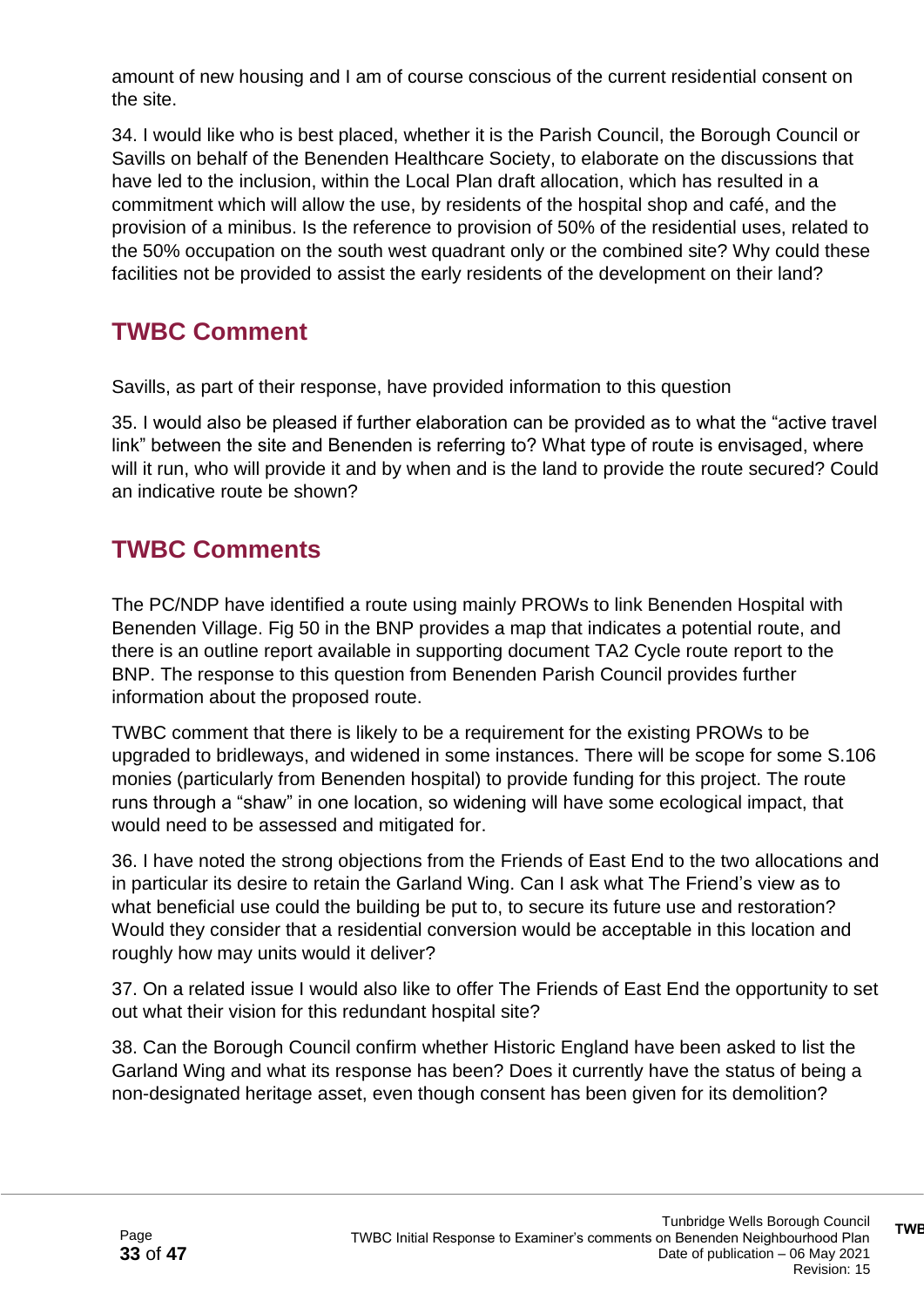### **TWBC Response: information on the Garland Wing**

#### **Potential for Listing**

A request made (by a third party) to Historic England for listing in 2020 was rejected: please see attachment to email

#### **Identifying the Garland Wing as a non-designated heritage asset**

The former Tuberculosis Sanatorium at Benenden Hospital, known as the Garland Wing, was originally built in 1907, for Post Office Union workers. A RIBA article of 11 September 2019, 'Uncovering the story of early British modernism', [https://www.ribaj.com/buildings/bauhaus](https://www.ribaj.com/buildings/bauhaus-centenary-benenden-sanatorium-augustus-william-west-hazel-strouts)[centenary-benenden-sanatorium-augustus-william-west-hazel-strouts](https://www.ribaj.com/buildings/bauhaus-centenary-benenden-sanatorium-augustus-william-west-hazel-strouts) provides a thorough history of the building which allows for its heritage significance to be assessed. TWBC has an adopted SPD for Local Heritage Assets, which includes criteria against which potential heritage assets can be assessed, as advised in the NPPG.

1) Architectural and Artistic Interest

The sanatorium was an early example of architecture designed with nascent Bauhaus principles to ensure cleanliness and a healthy environment (sun and rural setting) to enable recovery from illness. The architect, Augustus William West, worked for George Devey, a prolific Arts and Crafts architect – a number of the listed buildings in the Borough are attributed to him. Innovative materials for the time were used in the construction of the building to simplify the construction, including a hollow clay block designed by him, and teak stairs and floors.

2) Historic Interest

The designs for the sanatorium were originally completed in response to a competition held by Edward VII to design sanatoria, given his knowledge of the development of these in Germany. The entries were a collaboration of doctors and architects, in essay form, and West and Dr Arthur Latham's entry won the prize in 1901. When the intended sanatorium at Midhurst was built, however, it was to different designs (possibly due to a dislike of the innovative new style proposed). However, the king's sister progressed the project with West's designs in 1906, at Benenden. Local historic importance is also derived from the use of the building for the local Post Office Union, and their branch entitled 'The Post Office Branch of the National Association for the Establishment and Maintenance of Sanatoria for Workers Suffering from Tuberculosis.'

3) Social and Economic Development

The building has a totemic value to the local community, being a unique building in the locality and as part of the local hospital site, as well as the local post office workers connection and the contribution to the community of the accommodation and care provided to sufferers of tuberculosis.

4) Townscape Character

The building sits within and responds to the local landscape, given that it was built so that residents could easily view and appreciate the countryside surroundings.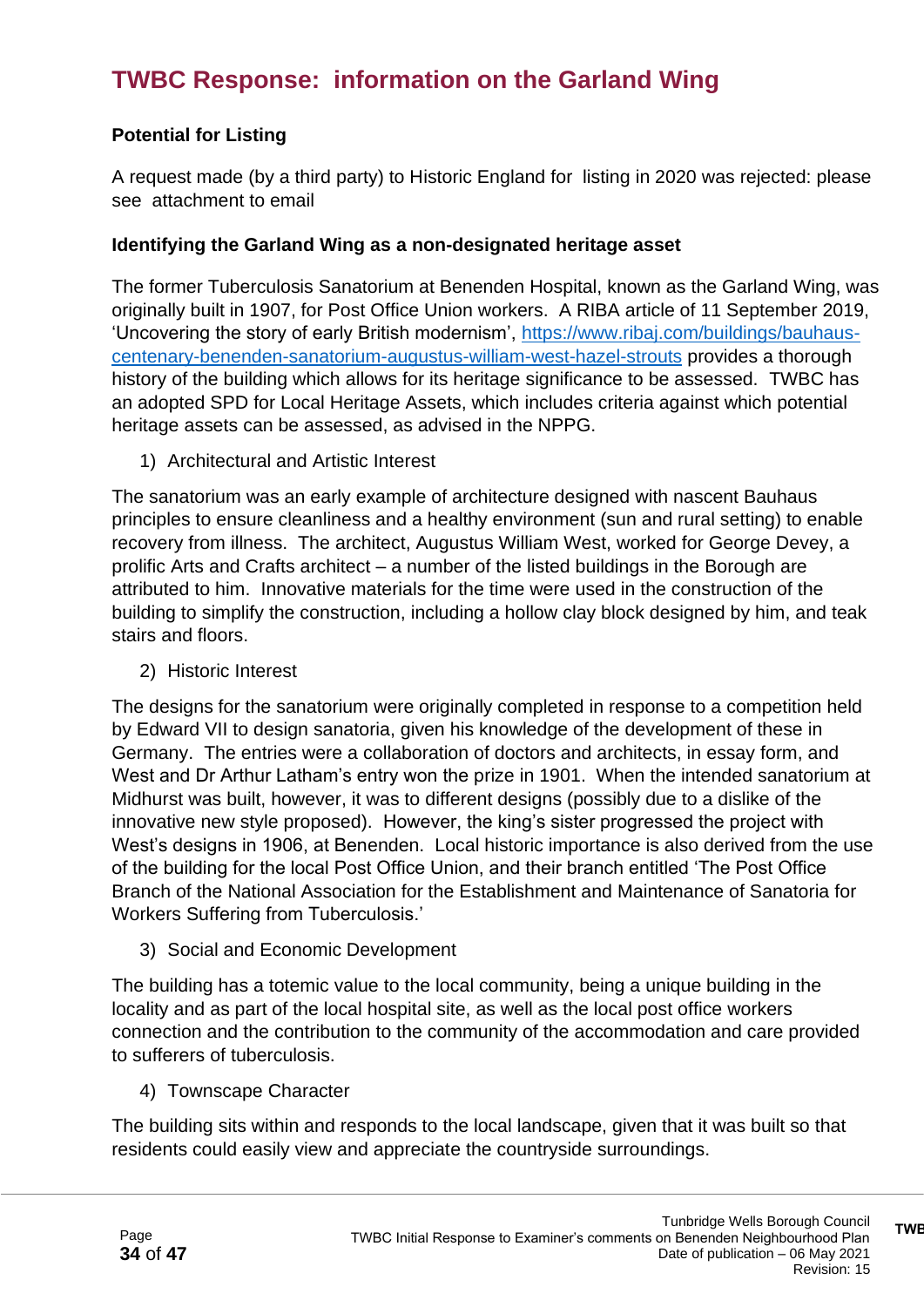#### **Designation as a non-designated heritage asset**

It is therefore the case that the former sanatorium building known as the Garland Wing, is considered to be a non-designated heritage asset, as defined in the NPPF and addressed in paragraph 197, and also as defined in paragraphs 039-18a to 041-18a of the Planning Practice Guidance. Its demolition was accepted under the 2014 planning permission.

#### **Recent planning history**

Permission for the demolition of the Sanatorium and the erection of 24 dwellings was granted by Tunbridge Wells Borough Council at Planning Committee back in 2013 under planning application reference [12/03130/EIAMJ | Hybrid Planning Application.](https://twbcpa.midkent.gov.uk/online-applications/applicationDetails.do?activeTab=documents&keyVal=MDFLZYBW07T00)

The Hybrid planning application gave full approval for the redevelopment of the main hospital and this has been implemented; the outline approval was for the redevelopment of the southeast quadrant – this included demolition of all the buildings within this area.

#### **Approach in TWBC Pre-Submission Local Plan**

Policy AL/BE 3 Land at Benenden Hospital (south of Goddards Green Road, East End requires at criterion (9)'proposals to include an assessment of the feasibility for retaining the Garland Wing as part of the redevelopment of the site, which could include refurbishment and conversion of this building to provide separate residential units

This policy requirement for developers to actively look at whether the sanatorium can be converted rather demolished as part of the redevelopment of the wider site reflects feedback received from the community, but it is TWBC'c view that cannot be any stronger given the fact that the extant planning consent allows for its demolition without further consent.

# **Site Specific Policy (SS4)**

39. I note that the Neighbourhood Plan is allocating an area of open space to the rear of the houses adjacent to the garage block, whilst the draft Local Plan restricts the allocation to the previously developed land. Is that a deliberate decision or should it be restricted to the currently developed area?

### **TWBC Response**

The site (red line) area covered by BNP Policy SSP4 Land at Bendenden Hospital, north of Goddards Green Road (NE Quadrant) includes the undeveloped land east of the garage block/north of the existing buildings

The site (red line) area covered by TWBC PSLP Policy AL/BE 4 Land at Benenden Hospital (north of Goddards Green Road) is for a wider area: the area indicated for residential use on Map 54 Site Layout Plan is drawn tightly around the existing built development. Built development would not be included within the land to the east of the garage block/north of the existing buildings.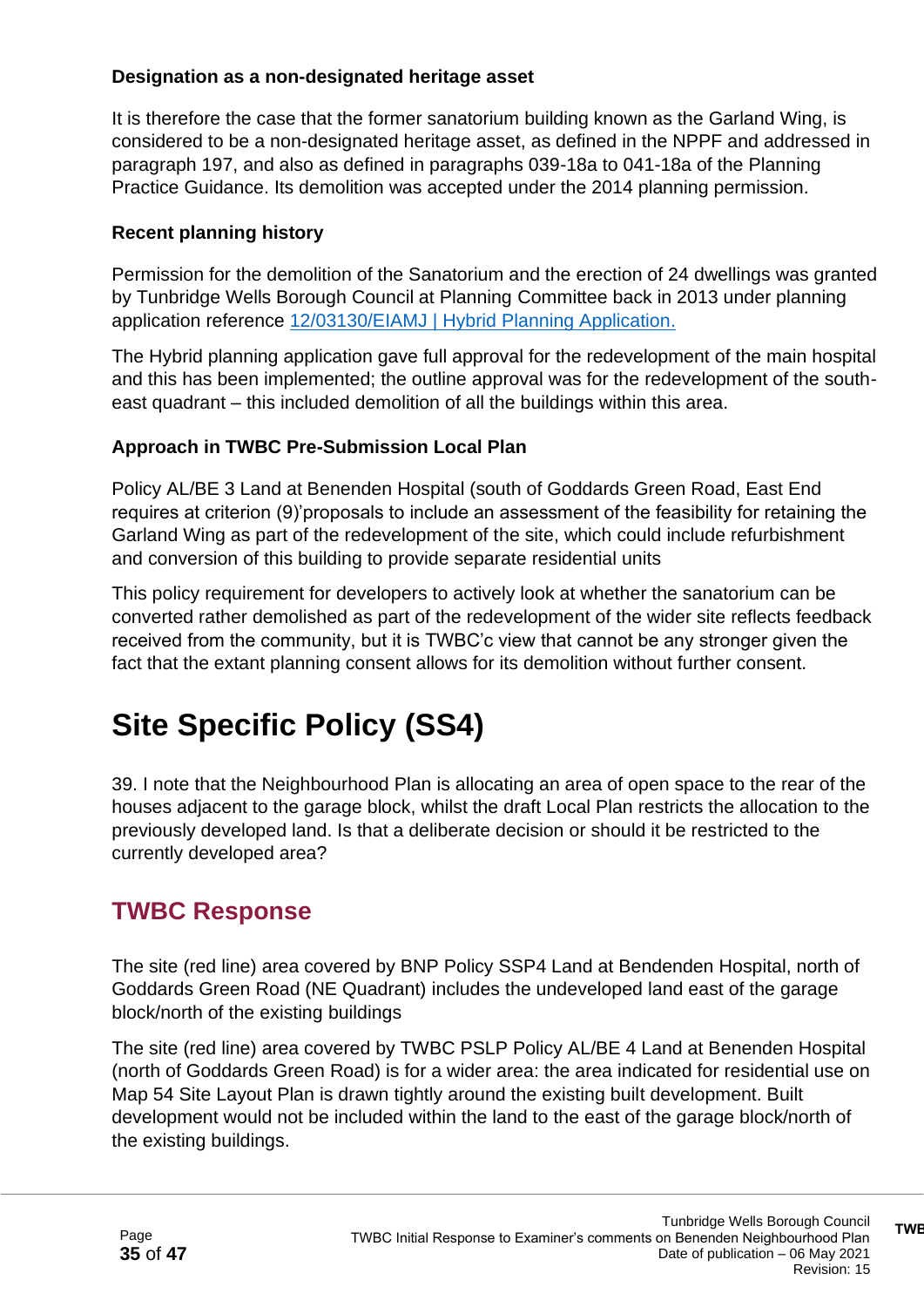The area not indicated for residential use is identified in Map 54 for open space/landscape buffer.

The area immediately to the east of the garage block/north of the existing buildings is designated in the TWBC PSLP as part of a wider area covered by PSLP Policy EN10 Protection of designated sites and habitats.

BNP Policy SSP4 (Criterion 12) requires 'ensure the Local Wildlife Sites be conserved and protected in accordance with national and local planning policy and in line with the guidelines laid out in Policy LE7 Protection of Habitats adj to Development.'

#### **Policy BD8 - Materials and Technology**

40. Is there a word missing in a) and what does the Parish Council consider constitutes "sustainable construction"?

#### **Policy BE4 - Shops and Public Houses**

41. Does the Parish Council have a view as to how long properties need to be marketed for, before alternative uses can be considered?

#### **Policy BE6- Redevelopment of Redundant buildings**

42. Should the title of the policy be "Reuse" rather than "Redevelopment of Redundant Buildings"?

43. Does the Parish Council have a view on the conversion of rural buildings to residential, as supported by the Secretary of State's policy, in paragraph 79 of the NPPF?

#### **Policy BE7 – Encouraging the Right Future Businesses**

44. Can the Parish Council direct me to which are the "designated commercial areas" where infrastructure links are more sustainable?

#### **Planning Contributions**

45. I will need to be satisfied that if Policy T1 is looking for financial contributions via Section 106 agreements, these contributions will meet the 3 tests set out in Regulation 122 of the Community Infrastructure Levy Regulations 2010 or is the policy referring to CIL payments, when and if they are introduced and is it envisaging that the Parish Council's 25% CIL receipts will be used for that purpose?

46. This consideration equally applies to Policy T3 contribution to play facilities and T4 contributions to reducing the impact of pollution by cars.

#### **Referendum Area**

47. If, at the end of the examination, I recommend that the neighbourhood plan does proceed to referendum, one of the matters, I need to consider is the area to which referendum will be held. It will, of course, cover all of Benenden Parish as the neighbourhood area, but there are other properties directly affected by the proposed allocations at East End. As I have received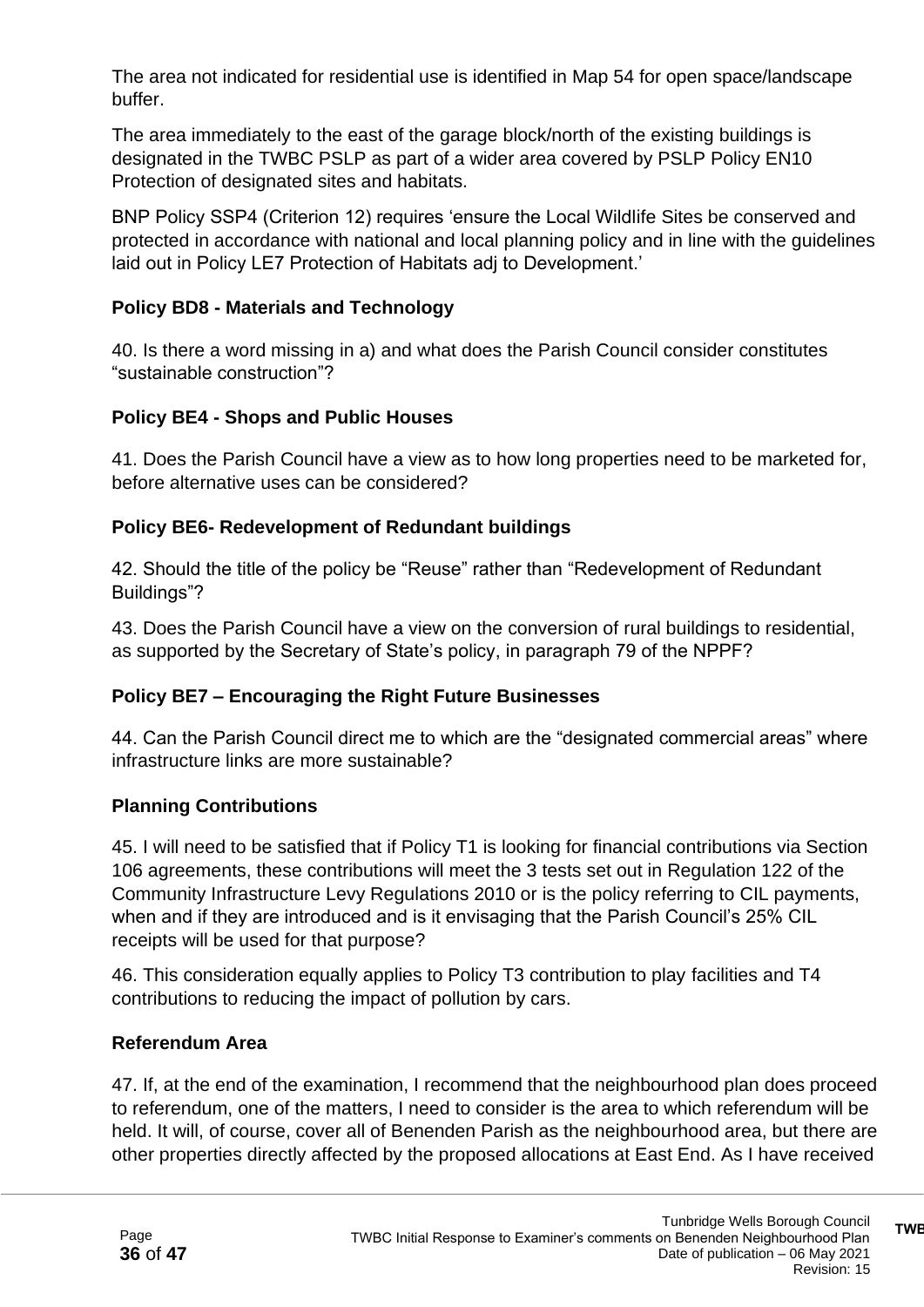representations from Biddenden Parish Council, I would like to extend an invitation to them to identify which properties in their parish that they believe should be allowed to vote in any referendum on the Benenden Neighbourhood Plan and I will consider that request. I would be pleased if Tunbridge Wells Borough Council would forward this note to them. I similarly offer Benenden Parish Council this opportunity to identify any properties beyond the parish boundary, which it feels should be able to take part in a referendum.

# **Concluding Remarks**

48. I am sending this note direct to Benenden Parish Council, as well as Tunbridge Wells Borough Council.

49. You will note that I have also asked for comments from the Friends of East End and Savills on behalf of the Benenden Heathcare Society. I would be pleased if the Borough Council could forward this document to them upon receipt and ask that their responses to be sent to me, via the Borough Council, who should also copy the Parish Council in on the response.

50. I would request that all parties' response to my questions should be sent to me, by 5 pm on 30th April 2021 and also copied to the other parties.

51. Once I receive these responses, I will decide whether I need to call for a public hearing and who needs to be invited and what matters that I will be asking questions on.

52. I would also request that copies of this note and all the respective responses are placed on the Neighbourhood Plan's and also Tunbridge Wells Borough Council's website.

John Slater BA (Hons), DMS, MRTPI

John Slater Planning Ltd

Independent Examiner to the Benenden Neighbourhood Plan.

26th March 2021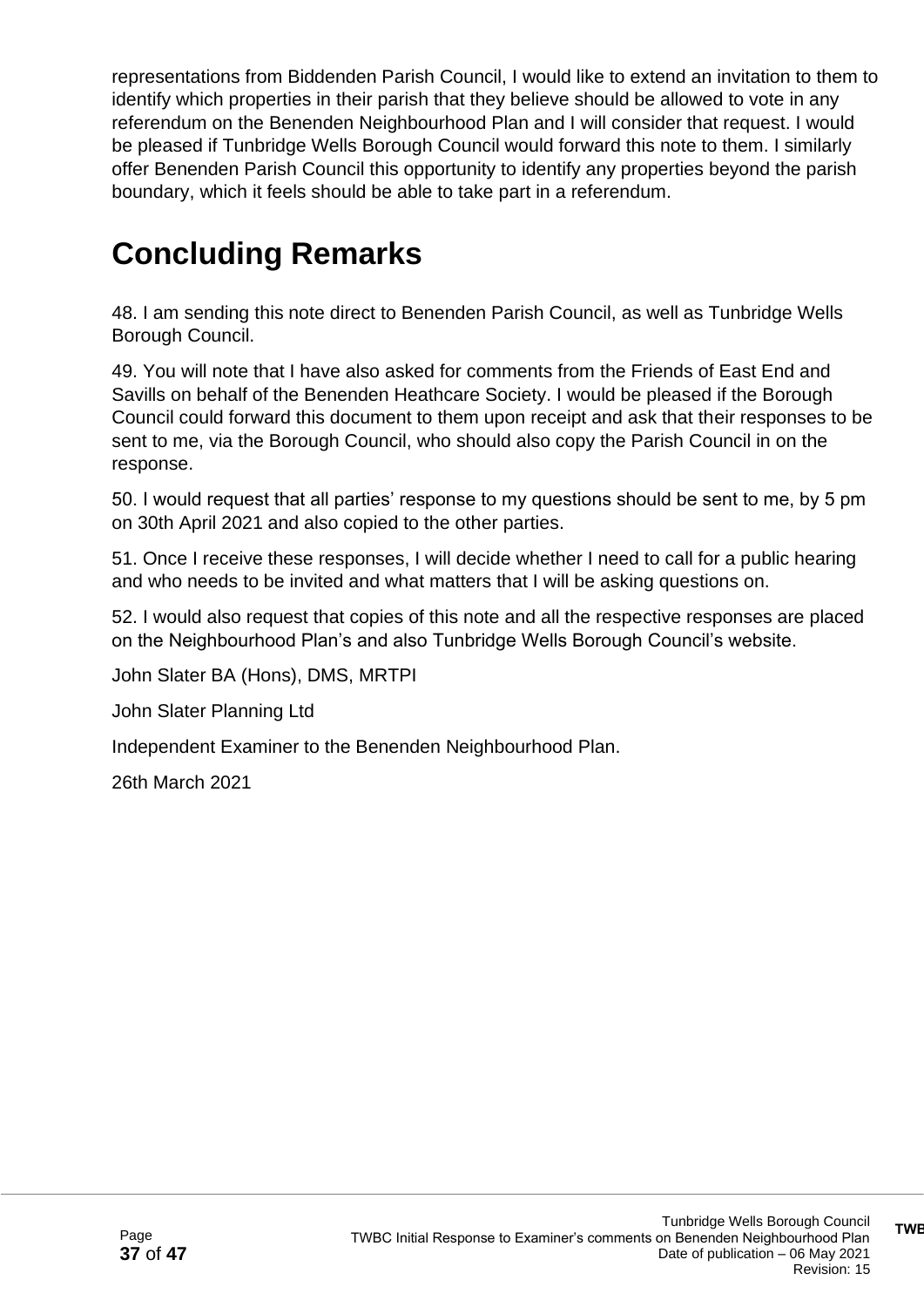# **APPENDIX: background to TWBC response to Questions 6 & 7**

[The Development Strategy Topic Paper](https://tunbridgewells.gov.uk/__data/assets/pdf_file/0008/388016/Development-Strategy-Topic-Paper.pdf) (DSTP) explains the approach taken in the TWBC PSLP for the level of proposed development and the locations where it is proposed to be delivered.

As the development of the PSLP progressed, a number of development options were considered through the Sustainability Appraisal for the PSLP. Further details of the work carried out in the Sustainability Appraisal (SA) are also detailed below.

Section 4 of the DSTP considers development needs; section 5 sets out how the development strategy for the PSLP has been reached, including a review of the Draft Local Plan strategy and proposals.

The local housing need for the borough over the plan period 2020 – 2038 is 12,204 dwellings (678 per year) identified by the Standard Method (based on 2014 projections). This does not include any unmet need from other areas. Further information is provided in the [Housing](https://tunbridgewells.gov.uk/__data/assets/pdf_file/0003/388092/Housing-Needs-Assessment-Topic-Paper.pdf)  [Needs Assessment Topic Paper](https://tunbridgewells.gov.uk/__data/assets/pdf_file/0003/388092/Housing-Needs-Assessment-Topic-Paper.pdf)

At the base date of the Local Plan (1 April 2020) a total of 6,945 additional dwellings need to be allocated. This figure increases to 7,221 dwellings to include existing site allocations that would need to be reviewed/reallocated.

Section 5 of the DSTP considers the development of the strategy through previous stages of the plan prior to the PSLP

#### [Issues and Options](https://tunbridgewells.gov.uk/planning/planning-policy/local-plan/previous-stages/issues-and-options)

The main issues and themes identified in the responses to the Issues and Options consultation May/June 2017 were used to inform the formulation of the development strategy included in the Draft Local Plan.

#### [TWBC Draft Local Plan](https://tunbridgewells.gov.uk/planning/planning-policy/local-plan/previous-stages/draft-local-plan)

A comprehensive Draft Local Plan (DLP) was consulted upon under Reg 18 Sep/Nov 2019. The DLP put forward a proposed strategy for the future development of the borough, including draft site allocations and topic-based DM policies.

The DLP sought to meet development needs as much as possible within the context of the various constraints in the borough, including the Green Belt, High Weald AONB and areas of flooding.

In view of the evident limitations on the growth of existing settlements relative to the identified local housing need, and reflecting the feedback from the Issues and Options consultation, options for potential locations to deliver development as part of a new settlement were evaluated.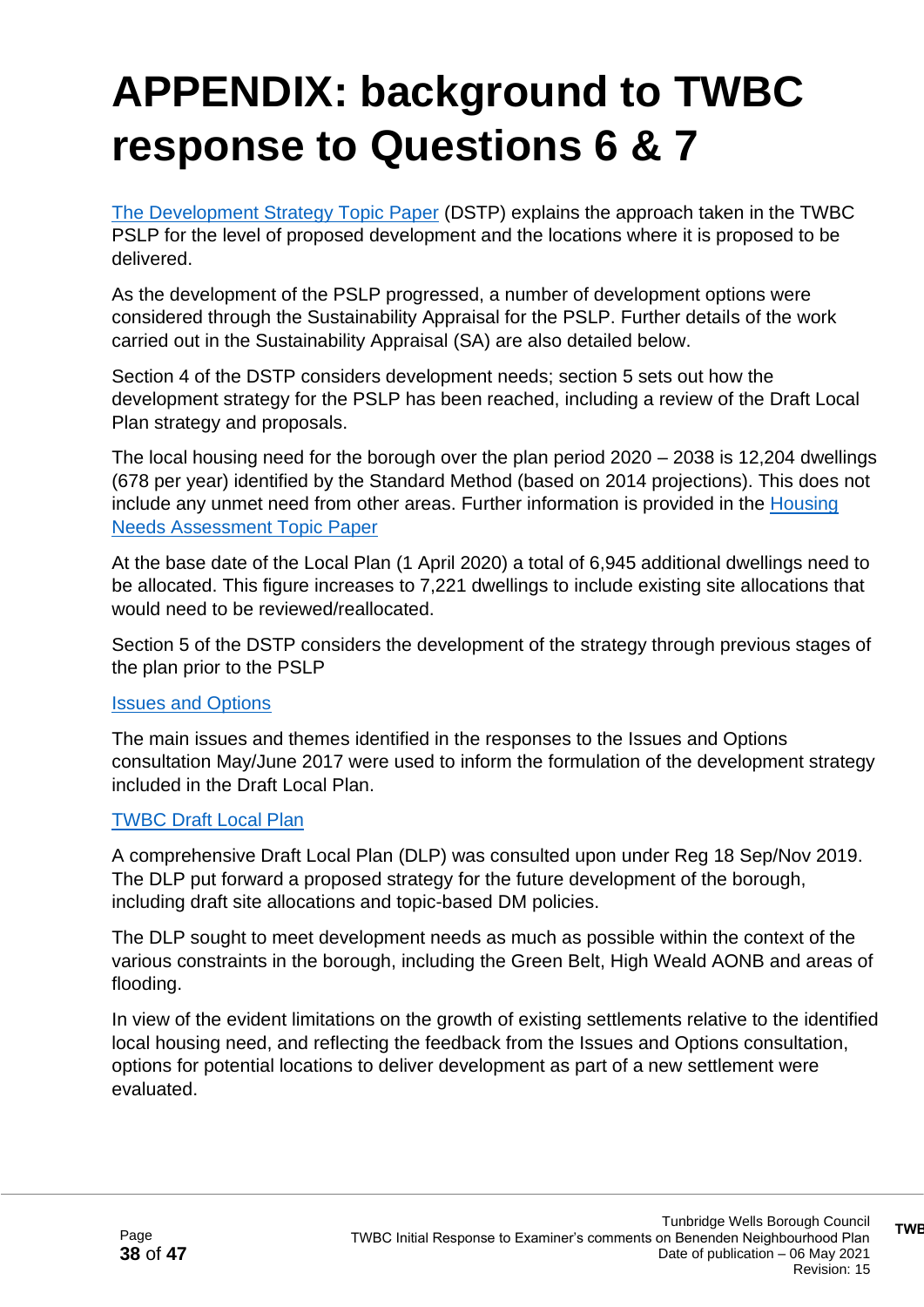The main issues raised by the DLP consultation are set out in para 5.19 of the Development Strategy Topic Paper. With reference to a rural location (although some of these issues relate to other areas as well):

- Scale of growth incompatible with protection afforded to AONB and Green Belt
- Availability of infrastructure to support growth
- Development industry argued for a higher level of growth due to heavy reliance on strategic sites, that the housing need figure is 'capped' and there is a need to address housing affordability
- Concern over scale of growth proposed in AONB; only local needs should be met in the AONB
- 'dispersal' strategy option approach (DLP put forward proposals for significant growth in many towns and villages) seen as inconsistent with directing growth to more sustainable settlements
- Main urban area of Royal Tunbridge Wells/Southborough was seen as an area expected to accommodate a higher proportion of development
- Further potential for brownfield development and intensification, notably in central locations

Section 6 of the DSTP provides an overview of the formulation of the development strategy for the TWBC PSLP

Further work was carried out to consider a number of issues set out in para 6.1 of the Development Strategy Topic Paper and an overview of the conclusions reached are as below (full details within Section B, from para 6.2 To Section F, from para 6.57 of the DSTP)

# **Section B Review of local housing need**

Additional work undertaken concludes that the housing need target is realistic but achievable

# **Section C Opportunities for meeting development need**

There is no clear basis for assuming that the borough's housing needs can be met in neighbouring areas

# **Section D Consideration of alternative strategies**

Further consideration was given to levels of growth less than that required to meet identified housing needs. These are:

- Growth reduced below housing need level to one that does not involve any loss of Green Belt
- Growth reduced below housing need level to one that does not involve any major development in the High Weald AONB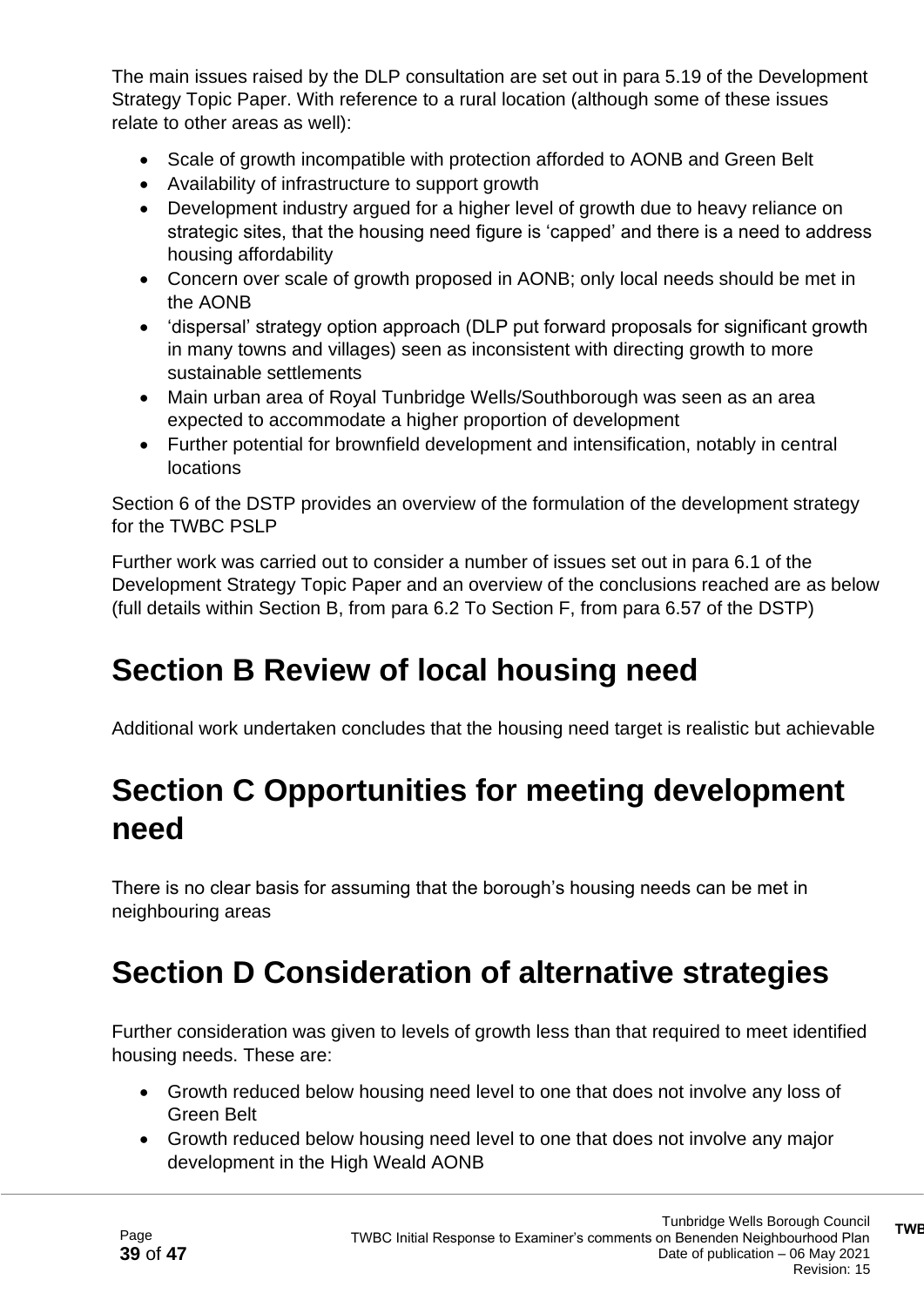These options are considered through the Sustainability Appraisal for the PSLP, which has regard to the review of potential site allocations through the Shelaa. Further details of the work carried out in the Sustainability Appraisal are detailed below.

### **Section D: consideration of alternative strategies – scale of development**

While housing need is accepted as being that derived from the standard method, it is also accepted that it does not automatically follow that the strategy must meet the need in full within the borough

Further consideration has been given to levels of growth that are less than that required to meet identified development needs:

Reduce growth to one that does not involve any loss of Green Belt

Reduce growth below the level that does not involve any major development in the High Weald OANB

These options are considered in detail through the process of the Sustainability Appraisal for the PSLP, which itself has regard to the review of potential site allocations through the SHELAA.

### **Section D: distribution of development**

Recognizing the strengths of growth at larger settlements in many respects, an early finding of the SA was that a greater urban intensification would be beneficial overall.

There were some anomalies in the DLP with larger amounts of development as some smaller villages (especially Hartley, Sissinghurst and Matfield).

Negative environmental effects were predicted where development was directed to certain settlements – Cranbrook and Hawkhurst (in terms of landscape impacts)

The SA can be seen to support

Meeting the standard method housing need figure

Seeking to provide for more urban intensification, especially at RTW as the largest town

Consideration of effective use of urban land, with a focus on brownfield land/pdl

Less development in the AONB, both at larger settlements and some smaller villages

In principle, delivering development on strategic sites

Further consideration is given firstly to the effective use of urban land, with a focus on brownfield land/pdl.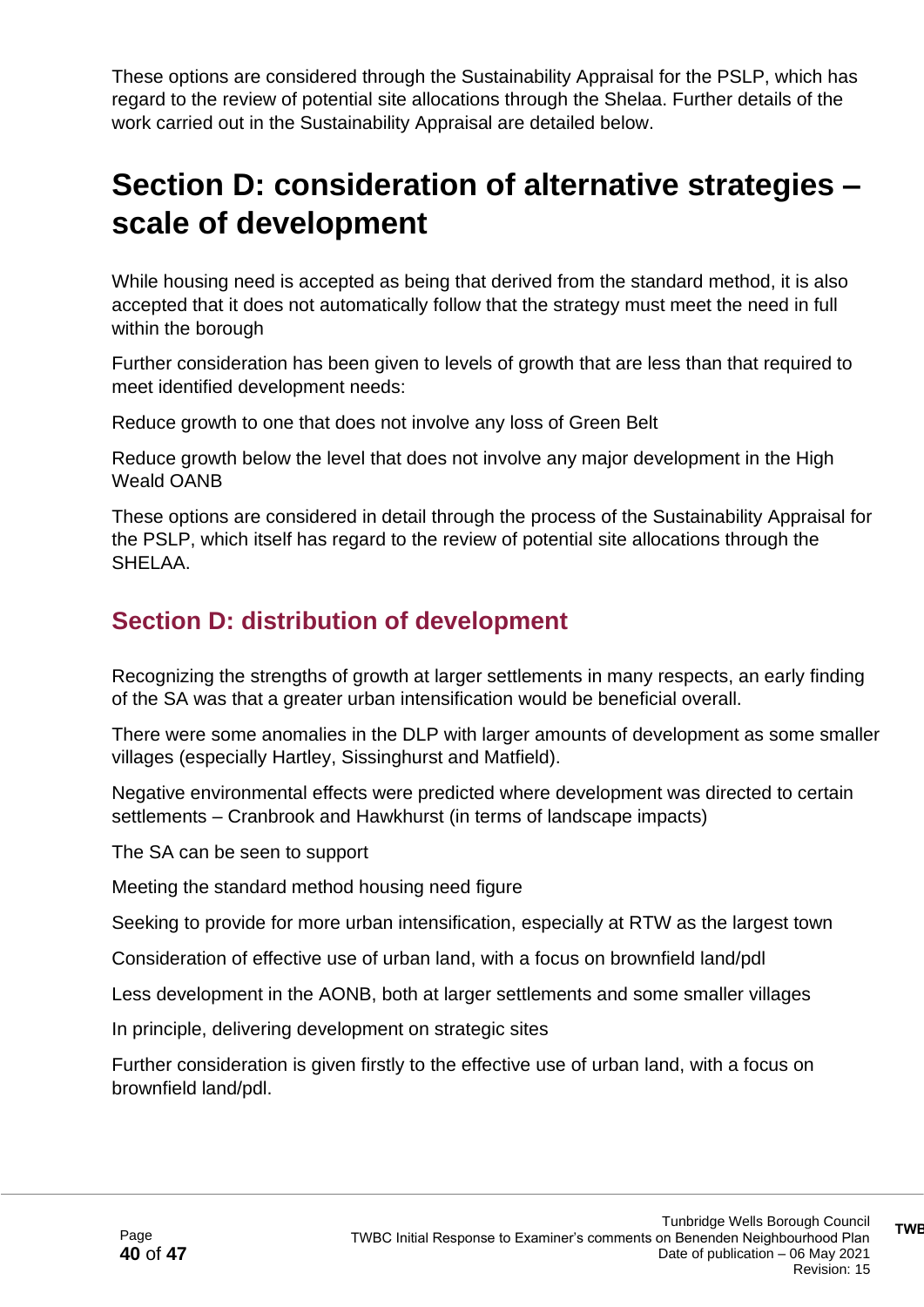# **Section E Making effective use of land in built-up areas and suitable brownfield sites**

For the DLP, the Council was mindful to ensure that suitable brownfield sites and underutilised land were put to the optimal use. This included reviewing all existing sites allocated in the SALP which did not have planning permission, recognising sites with significant areas of hardstanding or built form. This included the brownfield land at Benenden Hospital that was identified as satisfactorily accommodating higher housing numbers.

Also, through the use of a masterplanning process, where this can be led by the Council, such as the town centre of Paddock Wood

The DLP also considered the use of a housing windfall allowance within the housing supply calculation – the cautious approach taken in the DLP was challenged by the Reg 18 representations. The PSLP has therefore undertaken a comprehensive review of:

- Historic rates of windfall development
- Types and sizes of windfall developments
- Recent trends of windfall developments
- Likely impact of recent and emerging legislation

A review was made of whether site capacities reflected their context including the potential for higher densities reflecting the location. The outcome of this work is set out in the [Brownfield and Urban Land Topic Paper.](https://tunbridgewells.gov.uk/__data/assets/pdf_file/0020/388100/Brownfield-and-Urban-Land-Topic-Paper.pdf.)

The PSLP includes an increased allowance (relative to that in the DLP) for sites continuing to come forward on both small and larger windfall sites. It total, over the Plan period up to 2038, there is compelling evidence that such sites will provide a reliable source of approx. 1,310 dwellings on smaller sites (1-9 dwellings). It has also been possible to say that a robust allowance would be for 360 dwellings on larger, mainly urban sites (reflecting that known suitable, available and achievable sites of 10 or more dwellings are allocated in the PSLP)

The PSLP makes direct reference to the attention to be paid to the reuse of brownfield sites and effective use of land within existing settlements in the overall development strategy Policy STR1, direct reference to the function of the defined LBD of settlements for focussing new development within built-up areas in Policy STR1, and an additional strategic policy that focusses on the contribution of brownfield sites and urban land, Policy STR3 Brownfield Land to provide an appropriate focus to support brownfield land windfall developments, mostly within settlements (within a defined LBD) but also elsewhere where otherwise suitable in sustainability terms.

Section E of DLP Site identification and assessment. The strategy for the distribution of development is firstly to make effective use of sustainable PDL/brownfield sites and under utilised land, particularly within LBDs.

Potential development sites have been considered through the Shelaa and the process for identifying sites is set out in the [SHEELA](https://tunbridgewells.gov.uk/planning/planning-policy/local-plan/evidence/housing/shelaa) and summarised in the DSTP para 6.59.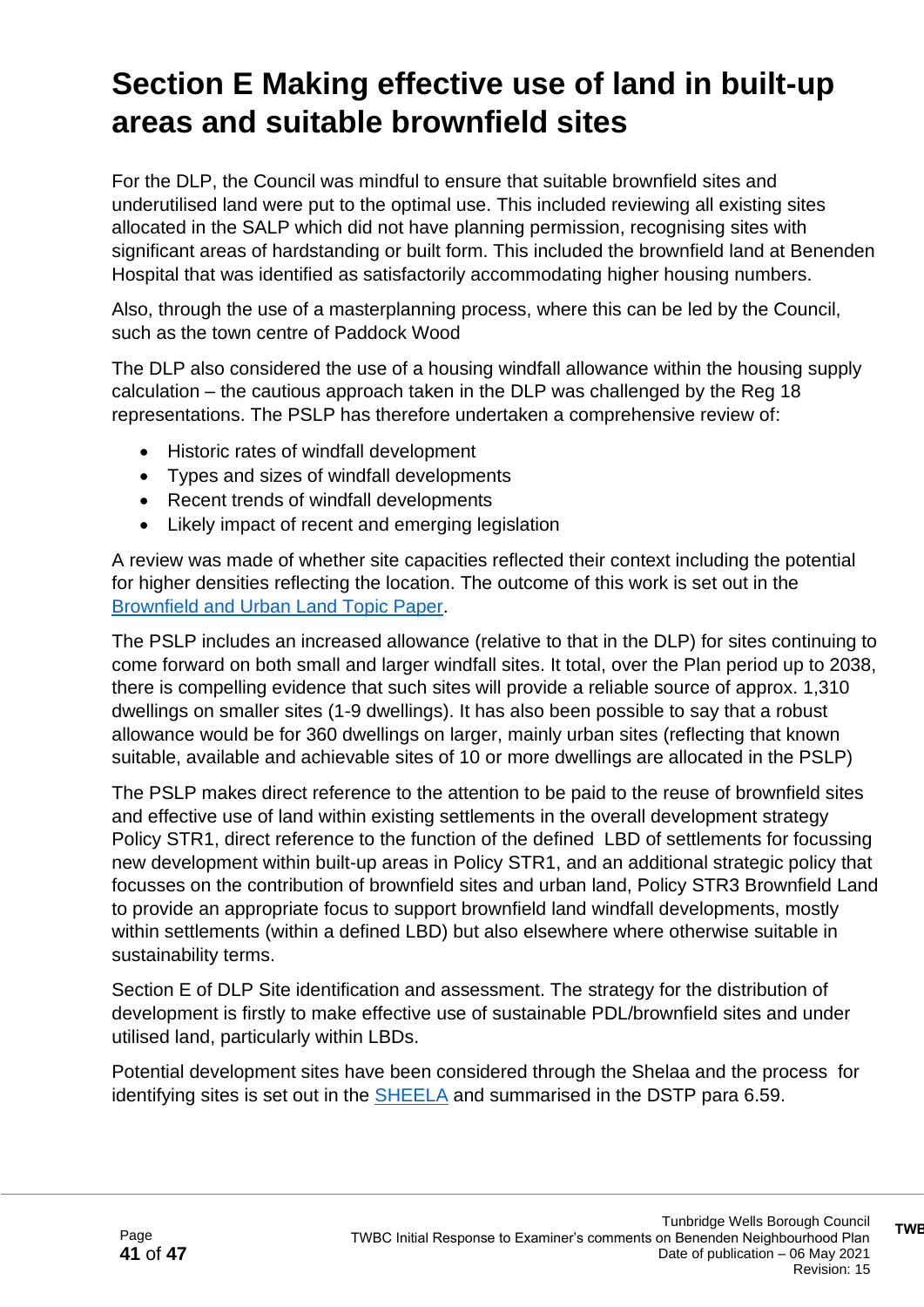Maximising development potential of areas outside the Green Belt and AONB. A number of suitable sites have been identified both outside the Green Belt and AONB, including at East End within Benenden Parish.

# **Section G Consideration of a new settlement and/or urban extension & Section H Development in the High Weald AONB**

This section in the DSTP explains how the Council has assessed development potential within the High Weald AONB to meeting identified housing and economic development needs.

The Council has paid full regard to the NPPF, PPG and guidance from Defra

Identify defining characteristics that make the High Weald AONB nationally important, as set out in the Statement of Significance in the High Weald AONB Management 2019-2024 (and listed in para 6.130 of the DSTP).

The council have used these to assess sites and to further inform site visits carried out by planning officers, as well as a range of other sources of information listed in para 6.132 of the DSTP.

Following comments to the DLP at Reg 18, to the effect that the number and scale of developments did not represent 'limited development' in the AONB, a more rigorous appraisal of the larger sites considered was carried out, to include a LVIA (methodology informed by consultation with Natural England and the AONB Unit).

#### [LVIA](https://tunbridgewells.gov.uk/planning/planning-policy/local-plan/evidence/environment-and-landscape/landscape-and-visual-impact-assessment-lvia)

The LVIA did not include any sites within Benenden Parish

The Council has also undertaken a detailed study of development proposed within the setting of the AONB, see [AONB Setting Analysis Report.](https://tunbridgewells.gov.uk/planning/planning-policy/local-plan/evidence/environment-and-landscape/aonb-setting-analysis-report)

This includes an assessment of the proposed development at Benenden Hospital (para 4.4 onwards).The outcome for the assessment of Benenden Hospital concluded that the potential for the proposals to harm the setting of the AONB is lower than the potential for the proposals to improve upon the existing situation. It is unlikely that the proposals would have a significant adverse effect on the setting to the High Weald AONB.

The further work subsequent to the DLP enables the Council to better ensure that it has proper regard to the AONB, and to demonstrate this.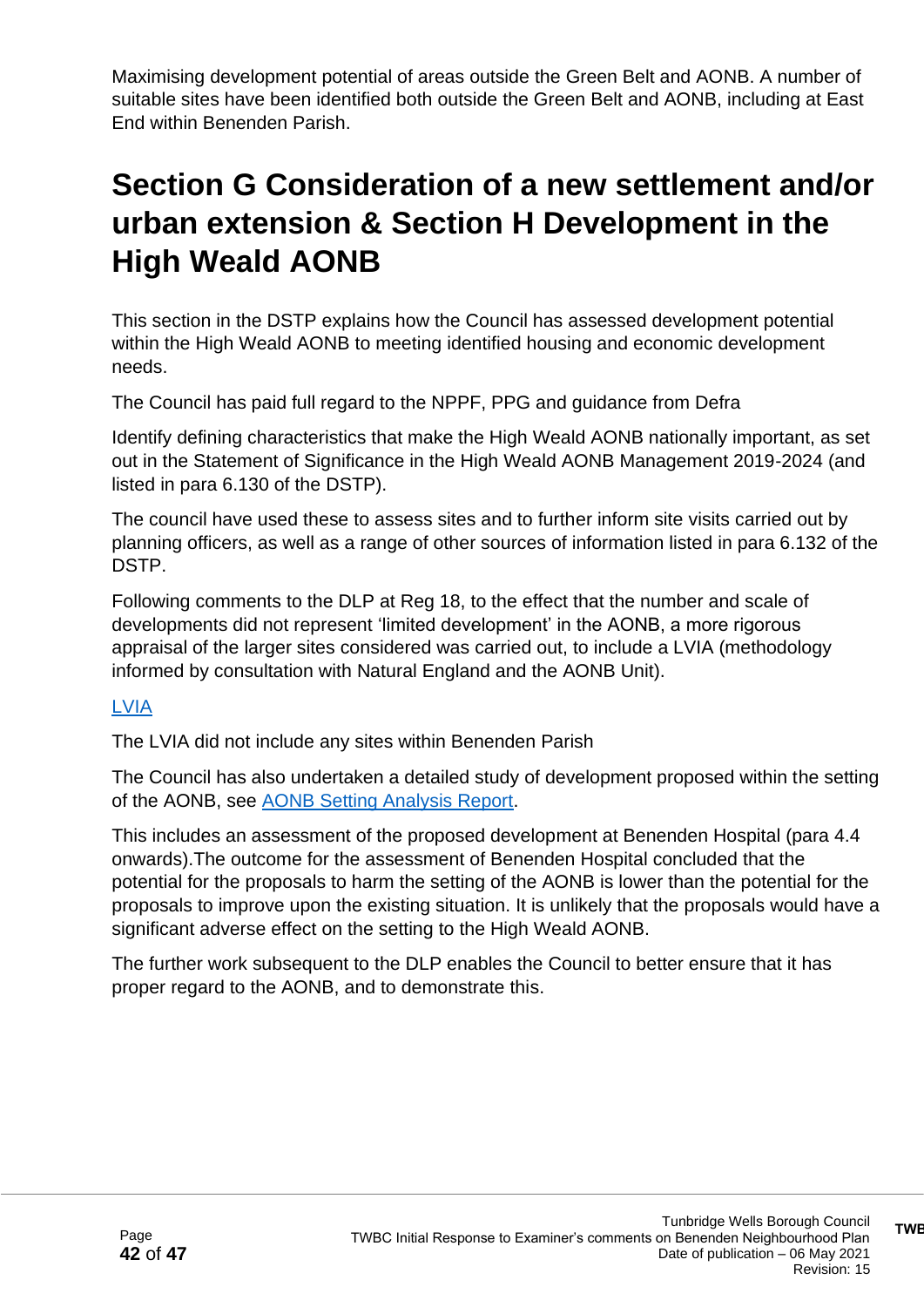# **Section I Exceptional circumstances for Green Belt releases**

Having undertaken a detailed process as set out in the DSTP paras 6.174 to 6.200, the Council considers that there are exceptional circumstances to alter the boundaries of the Green Belt to remove land from the designation in order to enable the Local Plan to include proposals for development in the Green Belt, that are details in paras 6.201 to 6.212

## **Section J Regard to climate change objectives**

The required response, underpinned by the Climate Change Act 2008, will need to be twopronged involving a reduction in emissions and adaptations to the changes to which the borough council is already committed.

Effective spatial planning can have a significant impact, and it would be appropriate to site new development in locations that reduce reliance on travel by private car and instead encourage sustainable and active modes of transport. Areas with vulnerability to flooding that cannot be improved should be avoided, alongside sites with biodiversity value.

### **Section K Further consideration of development land and flood risk**

A Strategic Flood Risk Assessment (Level 1 for the whole borough and Level 2 focusing on land around Paddock Wood including land in east Capel. There has also been additional flood modelling work by the Council's consultants in relation to masterplanning at Paddock Wood including land in east Capel.

# **Section L Further consideration of infrastructure provision**

The [Infrastructure Delivery Plan](https://tunbridgewells.gov.uk/__data/assets/pdf_file/0009/388026/Infrastructure-Delivery-Plan_2021.pdf) (IDP) includes all infrastructure requirements identified as a result of the new development proposals. It is intended that the IDP will enable the service providers to target areas of need and support the level of growth set out within the PSLP in collaboration with the Borough Council.

Summary and conclusions for the development strategy (section 7 of the DSLP)

The PSLP is seeking as a minimum to deliver some 6,900 further dwellings from new housing allocations (assuming that all previous allocations are still suitable and developable), taking account of the likely opportunities for delivering development on brownfield land identified in the Brownfield and Urban Land Topic Paper.

Conclusion that strategic sites are needed if the local housing need is to be met in full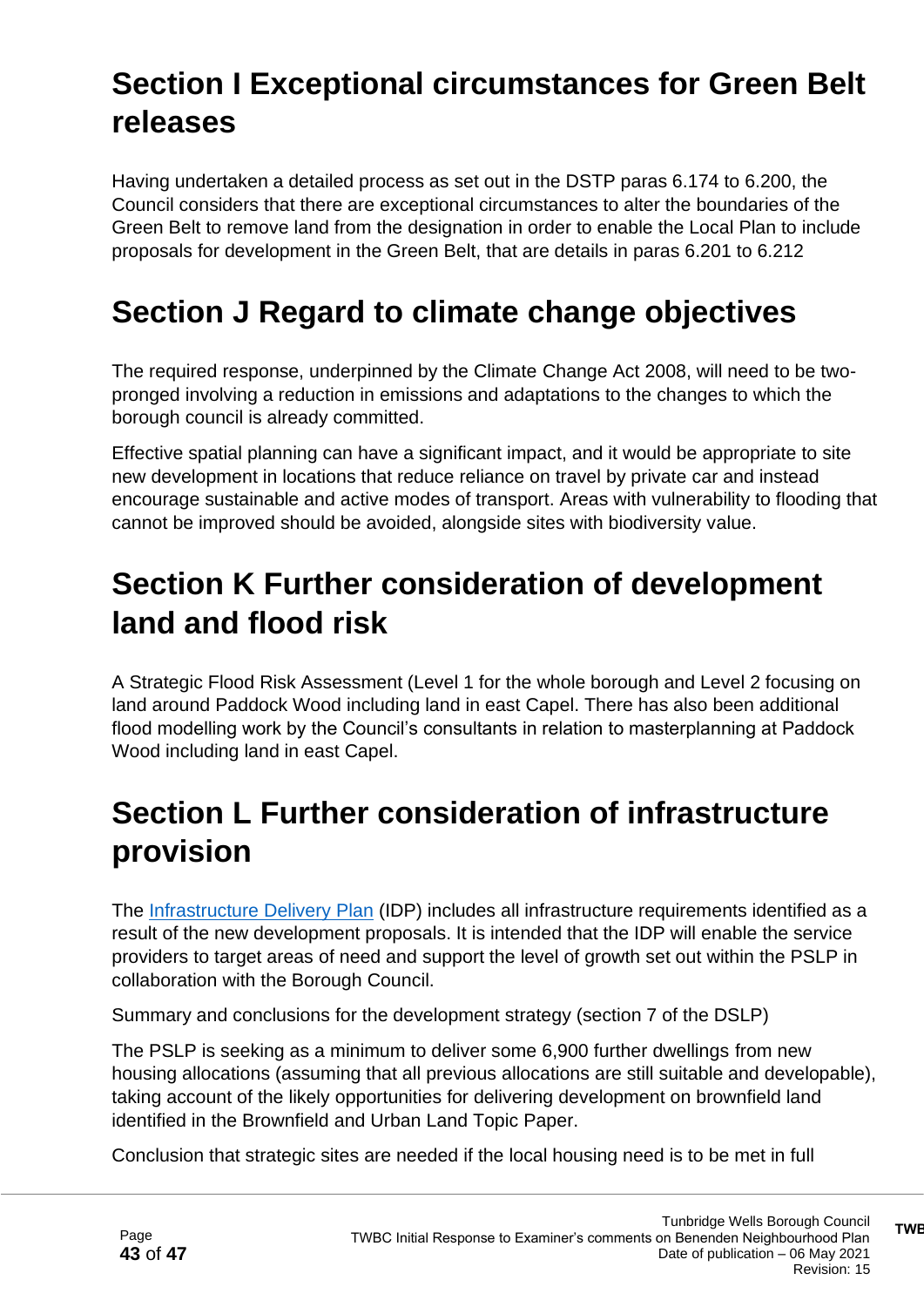Given that 70% of the borough lies within the High Weald AONB, including a number of settlements with varying levels of services and facilities, it follows that some development is proposed there. In line with both national policy and the characteristics of the High Weald, most developments are small scale.

The most substantial area for Green Belt removal is proposed for the substantial expansion of Paddock Wood (including land at east Capel) and the creation of a new garden settlement at 'Tudelely Village'

The development potential around Royal Tunbridge Wells has been examined but is found in most part to be doubly constrained by High Weald AONB and Green Belt designations. Capacity is identified for a significant level of growth, notably within the existing urban area, but also with some medium-sized fringe sites. In addition, a major business site is proposed on land adjoining the existing Longfield Road Employment Area.

Within the AONB settlements, the scale of growth is limited, being notably reduced as compared to the DLP, especially in Cranbrook and Hawkhurst

Concerns expressed at the DLP stage about unduly and disproportionate large scales of growth at smaller villages, especially Sissinghurst, Matfield, and Hartley has been addresses by the refined strategy in the PSLP

#### The [Sustainability Appraisal](https://tunbridgewells.gov.uk/__data/assets/pdf_file/0004/387796/Sustainability-Appraisal-for-PSLP-compressed.pdf)

The consideration of the options for growth was first made at the Local Plan Issues & Options stage that considered six potential growth options:

Option (1) Growth focused largely on urban areas: (2) growth focused largely on urban areas plus some larger villages; (3) growth distributed proportionally across all existing settlements; (4) growth focused on the A21 corridor near RTW and Pembury; (5) growth within a new, free-standing settlement; and (6) option that assumed no plan prepared/adopted, with essentially unplanned, market-led growth

All six scenarios had positive and negative elements. The only clear conclusion that could be made was that the alternative 'no Local Plan' was far less favourable than the other 5 options for growth – planned growth is required in order to prevent significant negative effects in the borough.

From the representations made to the Issues and Options consultation, there was a slight preference for Growth Strategy 5 (new settlement) and 3 (dispersed growth) was slightly less positive.

The conclusion of this process was that an approach combining the most sustainable elements of growth strategy options 1-5 would be appropriate for maximising beneficial effects and minimising adverse effects. As development of the Local Plan progressed, these growth strategy options were further refined and several new options were identified that considered a range of different scales and distributions for development across the borough. This included consideration of the potential to meet unmet housing need from elsewhere.

In response to the DLP comments, further options were added and the SA for the PSLP has carried out appraisals on 12 growth strategies to help develop a suitable strategy for the PSLP. (ref table 12 Updated growth strategy options for the Local Plan considered by this SA) Summary of strategies considered (but need to look at table for full details):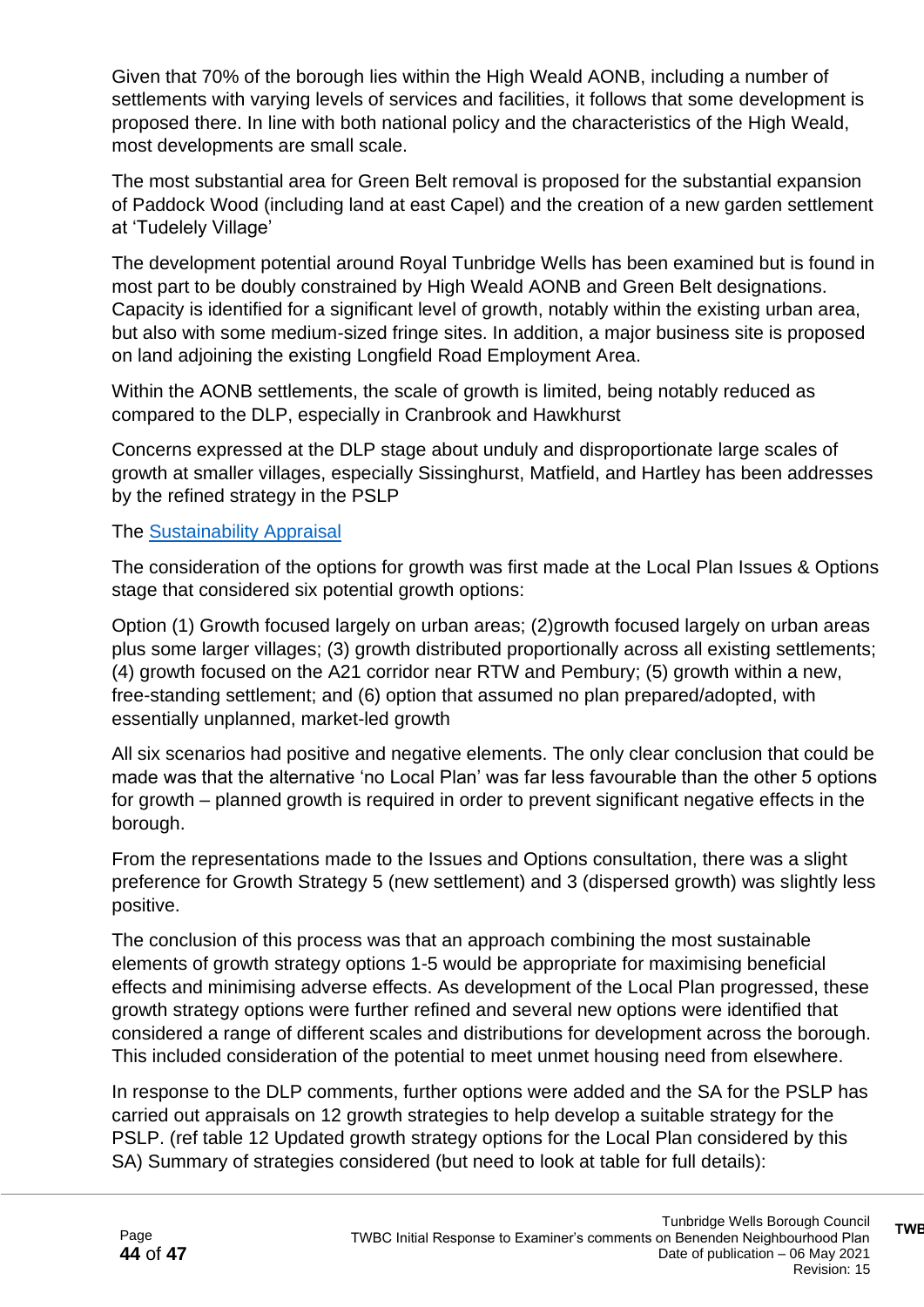No development in MGB; housing supply 346/year; no strategic sites

No AONB Majors; housing supply 560/year; strategic sites

Housing Supply 678/year; strategic sites

Main Towns (based upon Option 1 of Issues & Options including A21 corridor); 678 dwellings/year; strategic sites at Paddock Wood/east capel

Main Towns and Large Villages; housing supply 678/year; no strategic sites

No development in MGB; housing supply 678/year; no strategic sites

Growth proportional to levels of services/facilities of settlements; housing supply 678/year; no strategic sites

As 7 but moderated where settlements are within the AONB; housing supply 678/year; no strategic sites

Dispersed countryside; housing supply 678/year; strategic sites

Uncapped need; housing supply 741/year; strategic sites

Uncapped and unmet need; 853 dwellings/year; strategic sites

No Local Plan

PSLP approach

Outcome: The Scale of Development has a significant impact on the scores. Options exploring the scales of growth larger than the existing capped need of 678 dwellings per year resulted in more extreme scores (both positive and negative) whereas the options exploring smaller scales of growth generally resulted in less extreme scores (positive and negative). However, it is not the case that positive effects cancel out negatives ones as the importance of each SA objective needs to considered in its own right. Instead the SA process recognises the interdependence of the three strands of sustainable development and the weight given nationally to the most highly affected environmental objectives. The SA recommended that growth strategies 10, 11 and 12 were not pursued further.

Outcome: Distribution of Development – it was recognised that greater urban intensification would be beneficial overall (Strategy Option 4). Greater development in very rural areas (Growth Strategy 9) resulted in several highly negative outcomes and was not supported.

The outcomes of the SA work on the potential growth strategies were a set of objectives for forming a new growth strategy:

Meet the standard method need

Include strategic sites as per Growth Strategy 3 (the DLP)

Include less development at the larger settlements of Cranbrook and Hawkhurst in the AONB

Include reduced development at some smaller villages (especially Sissinghurst, Matfield and Hartley)

Include more urban intensification, especially in RTW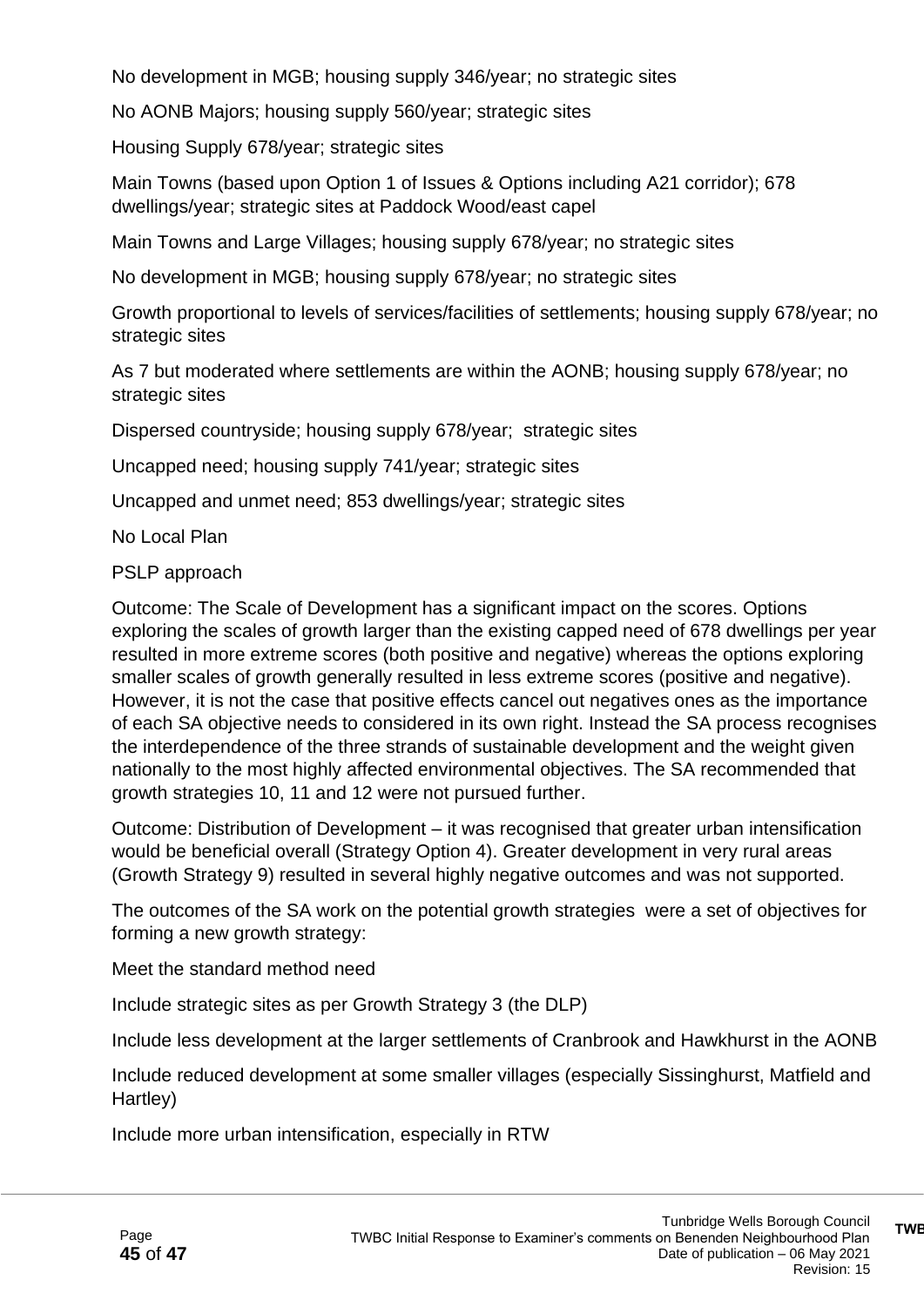In light of all the SA findings, together with the findings of further work, a preferred development strategy was produced and then scored using the same SA method. Following the maximisation of sustainable development in settlements across the borough, the preferred development strategy embraces the creation of a new garden settlement, together with a major urban extension based on garden settlement principles.

In overall terms, the Sustainability Appraisal can be seen to support:

a) meeting the standard method housing need figure of 678 dwellings pa

b) seeking to provide for more urban intensification, especially in Royal Tunbridge Wells, as the largest town

c) looking to have less development in the AONB, both at larger settlements of Cranbrook and Hawkhurst and at some smaller villages, subject to further consideration of site-specific merits and 'exceptional circumstances'

d) including strategic sites in principle over strategies without them, subject to further consideration of Green Belt impacts, respective merits and consequential 'exceptional circumstances'

### **Identified sites (reasonable alternatives)**

Section 8 of the SA considers potential development sites identified through the SHELAA process (reasonable alternatives). All sites have been scored and the SA made recommendations for mitigation. When draft site allocations were being formulated, a further SA stage was undertaken, taking account of the type of development proposed on each site and the specific draft criteria that the allocation policy should meet.

Sites were then grouped into parishes and cumulatively SAd on a parish as a whole by reflecting on the range of scores across the parish in combination with the Strategic Policy for the parish and any other policies in the Local Plan relevant for the parish. Tables containing the scores for allocated sites including cumulative impacts were completed for each parish (and for RTW), followed by a discussion of impacts. The purpose of the cumulative impact assessment was to predict the combined effects of the strategic policies and allocations. Measures were proposed to enhance beneficial impacts and reduce adverse impacts, which have informed the parameters of individual site allocations and strategic policies for parishes wherever possible (details in Appendix C of the SA).

Summary tables for each parish including cumulative impact assessments are provided after para 8.2 of the SA, and more detailed commentaries for individual sites in Appendix F-U (Appendix L for Benenden Parish). It does not necessarily follow that sites with the most favourable SA scores should be allocated for development, as many other factors need to be considered. At a high level, the site selection has regard to the contribution it may make to meeting the overall need for housing and employment development and the findings in terms of the most appropriate development strategy.

Benenden (Page 163). Table 57 List of reasonable alternative sites in Benenden Parish

Site 158 Land to the rear of Greenacres, The Street, and adjacent to New Pond Road (includes site DPC20) Not allocated